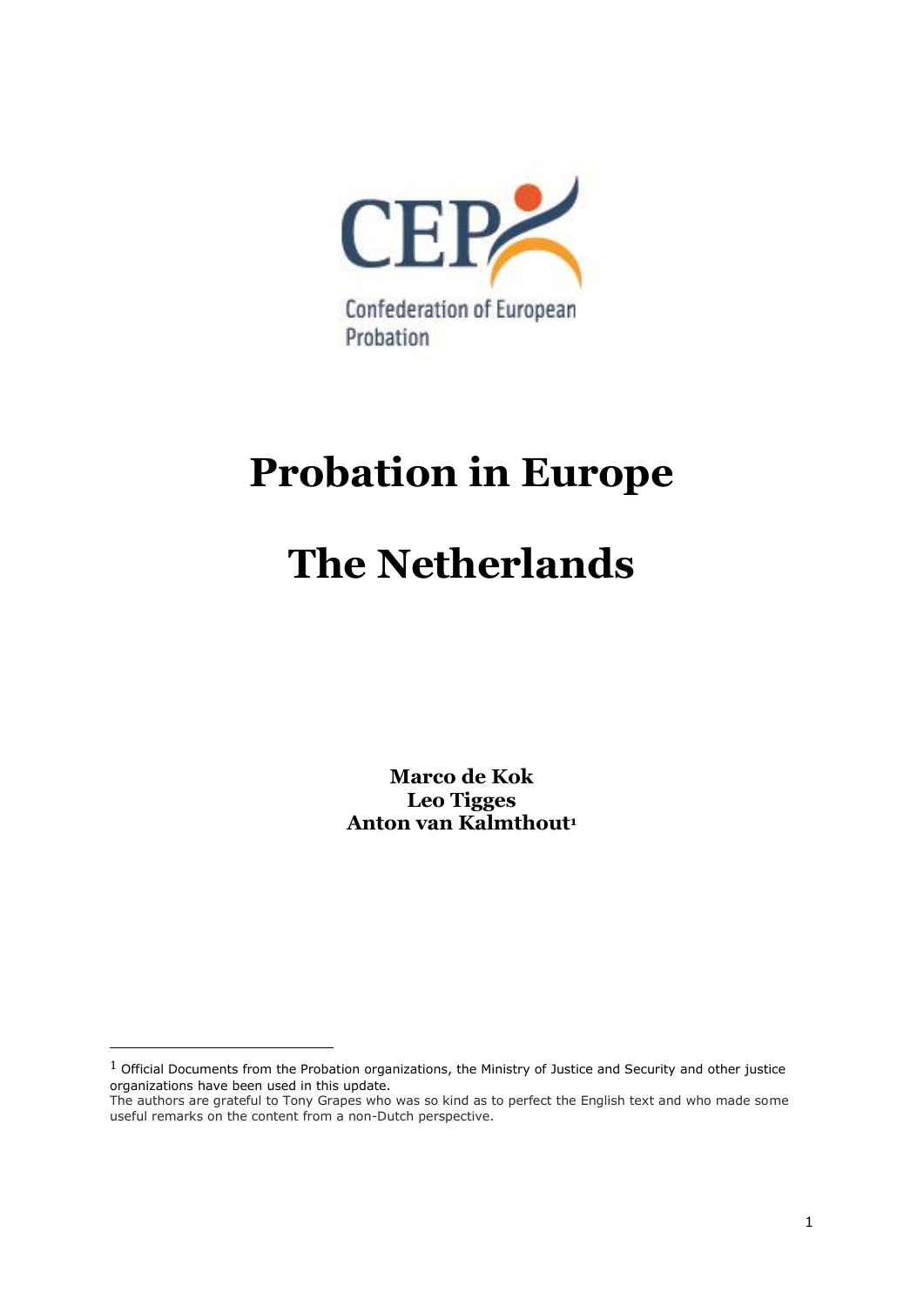Marco de Kok Anton van Kalmthout Netherlands *Reform International* +31 6 10086246<br>
M.de.Kok@reclassering.nl<br>
M.de.Kok@reclassering.nl<br>
M.de.Kok@reclassering.nl

Programme Manager **Professor at Tilburg University** Reclassering Nederland Member at *Raad voor Strafrechts-*P.O. Box 8215 *toepassing en Jeugdbescerming* 3503 RE Utrecht Executive Board Member of *Penal* [amvkalmthout@gmail.com](mailto:amvkalmthout@gmail.com)

Leo Tigges Leo Tigges Consultancy Bargelaan 82 2333 CW Leiden **Netherlands** +31 6 31381775 [l.c.m.tigges@gmail.com](mailto:l.c.m.tigges@gmail.com)

June 2020

ISBN/EAN: 978-90-820804-0-7

This publication was funded by the Ministry of Justice and Safety of the Netherlands and the Dutch foundation *Stichting Nationale Reclasseringsactie*

*Edited by: Anton van Kalmthout Ioan Durnescu*

Published by:

CEP, Confederation of European Probation P.O. Box 8215 3503 RE UTRECHT The Netherlands

[www.cep-probation.org](http://www.cep-probation.org/)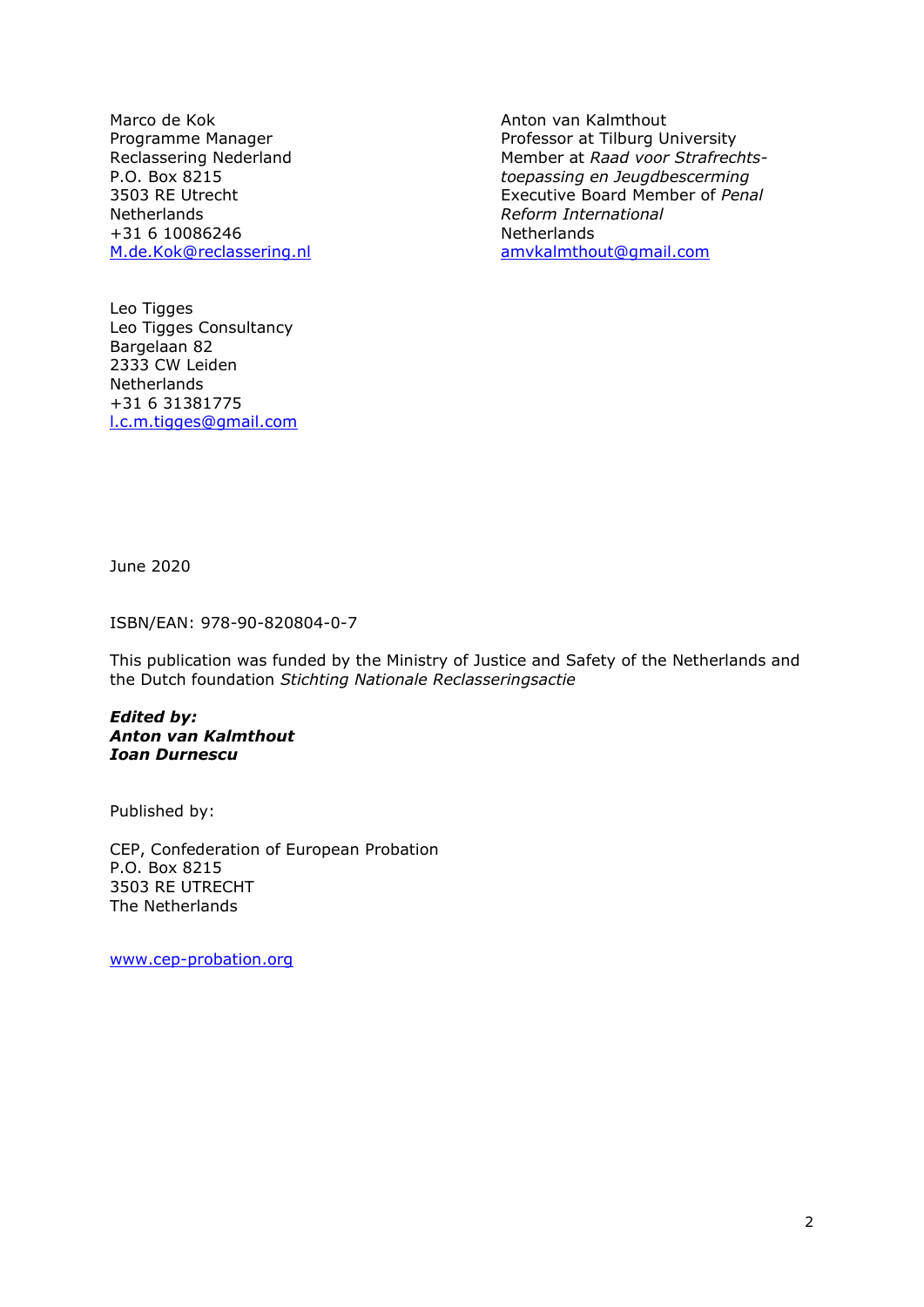# **Content**

| 1. Introduction                                                         | 4  |
|-------------------------------------------------------------------------|----|
| 2. Historical development of the Probation Service                      | 7  |
| 3. Legislative basis of the Probation System                            | 11 |
| 4. The organization of the Probation Services                           | 16 |
| 5. Different stages of the Criminal Justice Process                     | 21 |
| 6. Probation Methodology                                                | 43 |
| 7. Finances, Accounting, Registration Systems and Evaluation Procedures | 48 |
| 8. Societal Support and Clients' views                                  | 51 |
| 9. Probation Clients' rights                                            | 53 |
| 10. Future developments                                                 | 54 |
| 11. Important publications                                              | 57 |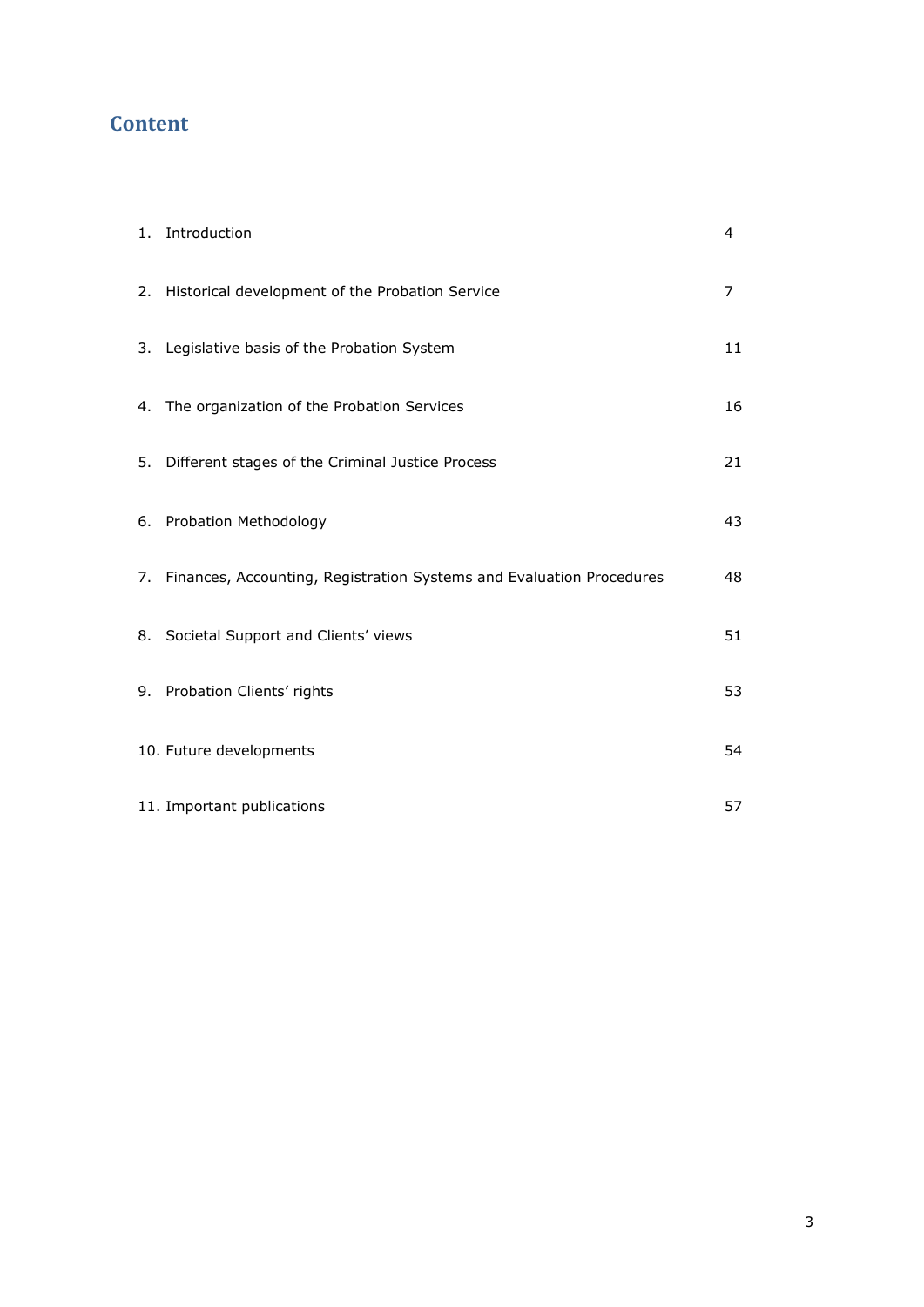# **1. Introduction**

## **1.1 The Dutch Probation in a nutshell**

- 1. Probation in the Netherlands has a long history of almost two hundred years (see chapter 2).
- 2. The probation service comprises 3 private organizations, each having its own Supervisory Board (see 3.3). The Ministry of Justice is politically responsible for probation. The 3 probation organisations are almost 100% funded by the Ministry of Justice and Security (see chapter 7).
- 3. Probation is mainly aimed at adult criminal offenders (aged 18 and older). A separate service exists for offenders under 18 (see 3.2).
- 4. The probation service is active in all stages of the criminal justice process, from the pre-trial stage up to and including the enforcement stage and often in the stage after the end of the sentence as well (see 5.2). The probation service is therefore a continuous and stable factor in the whole criminal justice process, not only for the justice system (public prosecutors, courts, prisons etc.), but also for the offenders.
- 5. The key tasks of the probation service are: preparing pre-sentence and other advisory reports for the judicial authorities, providing supervision of penalties, measures or special conditions imposed by the court or the public prosecutor (including supporting the offenders in their desistance processes), executing behavioural training programmes and executing and supervising community service. Advisory reports and probation supervision are carried out in the pre-trial phase as well as in the enforcement phase (see chapter 5).
- 6. In 2019, the three probation organisations prepared 42,141 reports to support judicial decisions across the entire criminal justice system (see 5.2.1). In 2019, 31,562 separate offenders<sup>2</sup> were implemented under supervision by the probation service (see 5.2.2) and 25,313 community punishment orders were completed (see 5.2.6).
- 7. It is generally assumed that the number of prisoners is low due to the frequent use of community sanctions and measures implemented by the probation service. The prison population rate (number of inmates per 100,000 residents) is low compared to other countries (in 2019: 65). Most inmates serve short sentences: 85% serve less than 6 months (see 5.2.7.). The probation population rate is fairly high (in 2018: above 250). See 5.2.7.
- 8. The probation service forms part of the criminal justice system: it cooperates intensively with the police, Public Prosecution Service, prison system, Child Care and Protection Board, Victim Support and forensic psychiatry. There is cooperation over both strategy and individual cases. See for example 4.7.1.
- 9. The probation service works on the instructions of various actors in the justice system, including public prosecutors, judges and prison staff. Municipalities can also give assignments,

<sup>2</sup> In accordance with the European Probation Rules (2010), the term "*Offender" is used in this chapter* to refer to "any person who is alleged to have or who has committed an infringement of the criminal law. For the purpose of this recommendation and without prejudice to the presumption of innocence and the establishment of guilt by a judicial decision, the term "offender" shall be understood to include anyone facing criminal proceedings." In the Dutch context the words "*suspect"* and "*convicted person*" are normally used to underline their different positions.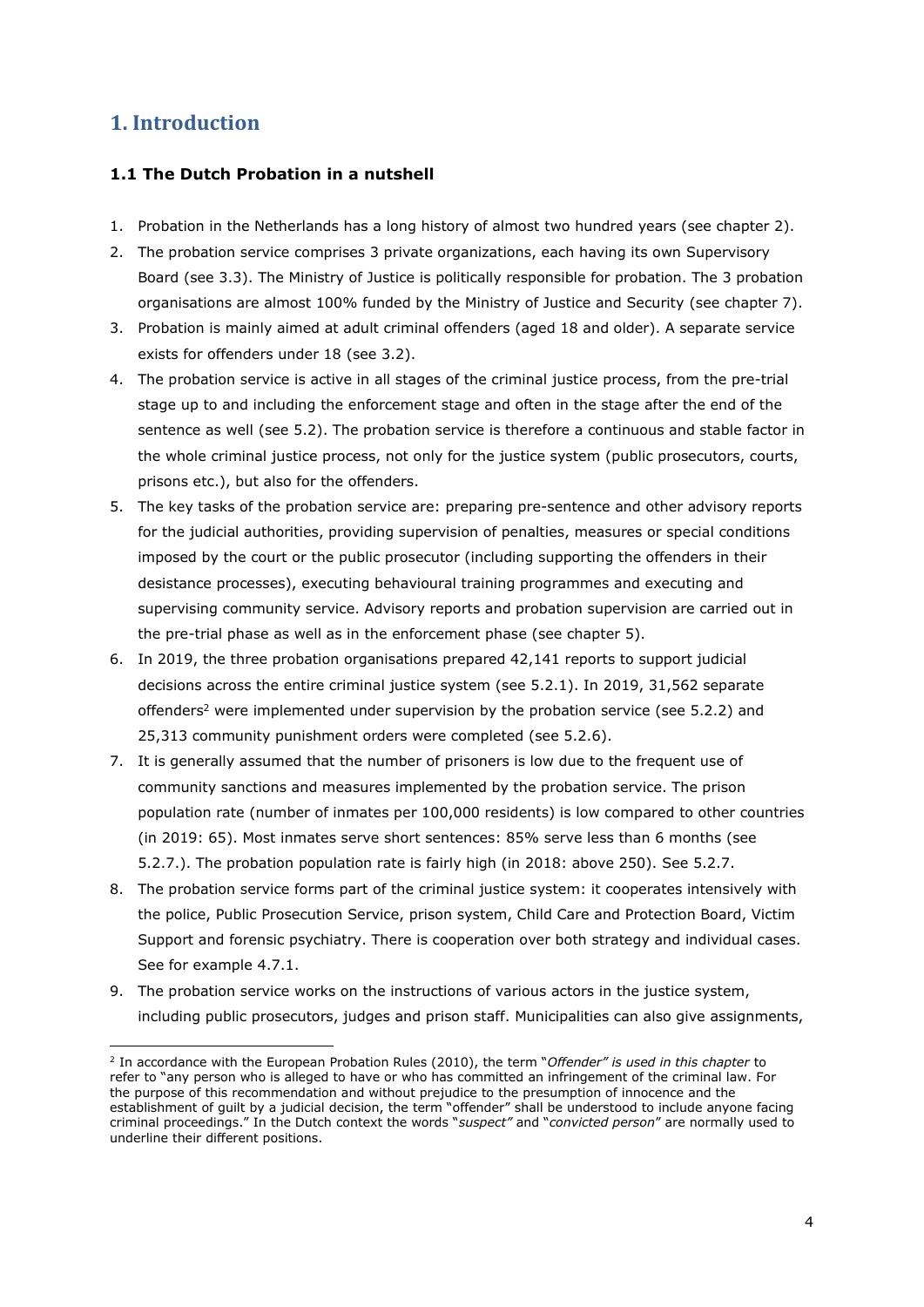for instance in relation to domestic violence and supervision of offenders with an extremist background. See 5.2.8.

- 10. Cooperation with community institutions, such as social work, the municipality and volunteer organizations is also an essential part of the work of the probation service. With these organizations the probation service builds safer and more inclusive communities. See for example 5.2.7 en 10.
- 11. (Ex-)detainees who need support and help can turn to municipal organisations for support (ID, housing, income & social benefits, work, social support, mental health problems). The Probation Service is committed -together with municipalities and the Prison Service- to prepare prisoners to return to society. That is why the Prison Service involves both the Probation Service as soon as the offender enters the custodial institution. See for example 5.2.7 en 10.
- 12. There is intensive cooperation with higher education institutions (universities of applied sciences and academic universities) that prepare students for probation work. These establishments make an important contribution to the development of methodology and professionalization of research on probation. See 6.2.
- 13. Dutch inmates in foreign countries can receive support from Dutch nationals living in that country. These are volunteers under the supervision of International Office of the Probation Service. At the Probation Service, this office is the central point for the implementation of EU framework decisions on the transfer of probation sanctions and measures between EU member states. In addition, projects are supported from this office for the further development of probation in other countries (mainly countries in the former communist countries). See 4.4.
- 14. The seat of the CEP (Confederation of European Probation) is in Utrecht. The Dutch probation service has played an active role since the establishment of the CEP, the Confederation of European Probation. See 4.7.2.
- 15. In the last 25 years, the probation service has gained prominence and respect in the justice system and society. The concept of probation is strong and has proven its value. The Dutch probation service is widely supported by both the public and the legal professionals. See chapter 8.
- 16. There is growing evidence about the effectiveness of probation. Research has shown that offenders who undergo community service reoffend 47% less often than prisoners serving short sentences (Wermink, 2010). And also, the recidivism rate for offenders who were placed under probation supervision is less than that of ex-prisoners (Weijters, 2019).

#### **1.2. Probation organisations**

The probation service in The Netherlands is unique in its structure. Three organisations perform probation tasks with adults: Dutch Probation Foundation, Salvation Army Youth Protection & Probation and Addiction and Probation Service Mental Healthcare and Substance Abuse Treatment (SVG). All three organisations are supported financially by the Ministry of Justice and Safety, but act independently. See more about this in Section 4.

The Probation Service as described in this chapter mainly focuses on adult offenders. Probation activities for offenders under eighteen years of age is carried out by the Child Care and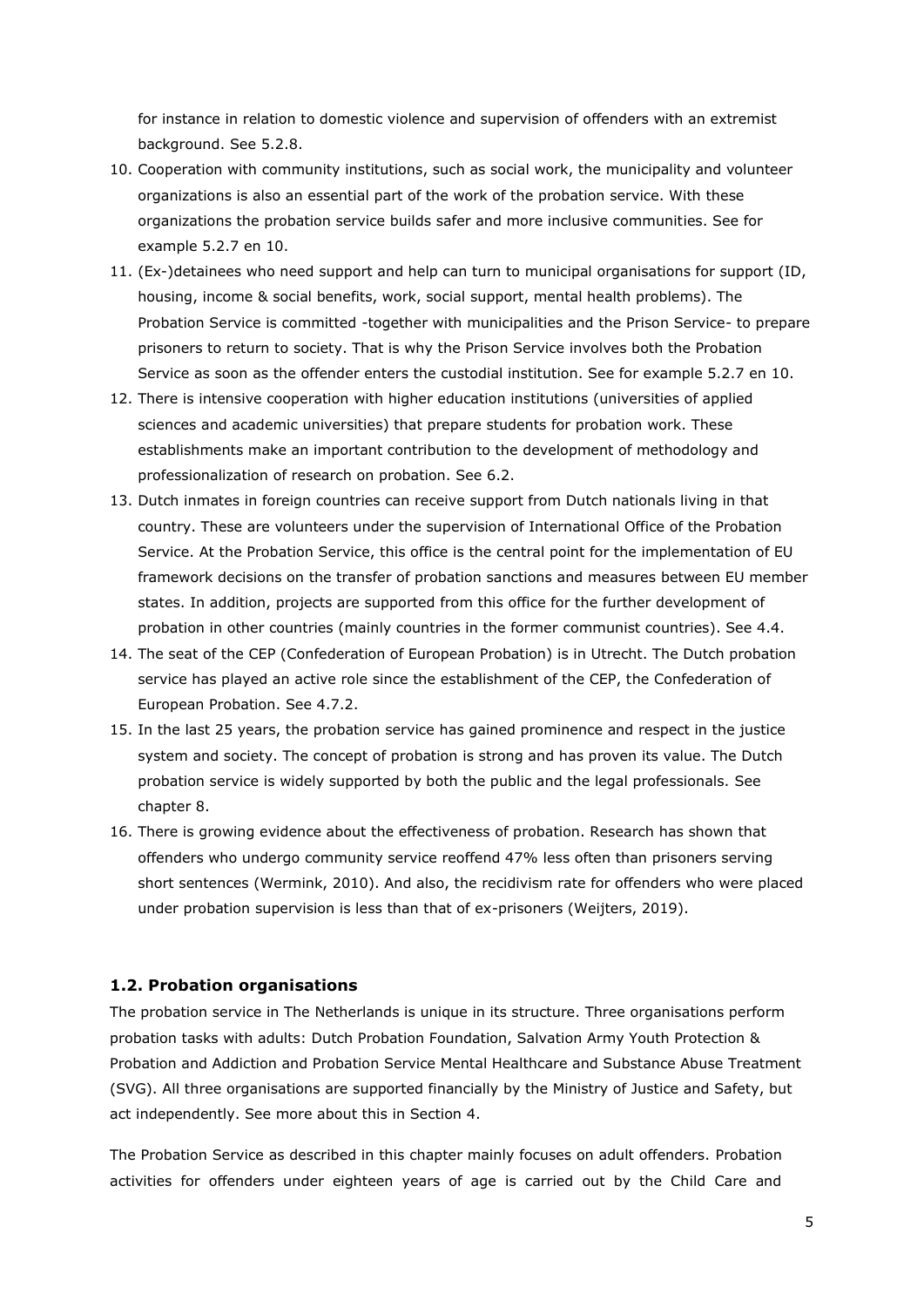Protection Board. In some cases, offenders between the ages of sixteen and eighteen may be referred to the adult Service. This may happen, among other things, in the case of particularly serious offences (see paragraph 3.2).

The number of unique persons with probation involvement in 2019 was 81,143. Table 1 shows the distribution of persons among the three probation organizations.

|                             | $\frac{0}{0}$ |  |
|-----------------------------|---------------|--|
| <b>Probation Foundation</b> | 71%           |  |
| <b>SVG</b>                  | 21%           |  |
| LJ&R                        | 9%            |  |
| <b>Total</b>                | 100           |  |
|                             | $\frac{0}{0}$ |  |

Table 1: Number of offenders with probation involvement Probation Organisations in 2019 Source: IRIS, *Integraal Reclasserings Informatiesysteem* (Comprehensive Probation Information System)

# **1.3 General remarks about the implementation of European Probation Rules**

While the Probation Rules are not very well known in the general probation staff and are not widely used as a point of reference, most of the rules resonate very well with the legislative and practical probation work done. The Inspectorate of Justice and Security inspects inter alia the application of sanctions in the Netherlands, making use of rules, including the European Probation Rules, as part of the assessment framework. The Inspectorate assess the performance of the probation organizations from time to time.

Besides the Probation Rules, national and international legislation also forms the point of departure for the exercise of inspection.

The Inspectorate of the Ministry of Justice and Security examines if and to what extent the organization succeeds in satisfying the aspects included in the assessment framework. The assessment framework does not only focus on the internal organization of adult probation, but also on the chain aspects: that is, how do the processes of cooperation with other agencies work out in practice? The reports by the Inspectorate are public and are presented to the Dutch Parliament. <sup>3</sup>

Probation is also a separate area for attention within the Council for the Administration of Criminal Justice and Protection of Juveniles (RSJ). The Council advises the government on matters relating

 $3$  The Inspectorate carries out occasional inspections (further to an incident) and thematic inspections. In 2017 the Inspectorate conducted a survey on the theme "The quality of probation supervision; a chain-oriented survey in the districts Amsterdam and Noord-Holland". The main conclusion was that probation supervision was predominantly good, but that attention was needed to bottlenecks in the cooperation with justice system partners.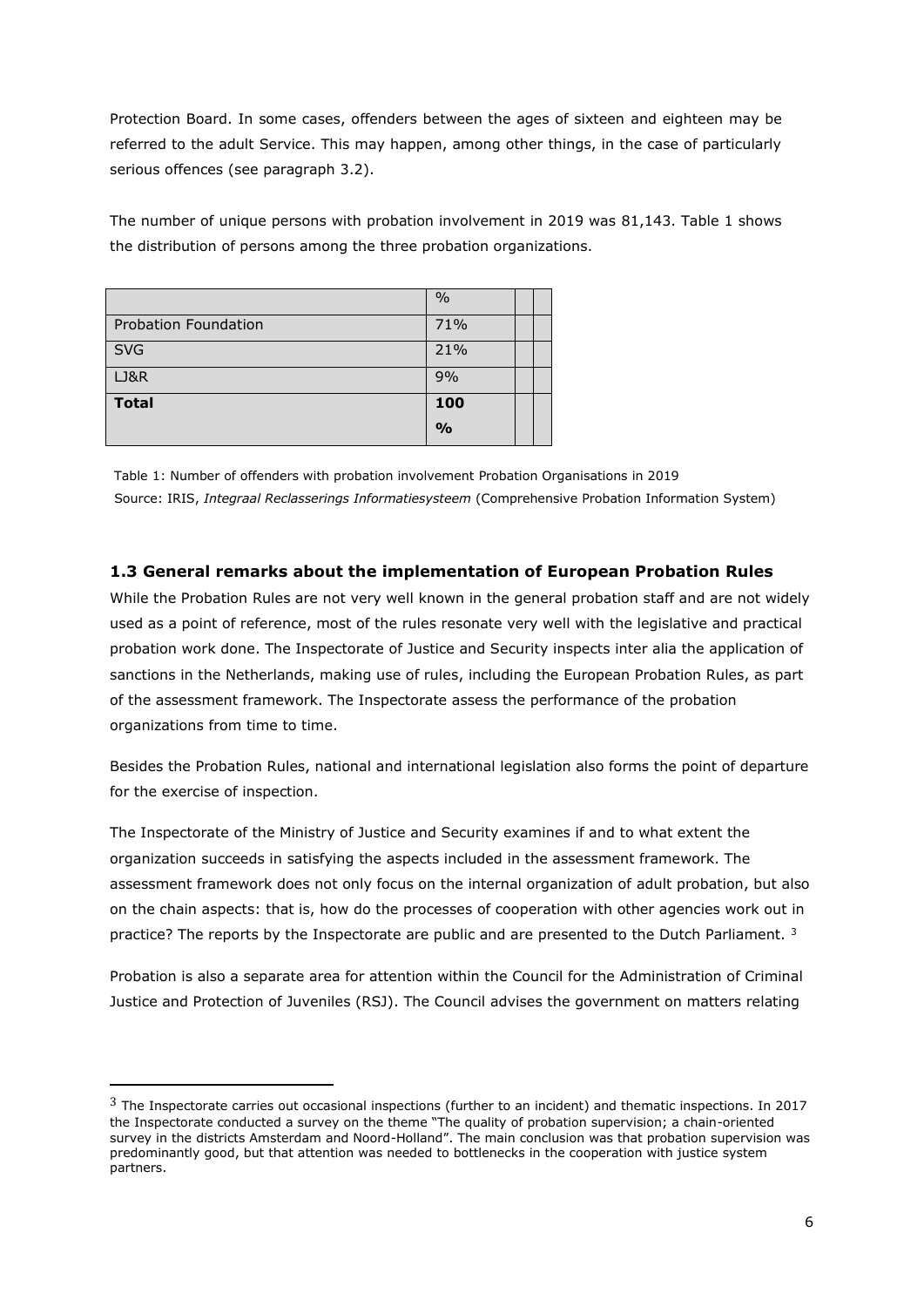to penal policy and penal legislation, including probation legislation and probation policy<sup>4</sup>. Meetings are held regularly between the Council and the Probation Service.

# **2. Historical development of the probation system**

## **2.1 History from the origins to 2008**

The probation system in the Netherlands has a long history. In 1823, the Netherlands Society for the Moral Improvements of Prisoners *(Nederlandsch Genootschap tot Zedelijke Verbetering der Gevangenen)* was established. In the beginning, this Society focused mainly on the circumstances in prisons and providing assistance when prisoners returned to society. In 1886 release on probation was introduced. Afterwards, local probation organisations were founded within the religious pillars that characterized the Dutch society of that period.

These organisations received government subsidies for the first time in 1905. The government realized that probation work was necessary in enforcing sanctions in society. This was given a legal basis in 1910 when the Probation and After-Care Order *(Reclasseringsregeling*) came into force.

With the introduction of the suspended sentence with conditions in 1915, the probation organisations were given several new additional duties: Supervising special conditions and providing information reports (recommendations).

Around 1970 there was an 'identity crisis' in the probation system. One movement wanted to separate from the justice system and focus more on welfare, another which considered strong embedding in the criminal proceedings to be logical and necessary, and a third group in between. This identity crisis was slowly resolved: the probation agencies accepted more and more that they should make a demonstrable contribution to a safer society by reducing recidivism and that this needed to be done from a secure position within the criminal justice system. This includes also a commitment to deliver well-substantiated advisory reports stressing the possibilities for the probation system to have a positive influence on the behaviour of offenders (Heinrich, 1995).

In 1974 pre-trial assistance was included in the Dutch Code of Criminal Procedure *(Wetboek van Strafvordering, WvSv).* From that time the probation system has been involved in all phases of the criminal proceedings: From the first moment, just after an arrest, as an advisor to the judicial authorities, and – in the next stage – as a supervisor until after detention.

Besides suspended sentences, fines or imprisonment, from 1989 community punishment orders have also been imposed on offenders. After a long run-up of experimentation and study, the probation service became the official enforcer of these community punishment orders.

<sup>&</sup>lt;sup>4</sup> See for example: "Advies Detentiefasering en vi" (Advice on Phased Detention and Conditional Release; not provided with an English summary), https://www.rsj.nl/adviezen/documenten/rapporten/2018/06/12/adviesdetentiefasering-en-vi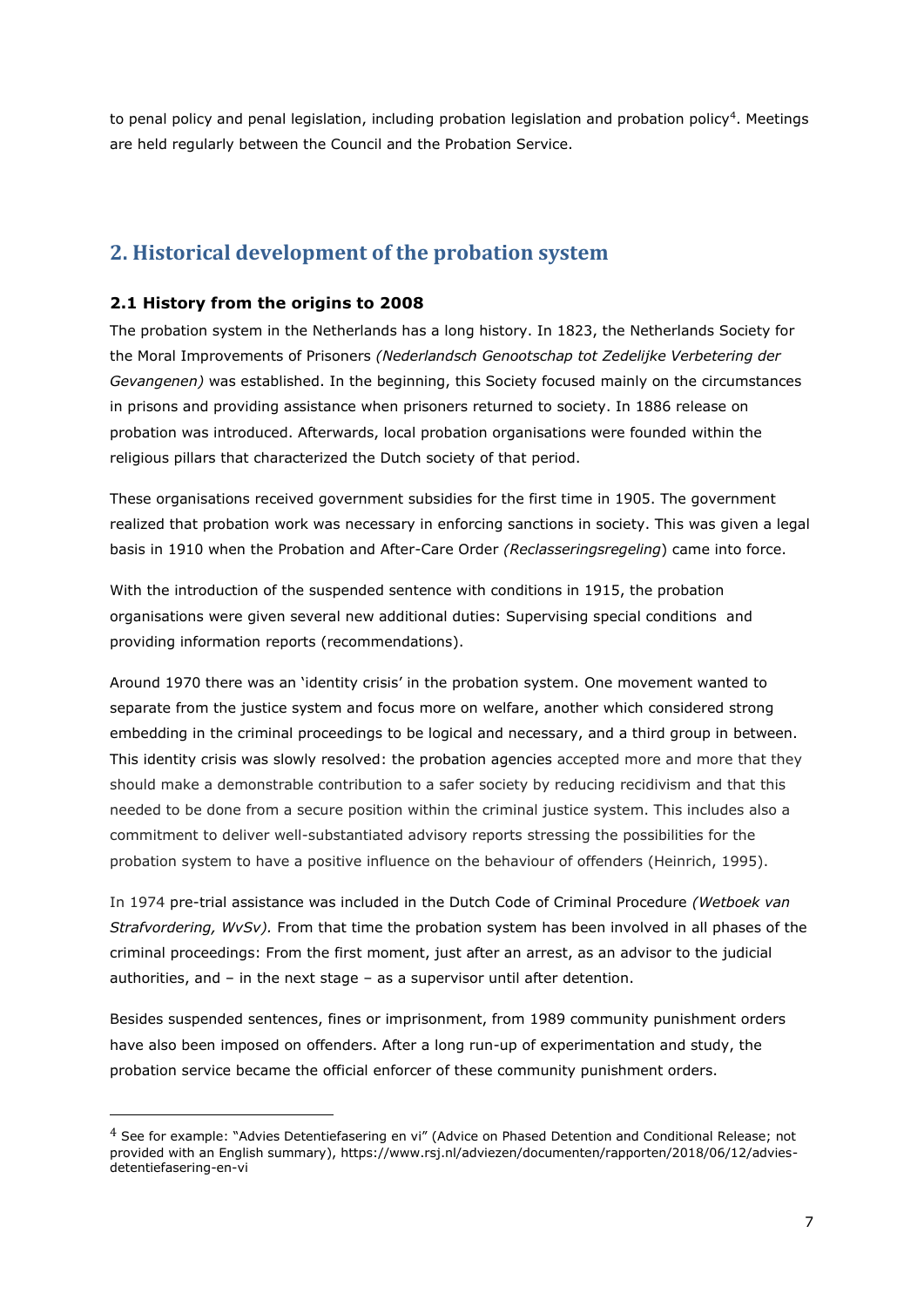In 1973 a process of cooperation and merger was started among a large number of district based probation organisations. Partly as a result of a substantial round of financial cutbacks at the beginning of the nineties, the Dutch Probation Foundation was established in 1994. The largest probation organisation was then organised in ten regions and its purpose was contributing to a safer society. The two other probation agencies, the Probation Service of the Salvation Army and the Addiction Probation, continued their work in separate organisations. They considered their distinctive identities were critical to their ability to work effectively with their particular target groups.

In 1995 the Probation Service was given an additional duty in criminal law. It became the implementer of electronic monitoring.

The Probation Service funds research that contributes to more knowledge of professional and effective probation work and the chance of recidivism. For instance, in 2008 the endowed chair Probation was established, funded by a Dutch Probation Charity (Nationale Reclasserings Actie), at the University of Amsterdam of Prof Dr P.H. (Peter) van der Laan. In his teaching and research activities he focuses on the effect of interventions under criminal law<sup>5</sup>.

With the start of two research groups, probation became strongly embedded in higher education:

- Probation and Safety at the Avans University of Applied Sciences and
- Working with Mandated Clients at Utrecht University of Applied Sciences.

Since 2007 there has been a minor 'Working in a Judicial Framework' that focuses specifically on mandated offenders<sup>6</sup>. At ten universities of applied sciences in the Netherlands students can get acquainted with the theory and practice of establishing a working alliance with offenders in a mandated judicial setting.

In 2004 the Ministry of Justice started a policy program that turned out to have a major impact on the probation organisations' orientation towards work with offenders. The program was named 'Reducing Recidivism'. As a consequence of this development, an evidenced based approach and the Risk Needs Responsivity Model was introduced in the Netherlands. This led to:

- The development and implementation of risk/needs assessment
- The development and implementation of behavioral interventions, accredited by an independent accreditation panel
- A better cooperation between prisons and probation organisations

• Initiatives to improve the organization and delivery of after care by municipalities The impact this program had on the probation organisations was that the focus of the probation work become more targeted on reducing delinquent behavior instead of solving offenders' problems. The essence of probation work became the analysis of criminal behavior and how this could be diminished became the focus of probation work (Bosma, 2017).

<sup>5</sup> www.nscr.nl/en/author/peter-van-der-laan/

 $6$  www.internationalhu.com/research/working-with-mandated-clients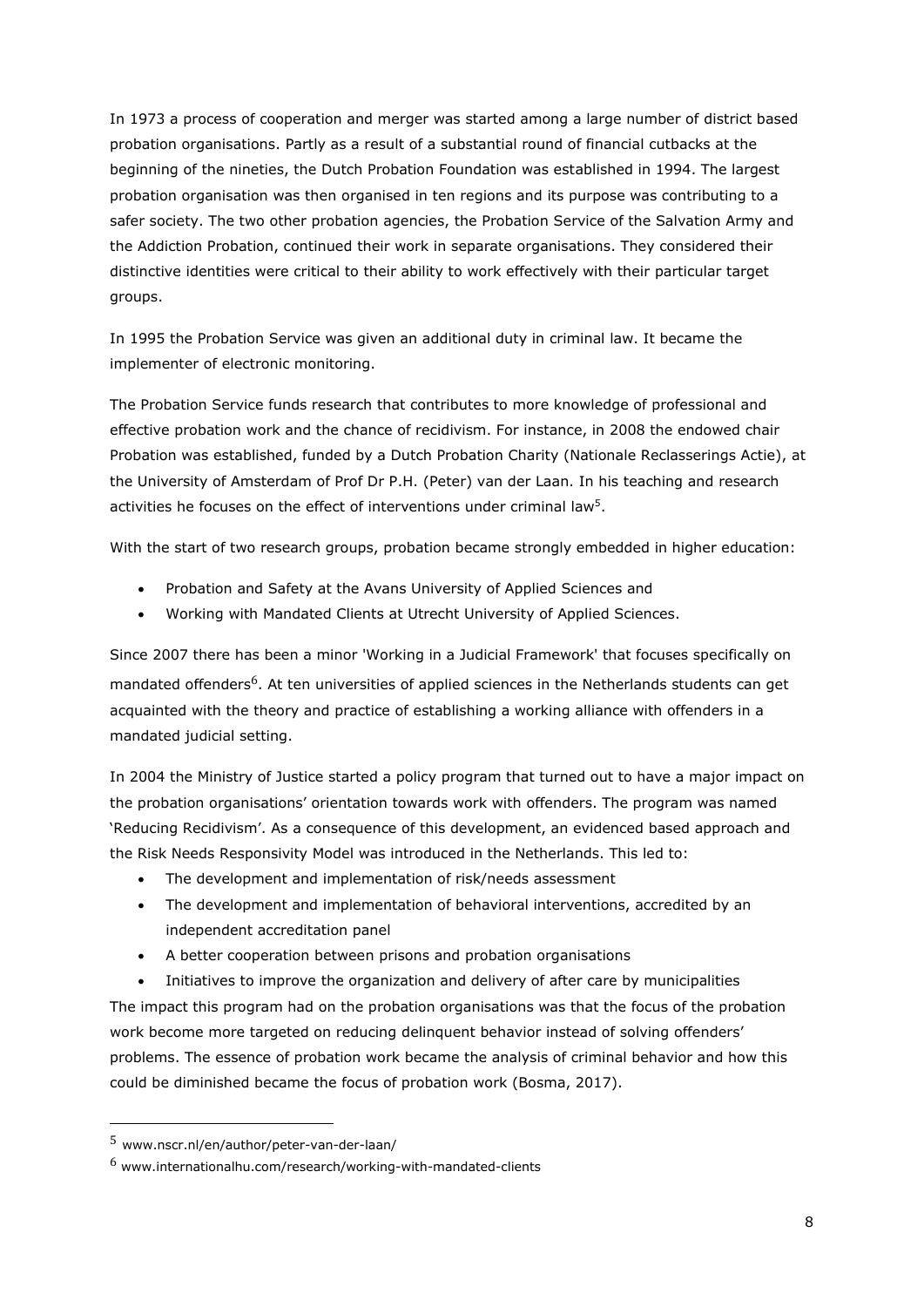#### **2.2 Recent history from 2008 to the present day**

The Probation Foundation took Canada as an example and brought CoSA (Circles of Support and Accountability), a successful method to reduce recidivism of sex offenders, to the Netherlands in 2010. CoSA is intended to prevent perpetrators of sex crimes from reoffending. Three to five volunteers counsel the sex offender under the supervision of a circle coordinator from the Probation Foundation. Their role is to provide social support on the one hand, and, on the other, to identify and monitor risk. The initial results from 2015 give hope: investigation shows that CoSA considerably reduces the chance of recidivism by sex offenders (Höing, Bogaerts, & Vogelvang, 2013). Of all sex offenders with a medium to high risk level (according to the Static-99r) the rate of recidivism is 19.1% in five years. The recidivism rate of CoSA in The Netherlands is 8.8%. Comparable low recidivism percentages are found in other CoSA projects around the world. Since the start of CoSA in 2009 until 2019, about 139 circles have been started, 19 circles in 2019.

In 2008 a new system of forensic care was introduced. Forensic care is defined as mental health care, drug rehabilitation and care for the intellectually disabled provided within the criminal justice system. The main goals of the system are the prevention of reoffending and the provision of highquality care. This resulted in the Forensic Care Act in 2019.The Probation Foundation is responsible for needs assessment and placement in forensic care. The probation workers advise the court if forensic care is necessary. There are three specific modalities for forensic care: out-patient, clinical or sheltered accommodation. The Ministry of Justice and Security is responsible for the entire forensic care system, including finance.

In 2012, the TER Team of the Probation Foundation was formed at the insistence of the National Coordinator for Security and Counterterrorism *(NCTV*). TER stands for terrorism, extremism and radicalization. Since its formation, 18 probation officers of the team have counselled about 200 convicts. The programme targets people who, for example attempted to join IS, who recruited others for the violent jihad or who have returned from the combat area in Syria or Iraq. In addition, about one third of them are so-called lateral entrants: they have not been convicted of terrorist crimes, but do show signs of extremism or radicalization (Leyenhorst, 2017). It emerged from research by the University of Leiden that recidivism among these offenders (N=159) is at a rate of only 4.4%. This low number is reason for the researchers to label the TER Team as effective *(Van der Heide & Schuurman, 2018).*

From 2014, enhanced attention has been paid to the victim in the whole criminal law chain. The Dutch government has committed itself to give victims of crime a stronger position in the penal process. The probation agency's underline the importance of restorative justice practices in reducing reoffending. They strive to better integrate the position of victims in every day's practice of probation work. Offenders, and also the staff working with them, are encouraged to understand the impact of the offence on the victim and to explore and if possible, to seize the opportunities for restoration. The probation agency's themselves do not contact the victims but this is attributed to the designated Victim Support services, with whom the probation agency's remain in close contact. A methodical guidance on 'working with victim-awareness' was developed (Krechtig, 2014), in which the interests of victims are included in probation work. Offenders are made aware of the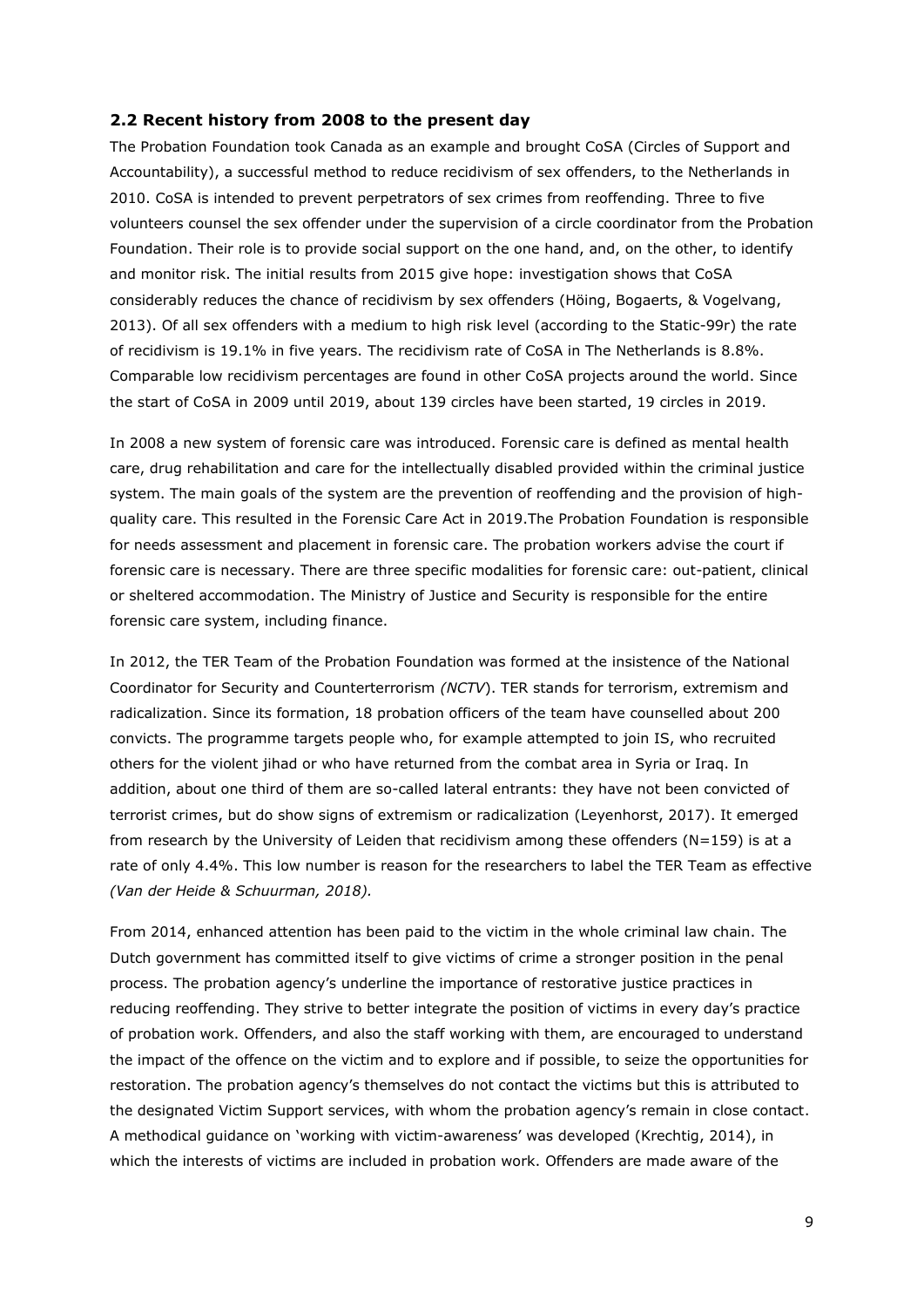consequences of their offences for the victim, are called to account for their responsibility for their offences and urged to examine the possibilities for redress.

At the beginning of January 2017, at the request of the Probation Service, the research group 'Value of probation' was started at Saxion University of Applied Sciences. This new group focuses on the question of what the societal value is of probation and how it can be increased (See also paragraph 8.2). Saxion has taken over the baton from Avans University of Applied Sciences where the three probation organizations (3RO) had cooperated with for eight years.

Recorded crime has decreased since 2008: the police are recording increasingly fewer crimes and arresting fewer suspects. For example, in 2017 the police recorded 11 per cent fewer crimes than in the year before, and about one third fewer than in 2007. This decrease extended to virtually the entire criminal justice system. The Public Prosecution Service for instance settled 29 per cent fewer cases in 2017 than in 2007.

In contrast, the number of cases at the Probation Service increased between 2008 and 2017. This seems attributable to the emphasis placed by subsequent governments on reducing recidivism:

- Urging the use of more effective measures than prison sentences: community punishment orders on the one hand and conditional sanctions and conditional release with the emphasis on behaviour-influencing special conditions on the other.
- The community punishment order has also been viewed to an increasing extent not only as an alternative to imprisonment, but also as an adequate alternative to the fine (Tulder, 2019).

Although crime figures are dropping (De Jong, 2018) and prisons are becoming more and more empty or even being closed, the Probation Service workload remains high. Only recently growth is stagnating. There are still 70,000 to 80,000 cases each year. Apart from that the probation population is increasing in complexity:

- More cybercrime;
- More Slightly Mentally Disabled Persons (LVB-ers) and addiction problems;
- The number of cases of detention under a hospital order doubled from 2.2% to 4.4%;
- The share of very serious crimes (manslaughter, murder) rose (from 17% to 21%);
- There is an increase in very violent offenders, including persons convicted of firearms offences and drug violence;

The time that a supervisee actively remains in the caseload has increased by approximately 130 calendar days. This is an increase by about 29%.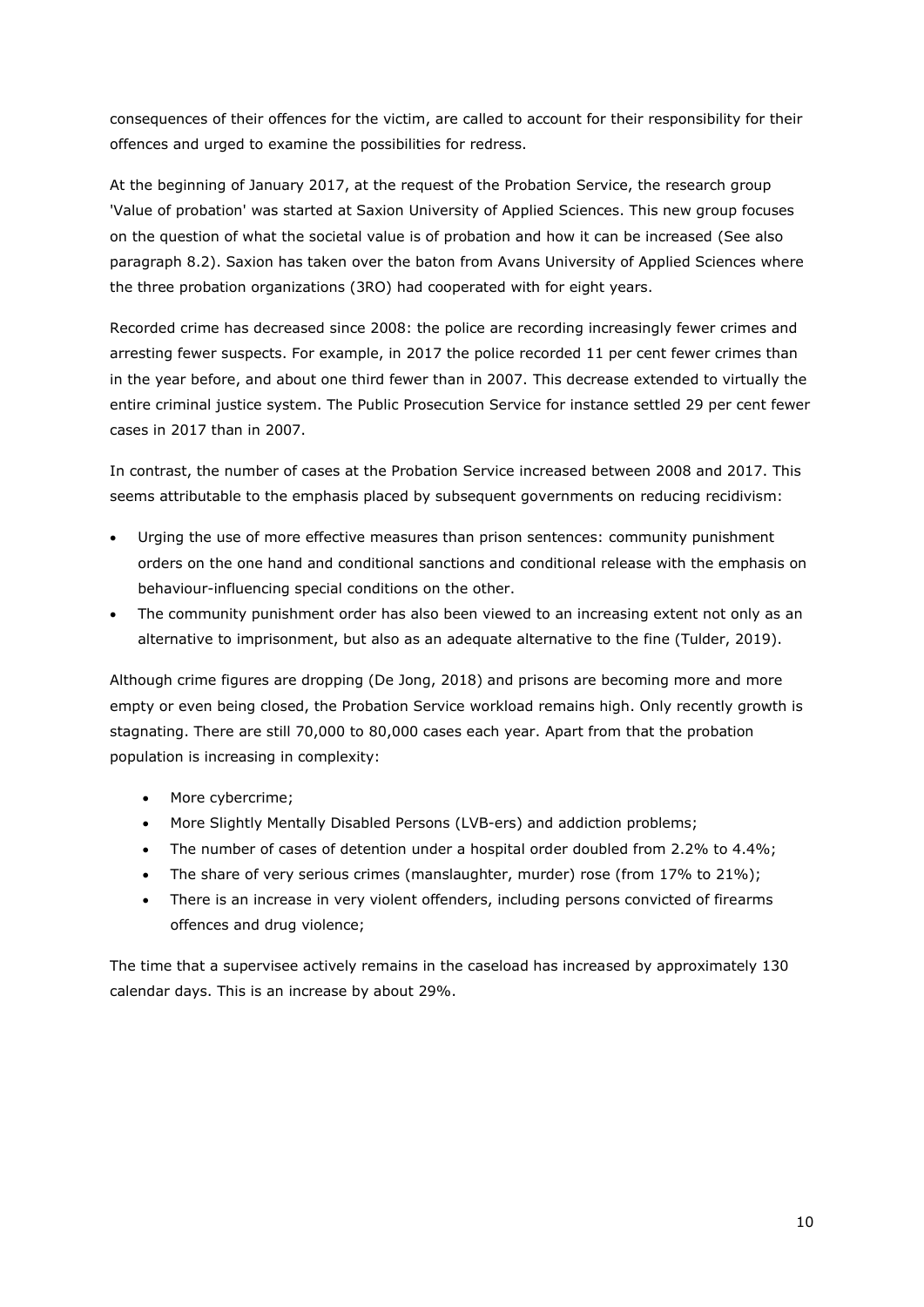

Figure 2. Development of the duration in calendar days that started supervision remains in the caseload Source: Comprehensive Probation Information System (IRIS)

# **3. Legislative basis of the Probation System**

#### **3.1 Relevant European Probation Rules**

As evident from the following sections, the legislative basis of the Probation Service is in

accordance with the relevant European Probation Rules of the Council of Europe:

*Probation agencies shall aim to reduce reoffending by establishing positive relationships with offenders in order to supervise (including control where necessary), guide and assist them and to promote their successful social inclusion. Probation thus contributes to community safety and the fair administration of justice. (Rule 1).*

*Probation agencies, their tasks and responsibilities, as well as their relations with the public authorities and other bodies, shall be defined by national law. (Rule 8)*

*Where provided by national law, the expertise and experience of probation agencies shall be used in developing crime reduction strategies. This may include making use of joint interventions and partnerships. (Rule 98)* 

#### **3.2 Legislative basis**

The first version of the current Dutch Criminal Code was adopted in 1881. This Code, together with the [Dutch Code of Criminal Procedure](https://nl.wikipedia.org/wiki/Wetboek_van_Strafvordering_(Nederland)) forms the basis of [Dutch criminal law.](https://nl.wikipedia.org/wiki/Strafrecht_(Nederland)) All legal provisions relevant to private foundations under Dutch law apply likewise to the Probation Service.

The current legislative basis for the Probation Service is laid down in the 1995 Probation and After-Care Regulation (further on in short: 'Probation Regulation'; *'Reclasseringsregeling'*), as well as in a number of articles in the Criminal Code and Code of Criminal Procedure, that deal with specific sanctions and measures involving the Probation Service, such as community service, suspended sentences and conditional release.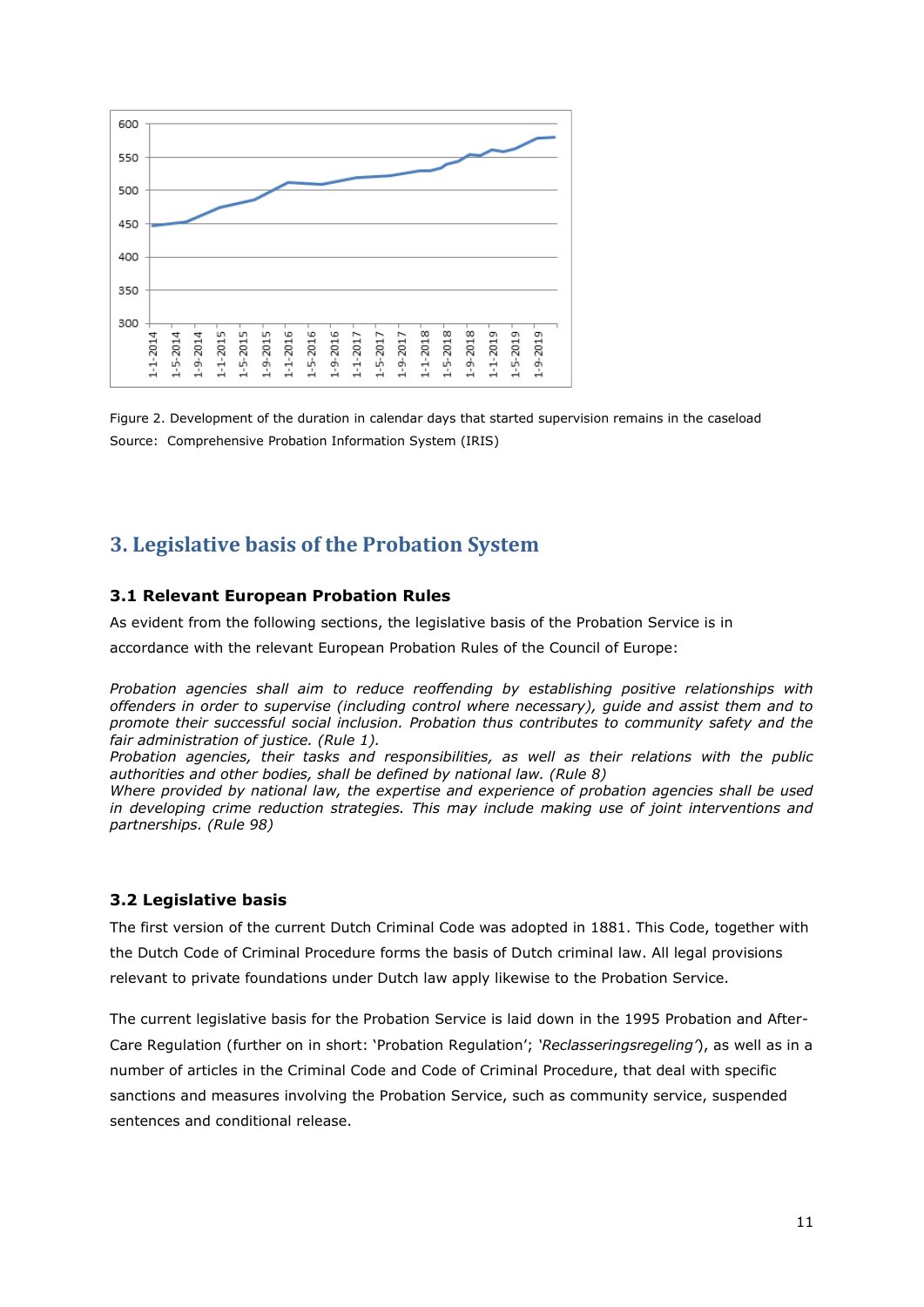In 2005, a separate provision was adopted, the Probation Implementation Regulations (*Uitvoeringsregeling reclassering*), containing further rules on the performance of probation activities<sup>7</sup>.

The Code of Criminal Procedure (in article 147) states that the Public Prosecution Service, in the interests of investigation into criminal cases, can call in the assistance of a recognized probation institution and can commission the specified tasks of this institution (producing a pre-sentence report). Other provisions about the pre-sentence report are laid down in articles 177 and 310 of the Code of Criminal Procedure, in which the same power is assigned to the examining magistrate or the judge. In the Criminal Code, for instance article 14d about the suspended sentence states that the judge can commission a probation institution to provide help and support to the convicted person in complying with the conditions. The Custodial Institutions Act *(Beginselenwet Gevangeniswezen) a*nd the Hospital Orders (Care) Regulations (*Beginselenwet verpleging ter beschikking gestelden)* can also be mentioned. The Labour Penalties Decree (*Besluit Tenuitvoerlegging Taakstraffen)* controls how the task penalties are performed.

The Probation Regulation specifies that the probation organisations recognized by the Ministry of Justice are responsible for the execution of sentences. It also specifies who may perform probation activities, what the statutory probation tasks are, the arrangements for funding of the Probation Service, the complaints procedure and the supervision of probation (by the Inspectorate of Justice and Security). Probation can be used with any offender, regardless of the offence they are suspected of having committed or of which they have been convicted.

The Probation Service as described in this chapter mainly focuses on adult offenders. Of the number of persons with probation involvement in 2019, 16% (13,211 out of 81,143) were under the age of 23. Probation work with offenders under eighteen years of age is carried out by the Child Care and Protection Board. In some cases, offenders at the ages of sixteen and seventeen may be referred to the adult Service. Since 2014 the Criminal Law Applicable to Young Adults Act *(Wet Adolescentenstrafrecht)* has been implemented to this effect. The so called 'Adolescentenstrafrecht' (criminal law applicable to young adults) has been in effect in the Netherlands since 1 April 2014. With the '*Adolescentenstrafrecht',* the legislature intends juvenile and adult criminal law to be applied to 16 to 23-year-olds in a flexible manner. Juvenile law can be applied to young adults (18 to 23-year-olds), and adult criminal law can be applied to juveniles (16- and 17-year-olds; Section 77c of the Dutch Penal Code). The target group for the *'Adolescentenstrafrecht'* has been defined according to the age when the offence was committed (16 to 23 years old). Which young adults qualify for juvenile criminal law depends on "the personality of the offender and the circumstances in which the crime was committed". The application of adult criminal law to 16- and 17-year-olds (trial in the first instance) is uncommon. It

 $<sup>7</sup>$  The rules about the enforcement of probation activities and the subsidizing is specified in greater detail in the</sup> Implementation Regulations 2005 (*Uitvoeringsregeling 2005*) (a Ministerial regulation). For instance, it controls the requirements that probation officers must meet (the requirements of appointment) and the swearing-in of probation officers. It also contains more precise rules about the granting of subsidies, the assessment of subsidies and the administrative instructions.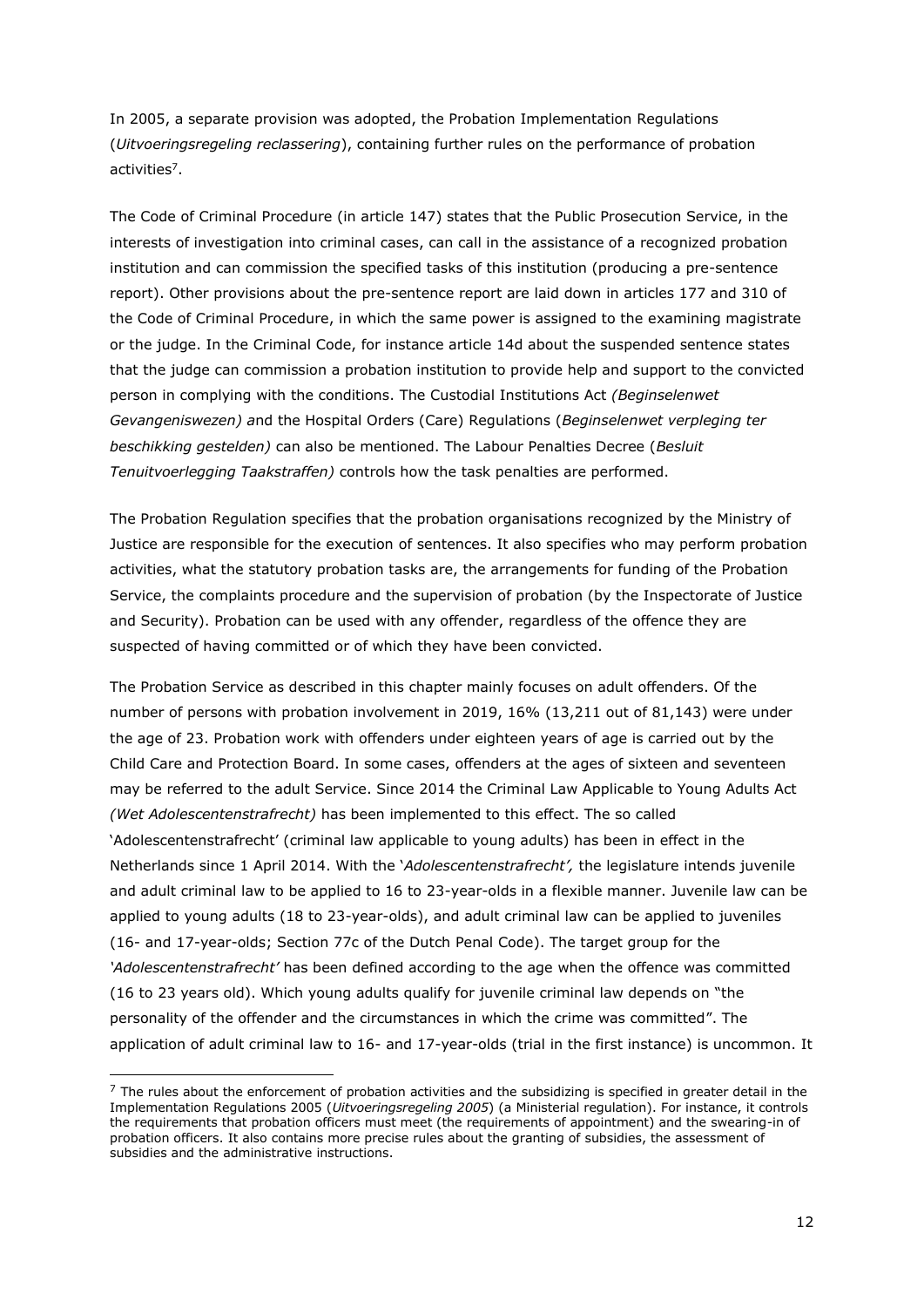concerns 1-3% of all criminal cases against 16- and 17-year-olds. The application of juvenile criminal law to 18 to 23-year olds has increased from less than 1% to 5% (Laan van der, 2017).

Under juvenile law and adult criminal law minors (16- and 17-year-olds) and young adults (18 to 23-year olds) can be placed under supervision of either the adult probation service or the youth probation service.

In 2012, the scope of application of the suspended sentence and conditional release was considerably extended. The Conditional Penalties Act *(Wet voorwaardelijke sancties)* that entered into effect in that year strengthens the position of the probation system. For instance, the general condition is included in that Act that the convicted person must cooperate with probation supervision and the duration of the operational period is also extended. The special conditions that can be attached to a conditional penalty or measure, as well as electronic tagging, have been embedded in law. For a more detailed description of the general and special conditions, see paragraph 5.2.1.

This Act was evaluated in 2018. With respect to recorded crime and the total number of convictions, the share of the conditional penalties with special conditions has increased. Most of the conditional penalties are based on a recommendation from the Probation Service, which is almost always accepted by the judiciary *(Smit, Kuin, Meijer, Homburg, 2018).*

On 1 January 2020, a new Act came into effect with far-reaching consequences for the Probation Service (*Wet herziening tenuitvoerlegging strafrechtelijke beslissingen*, USB). The purpose of the new Act is to improve the implementation of sentences. To foster cooperation in the chain, the management of the implementation of sentences is be placed in the hands of the Minister of Justice instead of the Public Prosecution Service (OM). This gives the Minister a better overview of the implementation process and allows the Prosecution Service to focus on its core tasks, namely the investigation and prosecution of criminal offences. In the new set-up, the Public Prosecution Service sends all relevant sentencing decisions to be implemented to the Administration and Information Centre for the Enforcement Chain (AICE), which takes care of the administrative logistics on behalf of the Minister. For example, summoning convicted persons more quickly to serve their sentences or starting supervision by the Probation Service more quickly. One should not wait too long either to respond if, for example a convicted person is conditionally released, but does not adhere to the conditions of their release. This then comes down to good cooperation among all partners involved in the implementation of sentences. That is why, the police, prison system and probation system need to have all necessary information available in good time in order to work decisively. But municipalities and victims must also be informed correctly about the convicted person and the implementation of his sentence.

Whereas the concerted actions between the Public Prosecution Service and the Probation Service ran increasingly more intensively and informally in the past years, new relationships are now going to arise in the relationship pattern. In most cases the AICE is the contact point for the Probation Service and no longer the Public Prosecution Service. Direct contact with the local public prosecutor is only possible for complex and urgent cases. In this context, more autonomy is expected of the Probation Service in exercising supervision and issuing an advisory follow-up decision on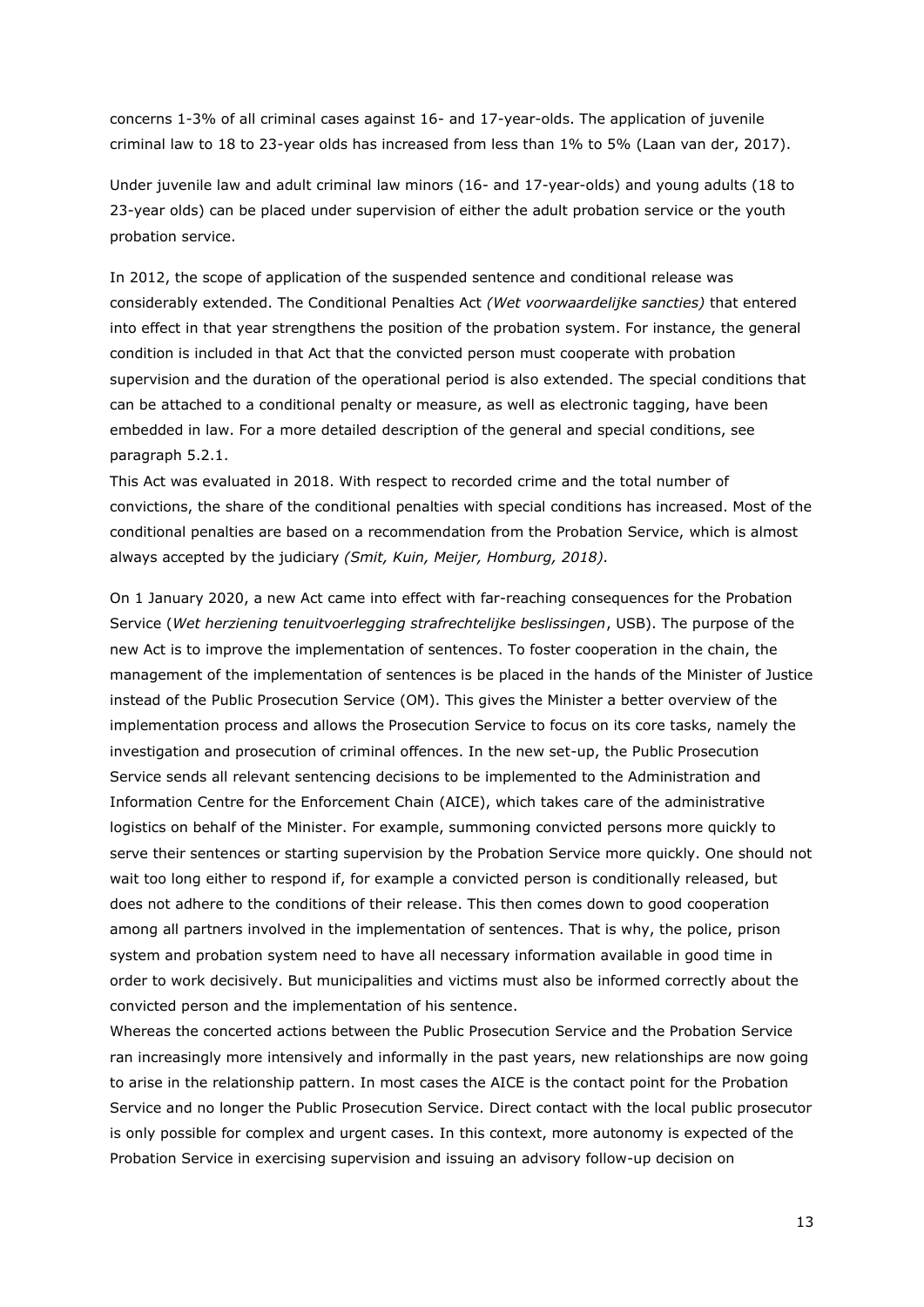enforcement, changes to conditions or extension of operation periods. The Probation Service will have to get accustomed to this changing role.

# **3.3 Mission and Mission Statement**

The Mission and Mission Statement of the three probation organisations are described below on the basis of the websites of these institutions.

# **3.3.1 Probation Foundation (RN)**

The Probation Foundation is a private organization with about 2000 employees in five regions that are managed by five regional directors. The national office is located in Utrecht. It is the largest of

the three probation organisations and receives about 60% of the budget. In total, 51 local field offices are called units. There is specialization: there is a community service unit in each region. There are also advisory units (assessment and report writing) and supervisory units and combined advisory and supervisory units. After a period in which advice and supervision were separated as much as possible, a trend is now visible towards more integration of these tasks.



The national general manager is supervised by a Supervisory

Board, consisting of representatives from several sections of society, such as the judiciary, social work, legal and social science.

Its **mission**: The Probation Foundation is an independent organization that works toward a safer society. Together with the justice system, police, municipalities and prison system, every effort is made to prevent people from committing offences and reoffending. The Probation Foundation intends to do so by controlling risks as much as possible and encouraging the offender to change his behaviour.

Offenders are responsible for the offence and their own behaviour. Judicial authorities decide on the consequences. Offenders who are prevented from assuming their responsibility by a disability or by their psychological condition are usually guided to institutions that provide care.

It is often possible to have a beneficial influence on the behaviour of offenders. The Probation Foundation supports people in this regard. Boosting motivation, making responsible choices and self-reflection form part of the approach. Account is taken in this context of risks to society, and the Probation Foundation monitors where necessary.

When suspects come into contact with the Probation Foundation, it is sometimes not crystal clear whether they are guilty of having committed criminal offences. From judicial information, behaviour and the social environment, however, risks to the safety of persons or society can be distilled. In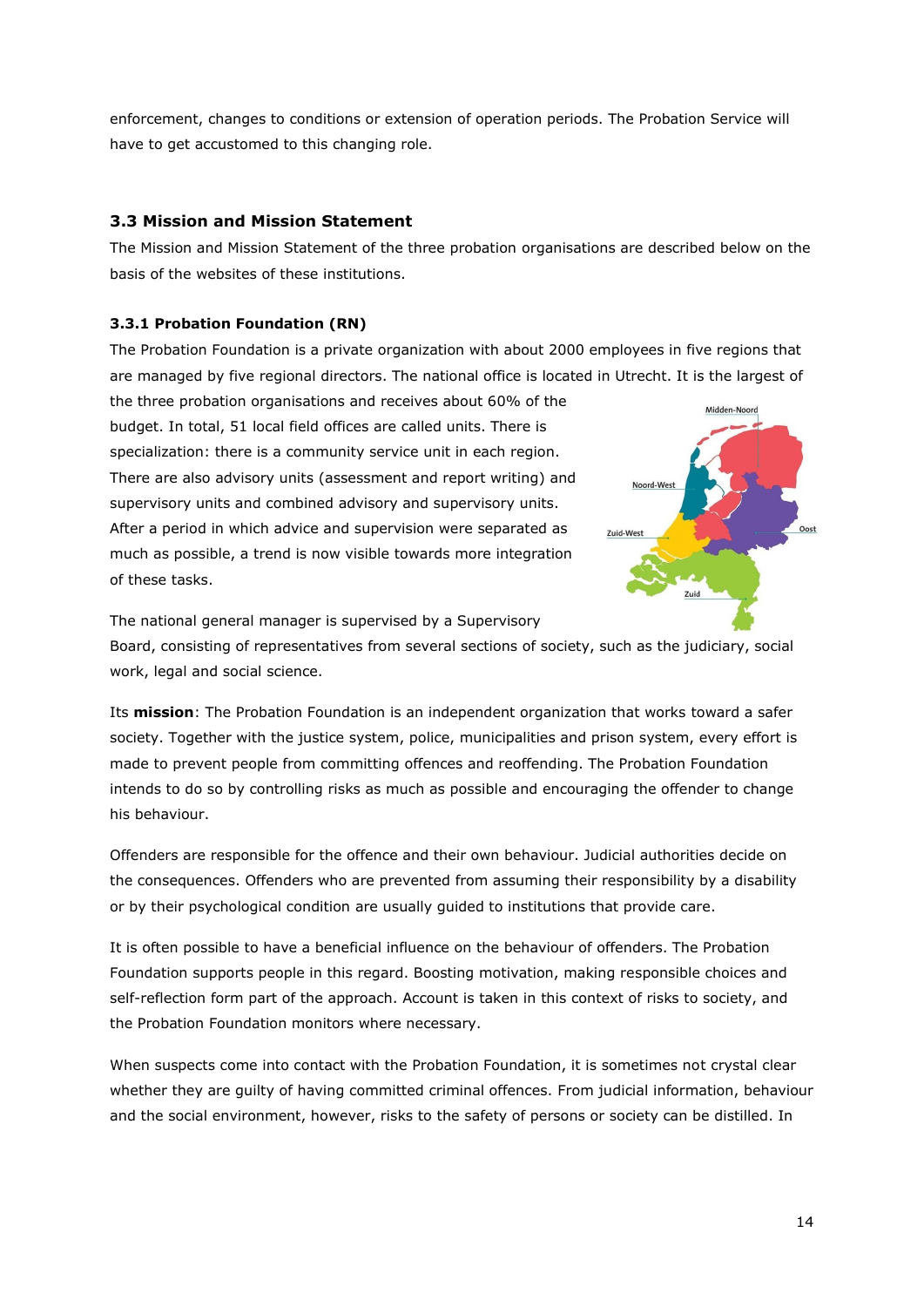that case, limitation of those risks prevails.<sup>8</sup>

#### **3.3.2 The Addiction Probation Service (SVG)**

Its **mission**: Probation with (forensic) care. The Addiction Probation Service makes efforts for the reintegration of people who have come into contact with the judicial authorities and are faced with addiction and/or psychiatric problems. Within the framework of criminal proceedings, they are monitored and guided with care aimed at recovery so that they can get their lives back in order and not reoffend.

There are three modalities for Forensic Care: out-patient, clinical or sheltered accommodation. Most forensic care is provided as part of an unconditional prison sentence. It also covers internal transfers to prison psychiatric centres, care within prison by external forensic care providers, transfers to external forensic care providers, and forensic care outside of prison provided as part of a penitentiary programme.

Offenders of the SVG usually also have problems in other areas of life, such as finances, housing and day activities. In many cases this combination of problems is the underlying cause of their delinquent behaviour<sup>9</sup>.

#### **3.3.3 Salvation Army Youth Care & Probation Service**

The Salvation Army Youth Care & Probation Service (*Leger des Heils jeugdhulp en reclassering, LJ&R),* is a division of the Salvation Army Welfare and Healthcare Foundation. LJ&R is a nationally operating organization with about 15 branches in the country and has about 560 employees. The central office is in Utrecht.

Its **mission**: The LJ&R plays a key role in the work of the government to reduce recidivism. In doing so, the Salvation Army uses advice, supervision and counselling and, where necessary, behavioural intervention, after-care and support in resocialization. The Salvation Army's main target group is the 'weaker members of society'. This group includes for example the homeless, worrisome care avoiders, repeat offenders and people with serious psychiatric problems. Because this target group is often difficult to reach, the Salvation uses 'assertive outreach' as its working method.<sup>10</sup>

#### **3.4 Crime prevention**

The core of the work of the Probation Service is the prevention of recidivism of known offenders. This is so-called tertiary prevention.<sup>11</sup> This is the aim of the Probation Service. The Probation Service does not take a leading role in prevention projects on the secondary and primary levels. Nevertheless, regional and local probation units participate in the local Justice Boards, aimed at developing and implementing a strategic vision and action plan for the prevention of crime and re-

<sup>8</sup> www.reclassering.nl

<sup>9</sup> www.svg.nl

<sup>10</sup> [https://www.legerdesheils.nl/reclassering\)](https://www.legerdesheils.nl/reclassering)

<sup>11</sup> In the context of this publication the concept of different levels of prevention is defined as follows. Primary prevention – as targeting the general public; Secondary prevention – as targeting special sub-groups such as youth dropping out school etc.; and Tertiary crime prevention – as techniques for reducing re-offending.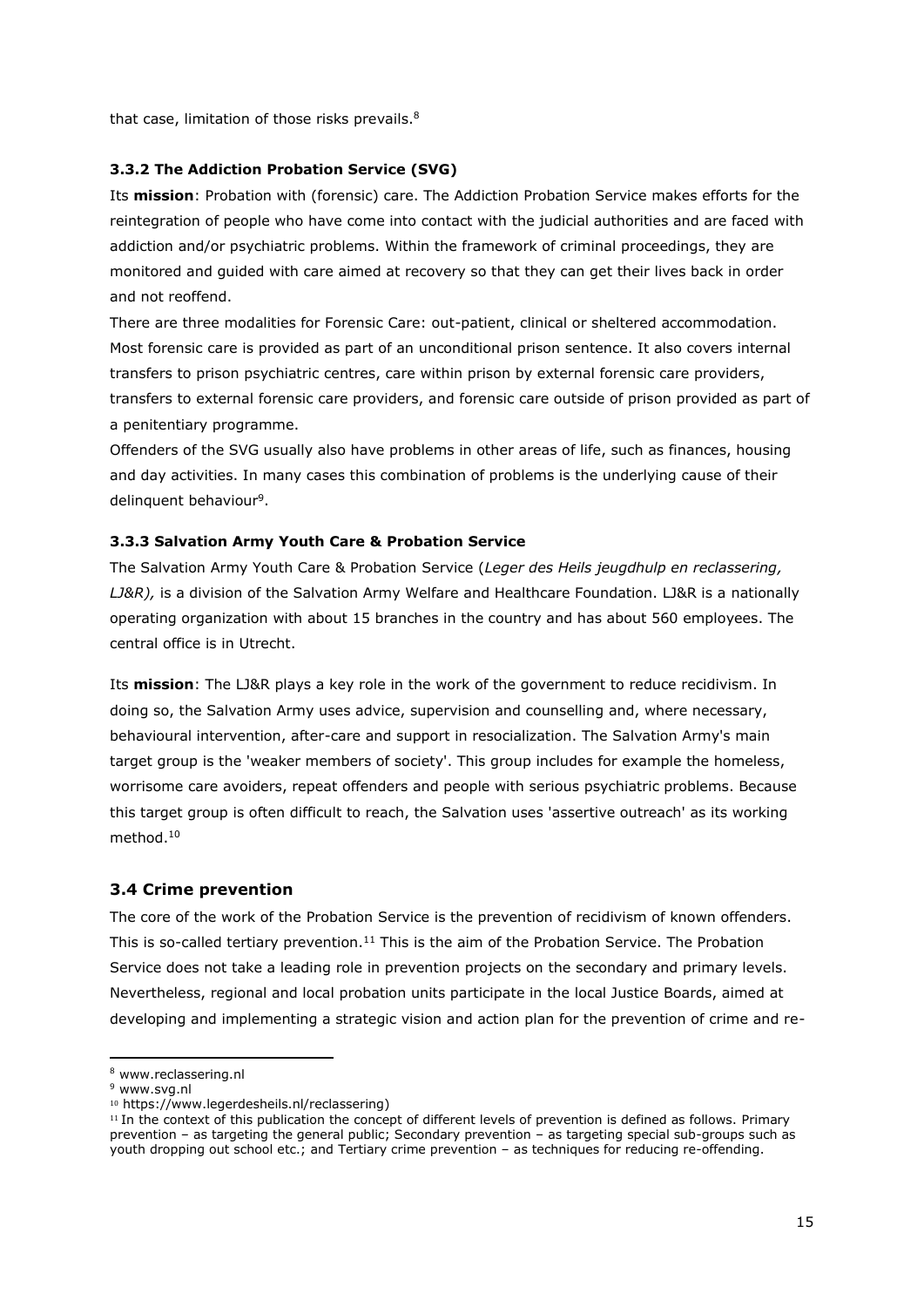offending. Part of this vision is the formation of partnerships in the wider community (other statutory organizations, police, municipalities, and neighbourhoods). Targeting domestic violence and curbing nuisance caused by younger troublemakers is a main concern of the joint judicial organizations at the regional level. Where probation organisations are involved in these kinds of prevention activities, and if finances to carry out these activities are needed, they are supplied by the municipalities.

#### **3.5 Volunteer involvement**

The deployment of volunteers in addition to or alongside tasks of professionals in all kinds of social tasks has been the subject of attention in the Netherlands for some considerable time. In the past, volunteers were active mainly in social organizations that represent a religious denomination. In recent years, successive governments have recognized the importance of developing the Netherlands into a 'participation society'. In Dutch society the deployment of volunteers has increased enormously in the last few years. This also holds for the justice domain. The Ministry call the deployment of volunteers a spearhead; volunteers can support the tasks of professionals in the justice domain.

In recent years the question has more often been asked how the deployment of volunteers can support the work of the Probation Service. The Netherlands has experience with CoSa (*Cycle of Support and Accountability*) volunteers and the visiting volunteers of the International Office. But volunteers are not yet regularly deployed in probation supervision. The Probation Foundation's ambition is that in 2023 each probation region will have a network of volunteers who can be brought in for the counselling and support of probation offenders. Those volunteers will be deployed for tasks and activities that are supplementary to regular probation work.

There are many citizens and private organizations involved in community punishment orders: they make it possible for persons on whom community punishment orders have been imposed to undergo their community services in e.g. hospitals, institutions for the elderly etc. See also section 5.2.6.

# **4. The Organisation of Probation Services**

#### **4.1 Relevant European Probation Rules**

The following European Probation Rules characterize the organisation of probation services in the Netherlands.

Staff shall be recruited and selected in accordance with approved criteria which shall place emphasis on the need for integrity, humanity, professional capacity and personal suitability for the complex work they are required to do. (Rule 22)

All staff shall have access to education and training appropriate to their role and to their level of professional responsibilities. (Rule 23)

Staff who work or are to work with offenders who have committed some specific offences shall be given appropriate specialised training. (Rule 27)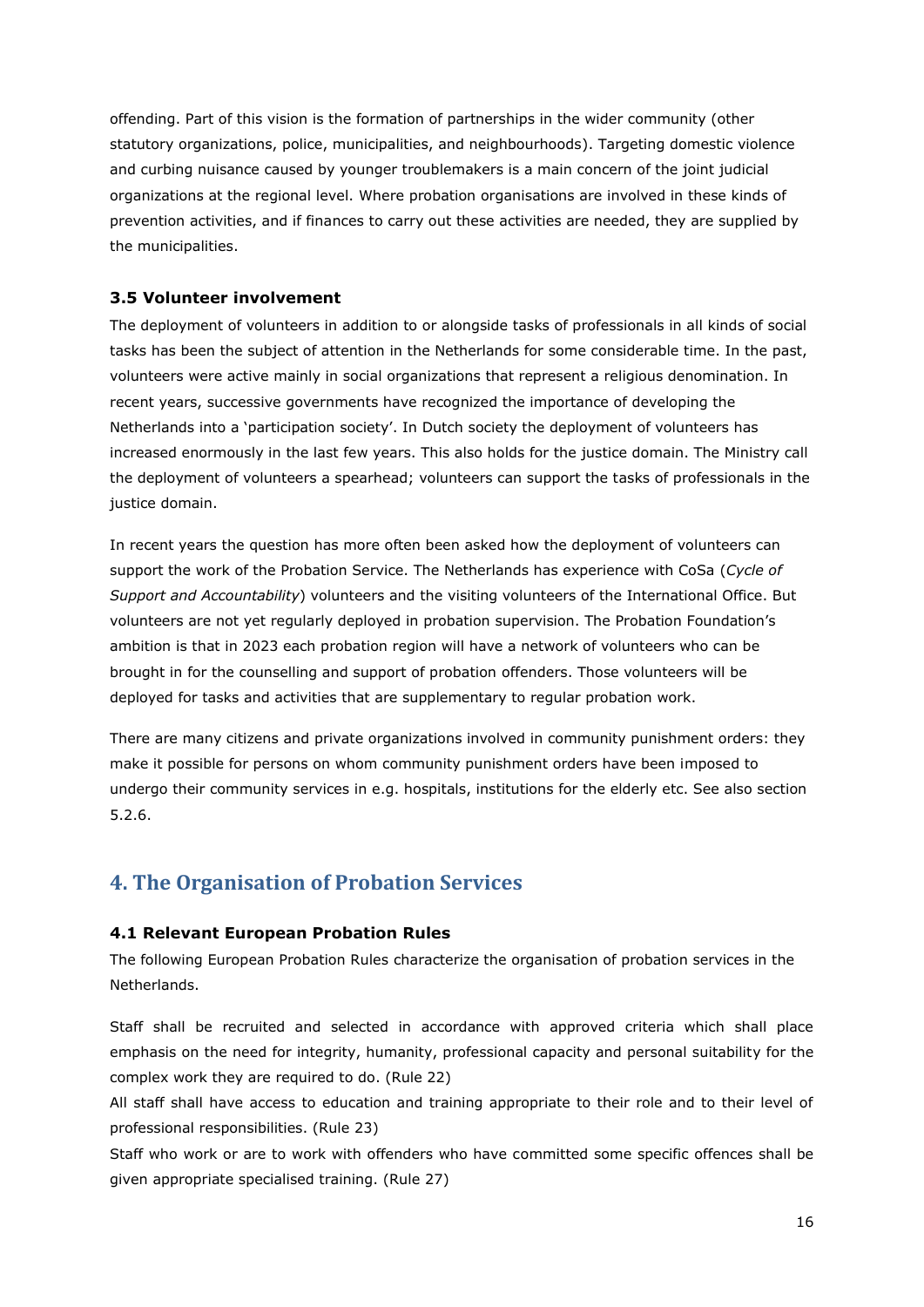Probation staff shall be sufficiently numerous to carry out their work effectively. Individual staff members shall have a caseload which allows them to supervise, guide and assist offenders effectively and humanely and, where appropriate, to work with their families and, where applicable, victims. Where demand is excessive, it is the responsibility of management to seek solutions and to instruct staff about which tasks are to take priority. (Rule 29)

Especially with regard to offenders who are foreign nationals and with nationals sanctioned abroad, the probation rules mention that "probation agencies shall ensure that their services are accessible to offenders of foreign nationality, especially in respect of community supervision and resettlement" (Rule 64)

Probation agencies shall aim, with the consent of the national authorities, to facilitate ongoing contact with and support to nationals sanctioned abroad, who are known to them, and to encourage them to make use of the relevant support agencies on their return. (Rule 65)

#### **4.2 The three probation organisations**

As stated above (see section 3.2) the probation services for adults are provided by three probation organisations. Youth probation services are provided by the [Youth Care Office.](https://nl.wikipedia.org/wiki/Bureau_jeugdzorg)

#### **4.2.1 Common activities**

An offender is assigned to the probation organization that can provide him or her with the most added value. In every court district the Probation Services have a shared service point, where all new clients are distributed over the three probation agencies. Allocation is based on two criteria. The first criterion concerns the characteristics of the case. Is there problematic behaviour in relation to addiction and is there a relationship between the offence and addiction? The offender is then assigned to the Addiction Probation Service (SVG). This holds for about 20% of all offenders. The Salvation Army provides assistance to homeless persons (about 10%). The Probation Foundation is the organisation designated for the other offenders.

The profile of the offender does not always clearly match the characteristics of the target groups of the organisations. This is especially the case with new offenders. In those cases the second criterion is applied. The second criterion is the agreed share of the work of each organisation within the total number of planned activities in the district. Both criteria help to make decisions without delay. In general, the allocation process runs smoothly.

In the past few years, the three probation organisations have worked more intensively together under the (Dutch) umbrella term 3RO (3 probation agencies). This cooperation focuses on matters including the primary process, training courses, quality monitoring, information management, research and ICT. An increasing form of cooperation is also visible in relation to policy advice. Partly under the influence of this cooperation, at present the distinction among the target groups of the of the individual probation organisations is adhered to less rigidly.

#### **4.2.2 Probation officers**

In 2019 the total number of fulltime probation officers at the three organizations was 2,147.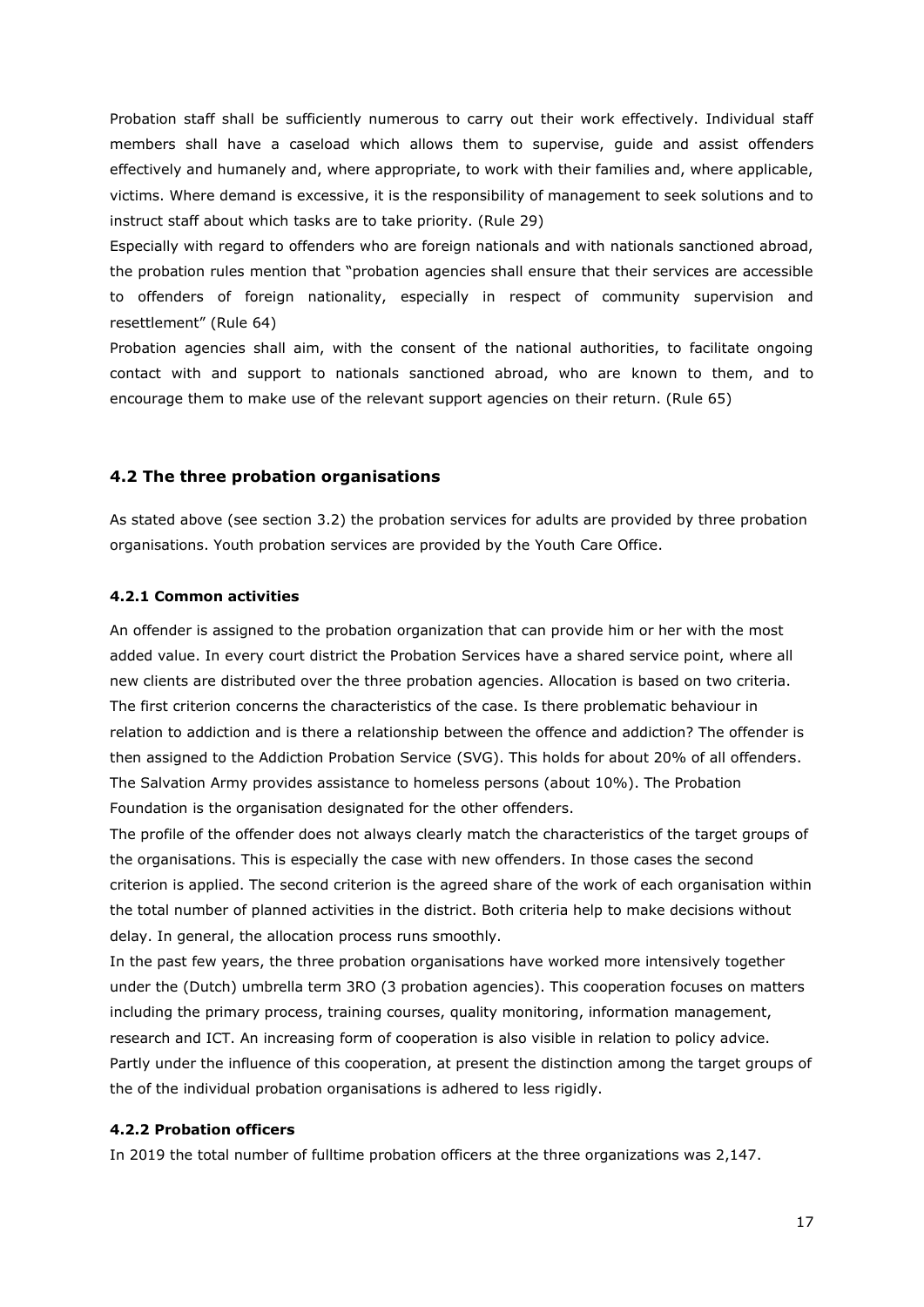All probation officers are professionals, they have an education in social case work at a higher educational institute. The job of probation officer is at bachelor level. We most often see the following study programmes:

- Master's Degree programme in Forensic Social Professional Studies (this is at master's level)
- Social Work and Services
- Social Legal Services
- **•** Criminology

The probation organisations have elaborate programmes for in-service training of their officers. The probation system has three stages of development for probation officers. The starting professional practitioner (stage 1), the fully professionally competent probation officer (stage 2), and the fully professionally competent probation officer with specific tasks (stage 3). Stage 3 officers are expected to contribute to improve organisational learning.

## **4.3 Other organisations involved in probation work**

Besides the three probation organisations, there are several smaller, private organisations that play a role in the rehabilitation of offenders, in the form of shelters or half-way houses. In those institutions, offenders can stay for a certain time (around 9 months). Offenders can be placed in these facilities if pre-trial detention is suspended or for the last part of their prison sentence (in a so-called Penitentiary Programme or in the phase of conditional release). These facilities concentrate on offering temporary accommodation, instilling a daily routine, supervising the offender in work or training, working on relationships and thinking about a meaningful place in society. The participants follow a day programme, tailored to their needs. Referrers can be the prison system or the Probation Service. The most well-known of these facilities are called Exodus. In 2017, 127 persons were placed in these facilities. The subsidy from the Ministry of Justice was €6 million.

#### **4.4 The international Office of the probation service**

In 1975 the International Office<sup>12</sup> was established, an office that makes efforts for Dutch nationals incarcerated in a foreign prison. The primary task is to prepare prisoners during their detention for returning to the Netherlands. They do this with the assistance of about 280 Dutch volunteers who reside outside the Netherlands. These volunteers are active in more than 30 countries. The work of the International Office is subsidised by the Ministries of Foreign Affairs and of Justice and Security.

More and more Dutch citizens are being imprisoned abroad. Whereas there were about 1,000 Dutch detainees in foreign countries in 1992, by the end of 2019, this number had grown to more than  $1,700^{13}$ . The vast majority of these people were arrested for the possession or smuggling of

<sup>12</sup> Dutch Probation Service (Reclassering Nederland), *International Office Probation doesn't stop at the border*, 2019, https://www.reclassering.nl/media/1193/algemene-brochure\_eng\_web.pdf

<sup>13</sup> http://www.prisonwatch.org/foreign-national-prisoners.html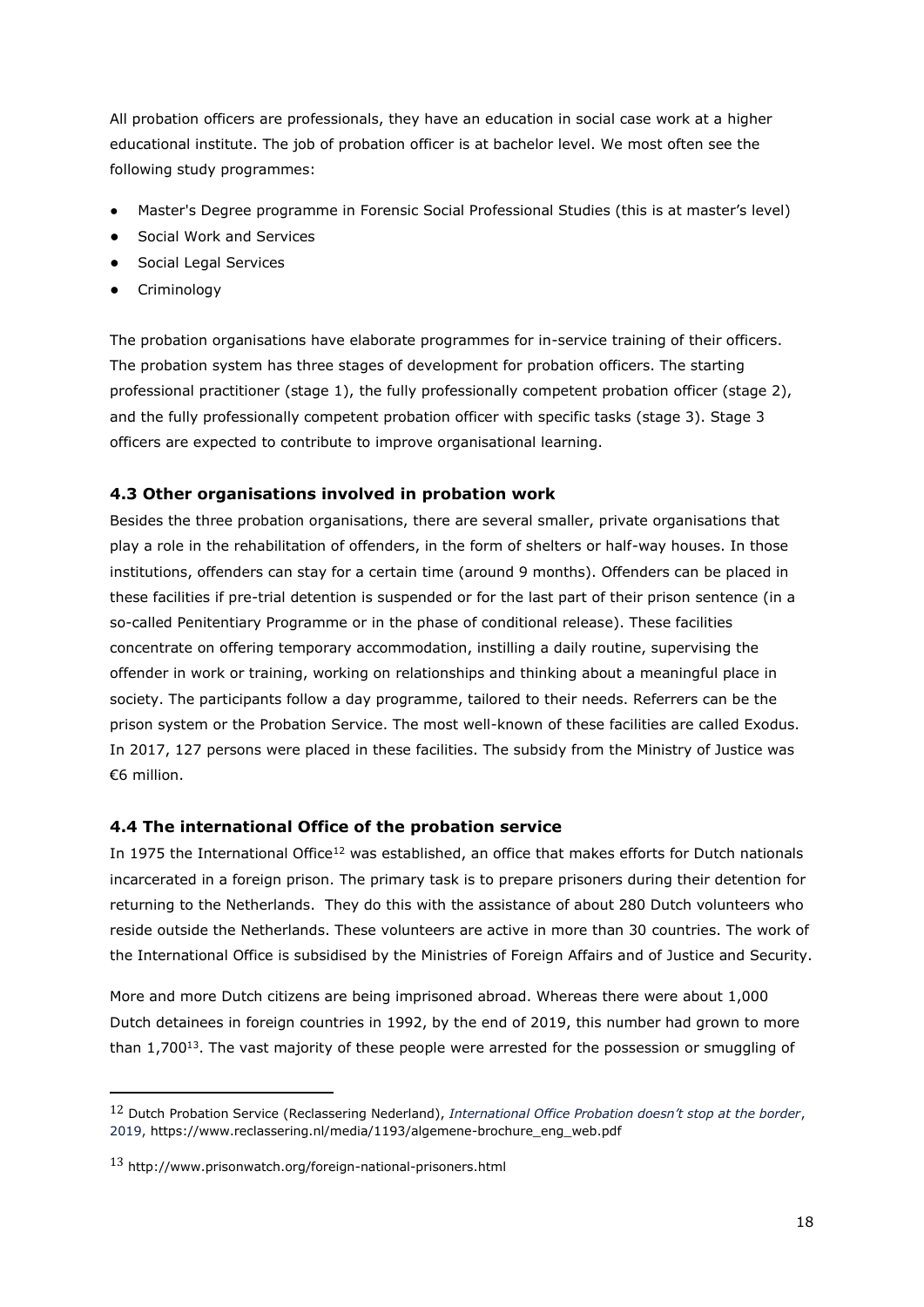drugs. These people experience particular difficulties; far away from family and friends, they are often forced to survive in a foreign culture, in a foreign area, facing an unknown legal system. The primary task is to prepare Dutch nationals detained in a foreign country for their return to the Netherlands. Volunteers play a special role in this. A volunteer holds interviews with the detainee about his or her choices and plans for the future. The volunteer also motivates the detainee to take up studies or maintain contact with the home front. Probation officers support the volunteers from the office in Utrecht.

In the past years the Probation Service has made its contribution to international developments in probation, as well as developing probation abroad. The Probation Foundation strives to support countries in and outside Europe in strengthening their probation services. This is in keeping with the policy of the Ministry of Justice and Security and the Ministry of Foreign Affairs and with international legal standards. The Probation Foundation pursues an active policy in this context with respect to countries that are Member States of the European Union and countries that strive to become Member States or that have or strive for an association treaty with the EU. This is also the case for countries that have important historical or migration ties with the Netherlands.

The International Office encourages cooperation in probation services in other countries. The Office is particularly active in projects in the area of probation capacity building. At present, specialists from the probation service are deployed in countries such as Serbia, Montenegro and Ukraine.

On Bonaire, Sint-Eustatius and Saba (part of the Kingdom of the Netherlands in the Dutch Caribbean) probation services are provided by the Caribbean Netherlands Probation Service (SRCN). There is great pressure on the judicial authorities in the Caribbean Netherlands and therefore also a great demand for probation work. The international Office of the Probation Foundation supports the work of the SRCN $14$ .

#### **4.5 EU Framework Decisions**

The International Desk, as part of the international office, was established as a result of the EU Framework Decisions on the transfer of sanctions. EU Framework Decisions 947 and 829 make it possible to transfer alternative sanctions and probation measures to another EU Member State. To allow the work processes to run smoothly and thoroughly, and in order to streamline the communication between the services in the Netherlands and those in other countries, two Central Authorities have been established. For Framework Decision 909 (Transfer of criminal judgments) this is the Ministry of Justice and Security, (Custodial Institutions Agency *(DJI*) <sup>15</sup>. For Framework Decisions 947 (transfer of alternative sanctions or measures) and 829 (Supervision Order) the Central Authority has been placed with the Public Prosecution Service (Central Authority for the transfer of probation measures and the European Supervision Order).

With the entry into effect of Dutch legislation implementing the European Framework Decisions, the International Desk was established at the Probation Foundation whose International Desk operates

<sup>14</sup> http://www.reclassering-cn.com

<sup>15</sup> [https://www.dji.nl/binaries/procedure-for-international-transfer-of-sentences-to-the\\_tcm41-120871.pdf](https://www.dji.nl/binaries/procedure-for-international-transfer-of-sentences-to-the_tcm41-120871.pdf)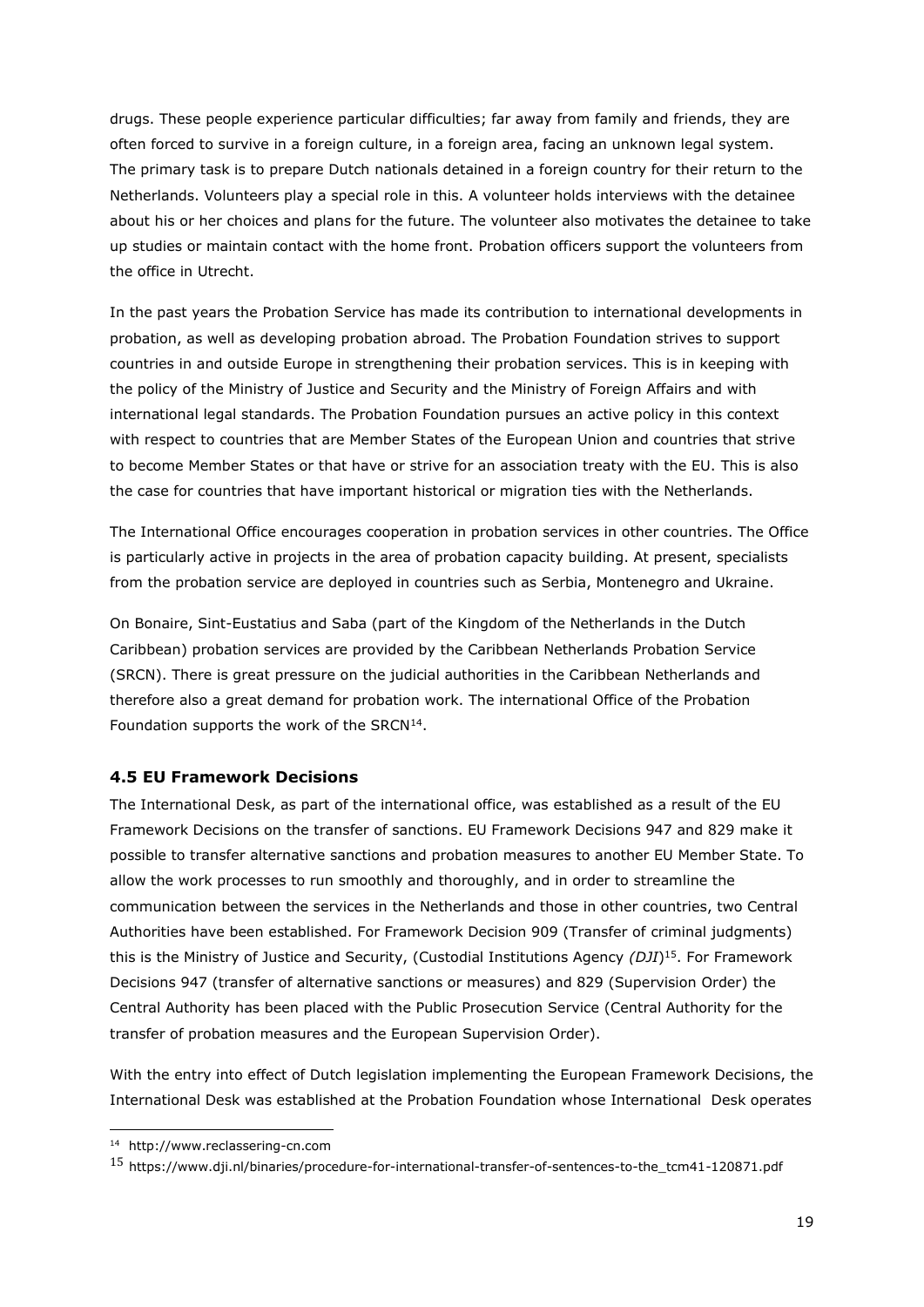on behalf of the three Probation Organizations. It supports the Central Authority for the transfer of probation measures and the supervision order. When cases come in, the Central Authority can ask the International Desk for advice on the enforceability in the Netherlands of foreign conditions and behavioural interventions: Does the special condition also exist in the Netherlands and, if so, how is it enforced in the Netherlands?

The International Desk has developed a database. It contains information for each European country on probation practice, special conditions, whether or not there are community punishment orders, behavioural interventions and important assistance agencies. If a probation officer in the Netherlands has an EU national in his/her caseload who is eligible for the transfer of the sanction or measure to a certain country, the International Desk can then give advice on the probation practice in that country.

A difficulty faced by the Dutch Central Authority is that many countries do not have a Central Authority, which makes it difficult to perform the work effectively to prepare and carry out a transfer.<sup>16</sup>

Although the numbers of transfers made from and to the Netherlands are still limited, it is to be expected that these numbers will grow.

The International Desk also supports the Central Authority to a limited extent with Framework Decision 909 (transfer of prison sentences).<sup>17</sup>

|                         | Incoming<br>947 | <b>Outgoing 947</b> | Incoming<br><b>Supervision</b><br>Order 829 | Outgoing<br><b>Supervision</b><br>Order 829 |
|-------------------------|-----------------|---------------------|---------------------------------------------|---------------------------------------------|
| <b>Total 2012 -2015</b> | 26              | 45                  |                                             | 5                                           |
| <b>Total 2016</b>       | 16              | 138                 | っ                                           | 8                                           |
| <b>Total 2017</b>       | 27              | 128                 | 17                                          |                                             |
| <b>Total 2018</b>       | 39              | 103                 | 11                                          | 6                                           |
| <b>Total mid 2019</b>   | 27              | 109                 | 5                                           |                                             |

#### *Table 4: Transfers of probation sanctions and measures*

*Source: Data provided by the Central Authority Framework Decisions 909/829. Public Prosecutor's Office, Haarlem*

 $16$  The Dutch Central Authority has, together with the Probation Service Desk, organized working conferences twice with representatives with which the Netherlands has frequently dealt in relation to the transfer of measures: Germany, Belgium, Italy and Spain. These conferences were for the purpose of getting to know one another's work practices better, which would enable the work process to run more efficiently.

 $17$  In the event that a convicted Dutch person is transferred from the Netherlands to an EU country with a return guarantee (the Central Authority for Framework Decision 909 applies for this guarantee during a transfer procedure for prosecution in another country), and the convicted person returns, the Appeals Court of Arnhem-Leeuwarden, pursuant to Section 2:11 subsection 5 of the Act (Measures Involving Deprivation of Liberty and Conditional Penalties Mutual Recognition and Enforcement Act) can adjust the sentence. In doing so, the Court of Appeal can take account of the personal circumstances of the convicted person. Should there be doubts about the bond of a convicted person with the Netherlands, the International Desk of the Probation Service is asked to make a social report on the convicted person in which the personal circumstances of the convicted person are discussed.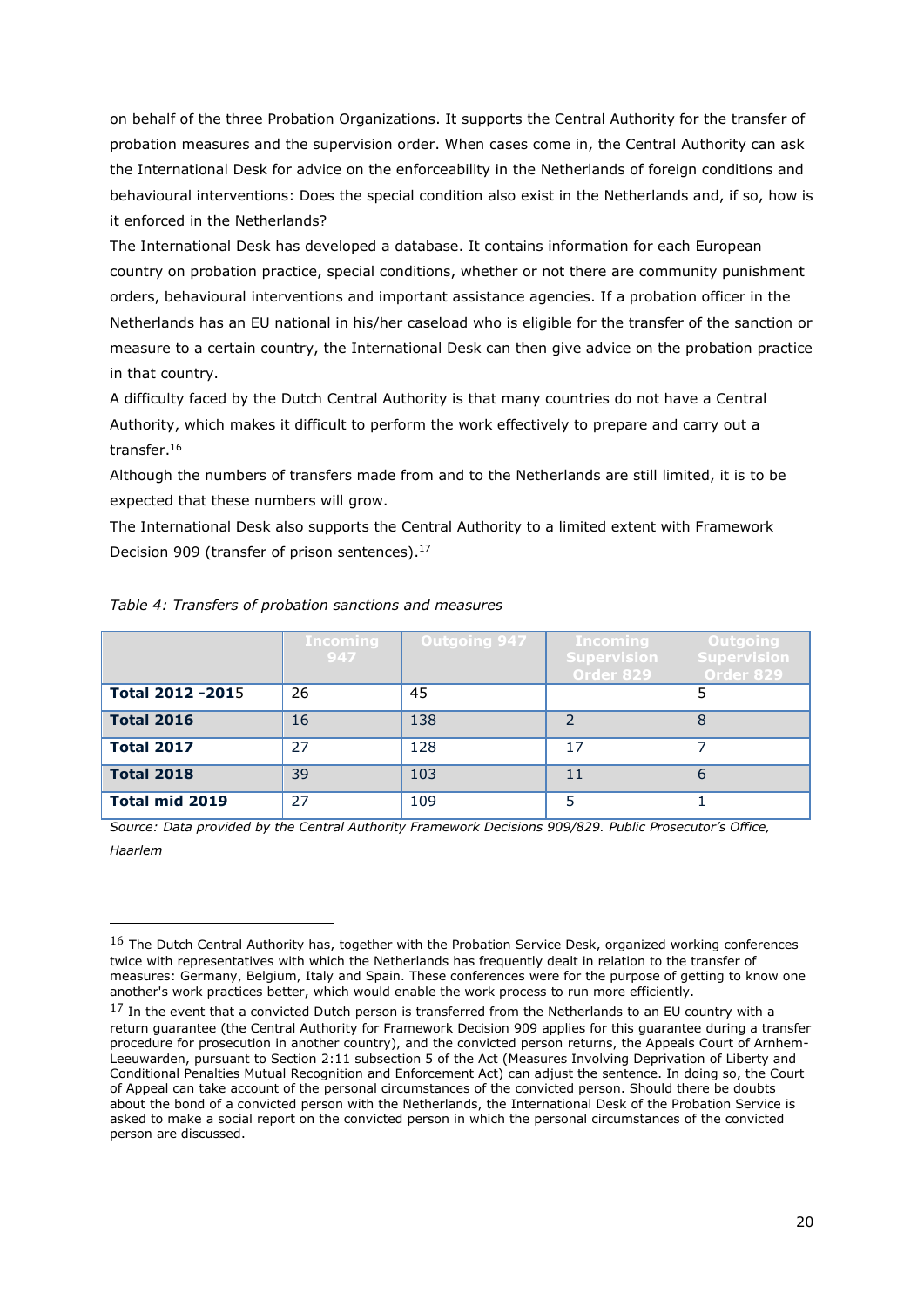## **4.6 Other partnerships**

#### **4.6.1 National**

The Probation Service participates in various partnerships such as Safety Forums (*Veiligheidshuis, literally translated as Safety House*).<sup>18</sup> A Safety Forum is a local or regional network partnership of criminal justice, care and other municipal partners, in which, under clear management, they arrive at a coordinated approach to complex personal, system- and area-oriented problems to combat serious nuisance and crime (Dijk, De Waard, 2008).

The Probation Service also participates in the partnership As Soon As Possible (*Zo Spoedig, Selectief, Slim, Samen en Simpel mogelijk)* (henceforth: ASAP). <sup>19</sup>The purpose of ASAP is a meaningful and quicker settlement of arrests (while caught in the act) for frequently occurring crimes. The chain partners Public Prosecution Service, police, victim support, Child Care and Protection Board and the Probation Service work together in this in order to settle (minor) cases as soon as possible, sometimes even within 6 hours (see also 5.2).

#### **4.6.2. International**

The Probation Foundation is one of the initiators of the establishment of the **CEP** (Confederation of European Probation), the overarching European organisation for the probation sector. The CEP was established in 1981 and is still strongly supported by the Dutch Probation Service and the government. The CEP office is located in one of the buildings of the national office of the Probation Foundation in Utrecht. The Secretary General is currently Dutch (as was the case with several previous secretary generals).

# **5. Different Stages of the Criminal Justice Process**

#### **5.1 Relevant European Probation Rules**

As evident from the further description of probation activities in the different stages of the criminal trial, legislation and practice comply to a high degree with the relevant provisions of the European Probation Rules.

Any intervention before guilt has been finally established shall require the offenders' informed consent and shall be without prejudice to the presumption of innocence. (Rule 7)

Probation agencies shall work in partnership with other public or private organisations and local communities to promote the social inclusion of offenders. Co-ordinated and complementary interagency and inter-disciplinary work is necessary to meet the often complex needs of offenders and to enhance community safety. (Rule 12)

Where probation agencies are responsible for supervising offenders after release, they shall work in

<sup>18</sup> <https://www.om.nl/algemeen/english/about-the-public/what-does-the-public/>

<sup>19</sup> <https://www.om.nl/algemeen/english/about-the-public/what-does-the-public/>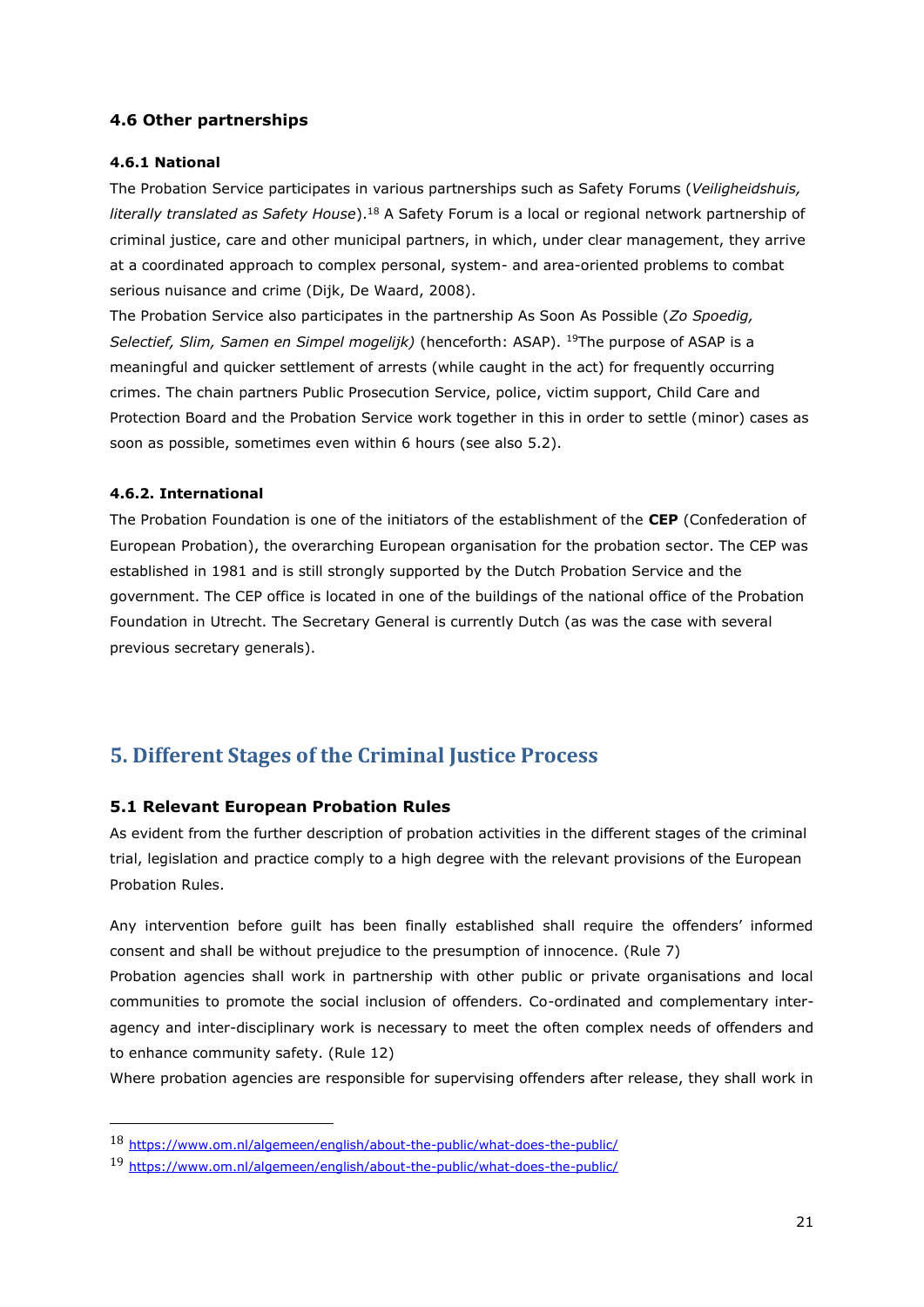co-operation with the prison authorities, the offenders, their family and the community in order to prepare their release and reintegration into society. They shall establish contacts with the competent services in prison in order to support their social and occupational integration after release. (Rule 59)

Supervision following early release shall aim to meet the offenders' resettlement needs such as employment, housing, education and to ensure compliance with the release conditions in order to reduce the risks of reoffending and of causing serious harm. (Rule 61)

Once all post-release obligations have been discharged, probation agencies may continue, where this is allowed by national law, to offer aftercare services to ex-offenders on a voluntary basis to help them continue their law-abiding lives. (Rule 62)

# **5.2 The role of the Probation Service from pre-trial up to and including to the enforcement stage**

The arrangements which make up the Dutch Probation Service provide for a continuous involvement across the whole of the criminal/correctional system. The Probation Service advises the courts and the Public Prosecution Service on suspected and convicted offenders. The Probation Service may give advice to the justice authorities at different stages of the trial procedure. This may occur immediately after arrest, in the context of early assistance, for the pre-trial hearing of the examining magistrate, but also before conditional dismissal or penalty order issued by the Public Prosecution Service.

Prior to and during a criminal hearing, the advice is provided to the court, e.g. in relation to imposing a suspended sentence, special conditions, a community punishment order or a hospital order, either conditional or not, in the cases of defendants who have psychological/psychiatric disorders. Advice is also obtained in cases of conditional release, the granting of a pardon and when the possible revocation of a community punishment order or other suspended sentence or order is being considered.

Advice often leads to imposing a sentence or measure to which supervision by the Probation Service is attached. In the **pre-trial stage** this involves supervision of the conditions attached to the suspension of pre-trial detention or supervision of the conditions attached to the decisions of the Public Prosecution Service to prevent criminal prosecution in court. Except for custodial sentences and measures, almost all sentences or measures that the court can impose under the Dutch Criminal Code can also be applied by the Public Prosecutor in the pre-trial stage. In the Netherlands, the expediency or opportunity principle applies to criminal prosecution, which means that the Public Prosecution Service can settle of a case itself. This can be in the form of (conditional) dismissal, a transaction or by way of a punishment order. In case of a punishment order the defendant can bring an appeal at the court if he/she does not agree with this order. Many criminal cases are settled in this way out of court in the pre-trial stage, with a fine, a behavioural condition or community service.

When a criminal case is nevertheless brought before the court, in most cases an advisory report by the Probation Service results in the imposition of a sentence or measure to which supervision and counselling by the Probation Services is attached.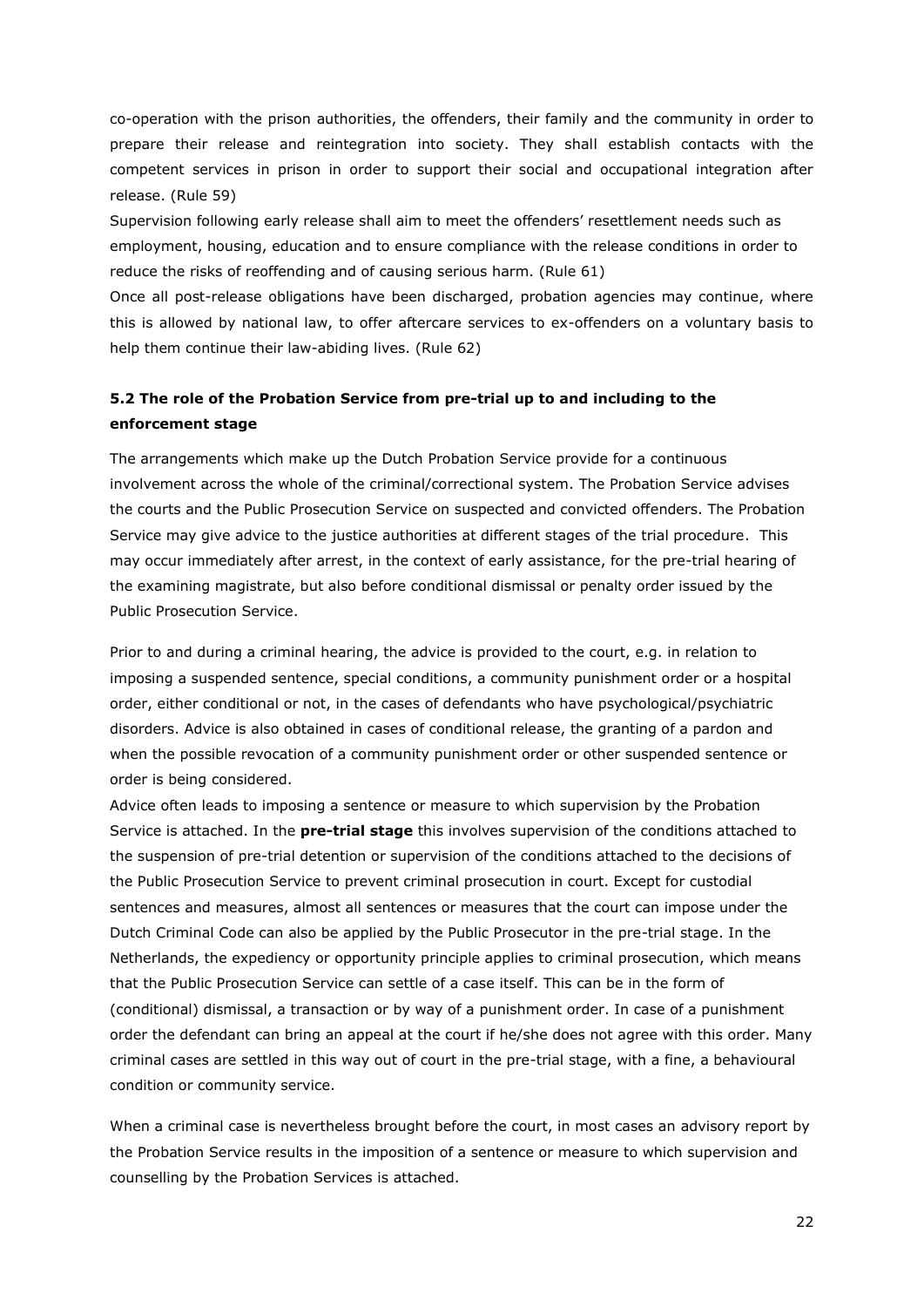In the **enforcement stage** mainly persons sentenced to a suspended sentence, community service or conditional hospital order are under the supervision and counselling of the Probation Service. Supervision also takes place in the enforcement stage in the context of a Penitentiary Programme or during conditional release. The Penitentiary Programme is part of detention aimed at a gradual transition from detention to a successful return to society.

After serving two thirds of a sentence, an offender is eligible for conditional release. The Probation Service advises the justice authorities on conditional release (*voorwaardelijke invrijheidstelling*) and can supervise the conditions under which a person is released.

If the court has imposed a hospital order on a convicted person on the basis of a mental disorder (*TBS*), the offender must comply with certain conditions, such as a location order and/or ban. After returning to society, an offender is usually still under supervision by the Probation Service for some time.

| Sanctions/Measures/   | Provided in  | Probation    | In Which      | Main characteristics      |
|-----------------------|--------------|--------------|---------------|---------------------------|
| Penalties/Conditions  | legislation? | service      | Stage?        |                           |
| attached to a         |              | involvement  |               |                           |
| conditional decision  |              |              | Pre-Trial (1) |                           |
| or sentence           |              |              | or            |                           |
|                       |              |              | Enforcement   |                           |
|                       |              |              | stage $(2)$   |                           |
| Unconditional waiver  | $\mathsf{x}$ |              |               |                           |
| by the public         |              |              |               |                           |
| prosecutor            |              |              |               |                           |
|                       |              |              |               |                           |
| Conditional waiver by |              | $\mathsf{x}$ | $\mathbf{1}$  | Supervision, reporting    |
| the public prosecutor |              |              |               |                           |
|                       |              |              |               |                           |
| Conditional           | $\mathsf{x}$ | $\mathsf{x}$ | $\mathbf{1}$  | Supervision, reporting    |
| suspension of the     |              |              |               |                           |
| pre-trial/remand      |              |              |               |                           |
| detention             |              |              |               |                           |
|                       |              |              | $\mathbf{1}$  |                           |
| Pre-trial/remand      | X            | $\mathsf{x}$ |               | Supervision, reporting in |
| detention             |              |              |               | case of suspension of     |
|                       |              |              |               | remand                    |
| Police custody        | $\mathsf{x}$ | X            | $\mathbf{1}$  | Pre-trial assistance,     |
|                       |              |              |               | reporting                 |
|                       |              |              |               |                           |
| Bail                  | $\mathsf{x}$ |              | $\mathbf{1}$  | Probation not involved    |
| Caution               |              | ٠            | $\mathbf{1}$  | Probation not involved    |
|                       |              |              |               |                           |

|  |  | Table 5. Sanctioning system and probation involvement in the pre-trial/trial stage |  |  |
|--|--|------------------------------------------------------------------------------------|--|--|
|  |  |                                                                                    |  |  |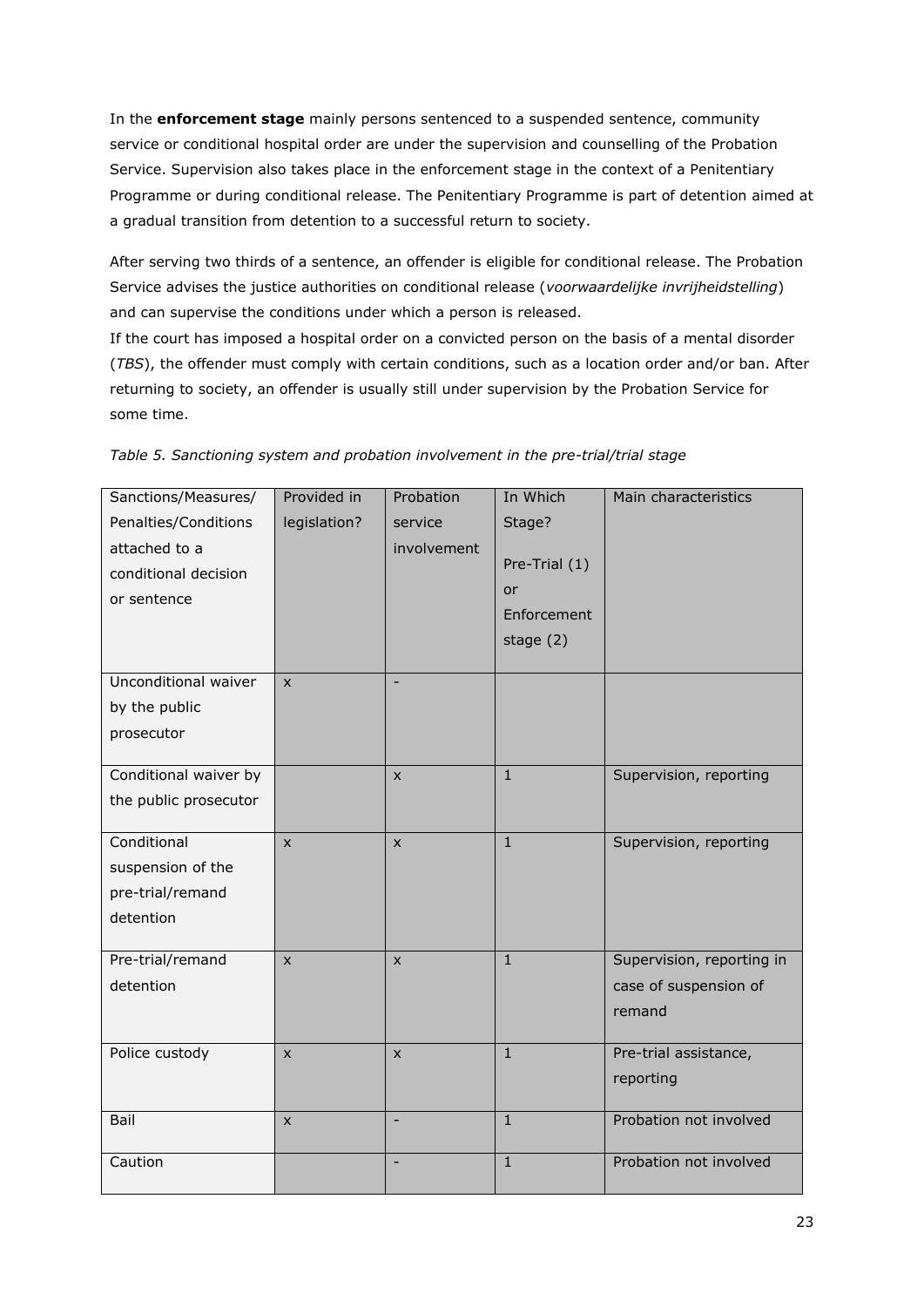| Surety                   | X                        |                          | $\mathbf{1}$     | Probation not involved  |
|--------------------------|--------------------------|--------------------------|------------------|-------------------------|
| House arrest             | $\pmb{\times}$           | $\pmb{\times}$           | 1/2              | Supervision, reporting  |
| Electronic monitoring    | $\mathsf{x}$             | $\pmb{\times}$           | 1/2              | Supervision, reporting  |
| Community service        | $\mathsf{x}$             | $\pmb{\times}$           | 1/2              | Supervision,            |
|                          |                          |                          |                  | organisation, reporting |
| Treatment order          | X                        | X                        | 1/2              | Supervision, reporting  |
| In/out patient order     | X                        | X                        | $\overline{2}$   | Supervision, reporting  |
| Training/learning        | $\mathsf{x}$             | X                        | 1/2              | Supervision, reporting  |
| order                    |                          |                          |                  |                         |
| Drug/alcohol             | $\mathsf{X}$             | X                        | 1/2              | Supervision, reporting  |
| treatment programme      |                          |                          |                  |                         |
| Compensation to the      | $\mathsf{X}$             | $\overline{\phantom{a}}$ | 1/2              | Probation not involved  |
| victim                   |                          |                          |                  |                         |
| Mediation                | <b>X</b>                 | $\blacksquare$           | $\mathbf{1}$     | Probation not involved  |
| Semi-detention           |                          |                          | $=$              | Probation not involved  |
| Attending a day          |                          |                          | $=$              | Probation not involved  |
| centre                   |                          |                          |                  |                         |
| Liberty under judicial   |                          |                          | $=$              | Probation not involved  |
| control                  |                          |                          |                  |                         |
| Interdiction to leave    | X                        | X                        | 1/2              | Supervision, reporting  |
| the country              |                          |                          |                  |                         |
| Interdiction to enter    | $\mathsf{x}$             | $\pmb{\times}$           | 1/2              | Supervision, reporting  |
| different cities/places  |                          |                          |                  |                         |
| Interdiction to carry    | $\pmb{\times}$           | $\mathsf{x}$             | $\overline{1/2}$ | Supervision, reporting  |
| out different activities |                          |                          |                  |                         |
| Interdiction to contact  | $\mathsf{x}$             | $\pmb{\times}$           | 1/2              | Supervision, reporting  |
| certain persons          |                          |                          |                  |                         |
| Psychiatric treatment    | X                        | X                        | 1/2              | Supervision, reporting  |
| Deferment of             | $\overline{\phantom{a}}$ | $\qquad \qquad -$        | $=$              | Probation not involved  |
| sentence                 |                          |                          |                  |                         |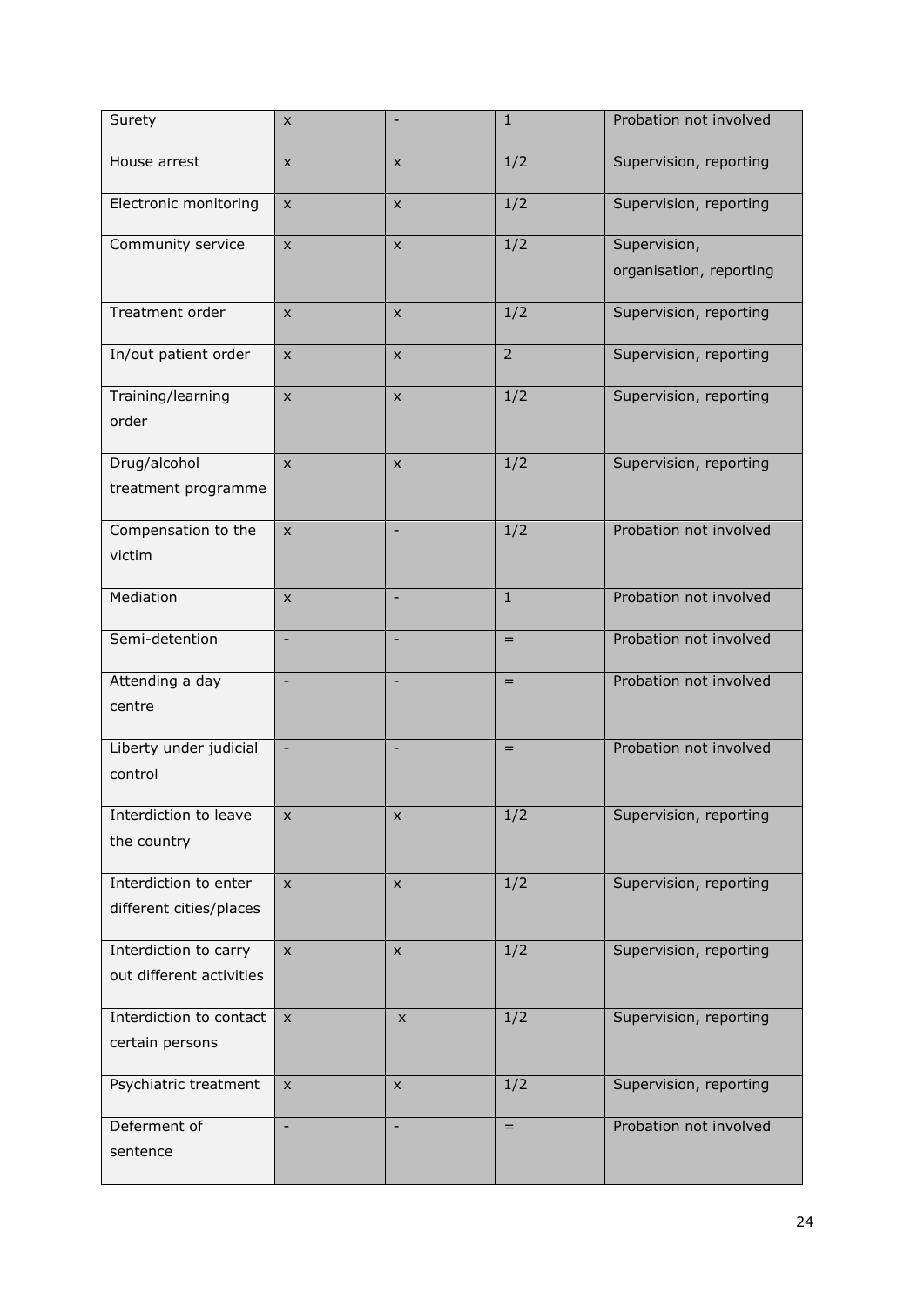| Fine                                                                                                                                         | $\mathsf{x}$ |                | 1/2            | Probation not involved   |
|----------------------------------------------------------------------------------------------------------------------------------------------|--------------|----------------|----------------|--------------------------|
| Other financial                                                                                                                              | $\mathsf{x}$ | $\blacksquare$ | 1/2            | Probation not involved   |
| sanctions                                                                                                                                    |              |                |                |                          |
| Penitentiary                                                                                                                                 | $\mathsf{x}$ | $\mathsf{x}$   | $\overline{2}$ | Supervision, reporting   |
| programme outside                                                                                                                            |              |                |                |                          |
| prison                                                                                                                                       |              |                |                |                          |
| Preparing offenders                                                                                                                          | $\mathsf{x}$ | $\mathsf{x}$   | $\overline{2}$ | Preparatory interviews   |
| for conditional release                                                                                                                      |              |                |                | with prisoners, planning |
| /parole                                                                                                                                      |              |                |                | actions for period after |
|                                                                                                                                              |              |                |                | release, advising about  |
|                                                                                                                                              |              |                |                | conditional release      |
|                                                                                                                                              |              |                |                |                          |
| Other special<br>conditions, attached<br>to a suspended or<br>conditional sanction<br>or measure imposed<br>by a Public<br>Prosecutor/ judge | $\mathsf{X}$ | $\mathsf{X}$   | 1/2            | ADVISING                 |

## **5.2.1 General and special conditions**

The public prosecutor and the court always impose the general condition that the offender should refrain from committing crimes. On top of that special conditions can be imposed. If so, the probation service focusses on the compliance with these special conditions. There are two types of special conditions: conditions restricting freedom and conditions influencing behaviour. Almost all conditions can be imposed in the pre-trial, trial and enforcement stage.

The freedom-restricting conditions (restrictive conditions - 28% of all supervision) include:

- 1. location order or ban;
- 2. contact ban (obligation to avoid contact with specific persons);
- 3. duty to report;
- 4. drugs and/ or alcohol ban.

The behaviour-influencing conditions (72% of all supervision) are:

- 1. admitting the convicted person to a care institution;
- 2. an obligation to place him/herself under treatment by an expert or care institution;
- 3. staying in an assisted living institution or emergency accommodation;
- 4. participation in a behavioural intervention;
- 5. other conditions relating to the convicted person's behaviour, for example:
	- a. undertaking education
	- b. participation in debt counselling
	- c. prohibition of certain work
	- d. prohibition on keeping animals
	- e. no other housing without permission
	- f. participation in substance checks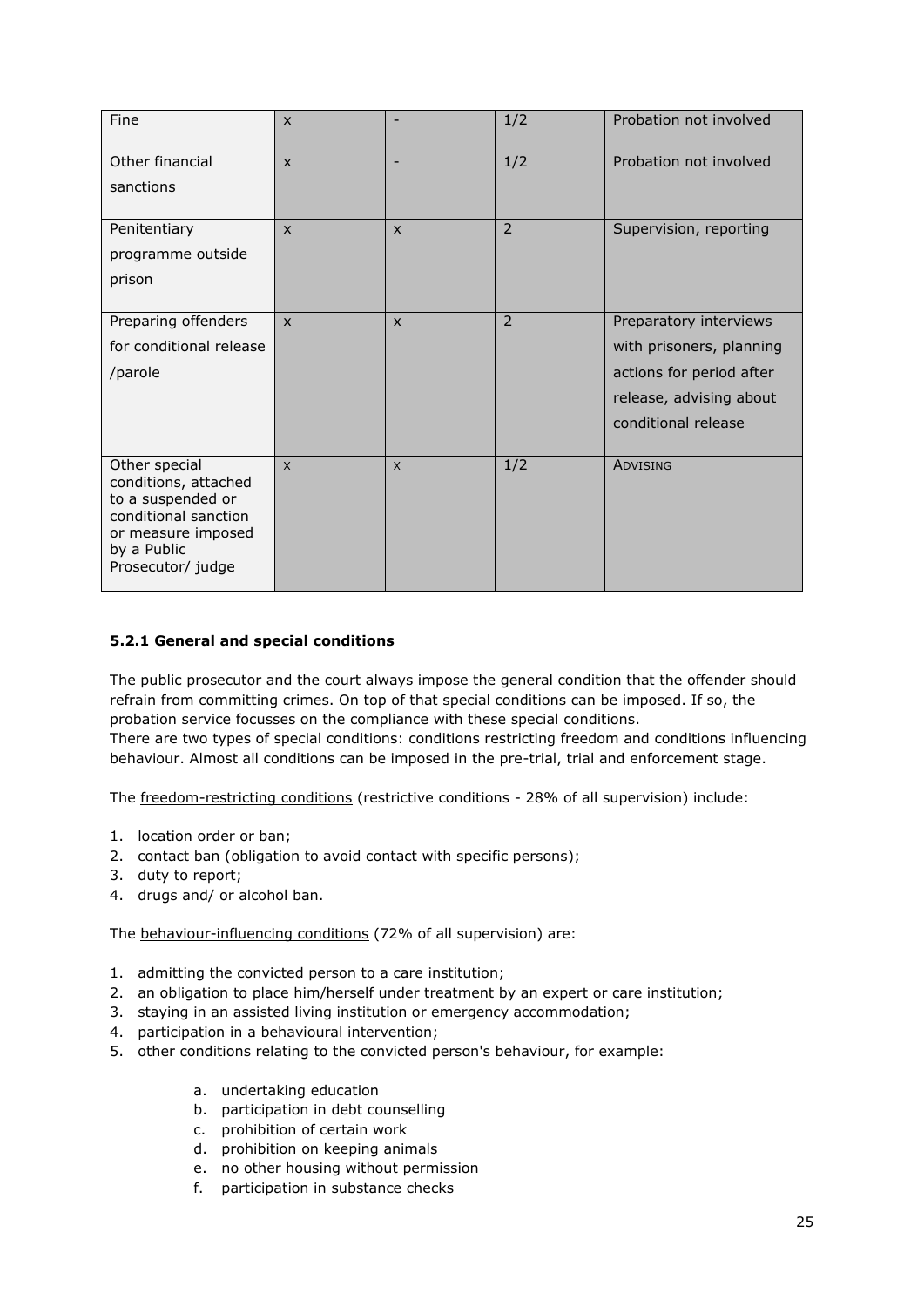The conditions can be imposed separately or in combination. The Probation Service has the task of supporting the offender in complying with these conditions and monitoring whether the conditions are indeed complied with. In probation supervision support and control always go hand in hand.

As soon as the court imposes one of the freedom-restricting or behaviour-influencing conditions, the general condition 'probation supervision' always applies as well. This entails that the offender must cooperate with the supervision, including home visits.

A special condition is viewed as a stimulus for successful supervision, because it provides clarity about the contents of the supervision. Both the convicted person and the Probation Service therefore know more clearly what the sentence entails and which obligations arise from it. Moreover, the Probation Service may rely on the decision of the Public Prosecutor or court with respect to the convicted person and is therefore strengthened further in exercising its supervision.

# **5.2.2 Advice and reports**

#### **5.2.2.1 Probation Rules**

The following Probation Rules are relevant to the description of the practice of advising and reporting:

Alleged offenders shall be given the opportunity to be involved in the preparation of the report, and their opinion, where available, shall be reflected in the report and its contents shall be communicated to them and/or to their legal representative. (Rule 44)

Depending on the national legal system, probation agencies may produce the reports required for decisions to be taken by the competent authorities. They shall include advice on:

- the feasibility of the offender's release in the community;
- any special conditions that might be included in the decision regarding the offender's release;
- any intervention required to prepare the offender for release. (Rule 45)

Offenders shall be given the opportunity, where appropriate, to be involved in the preparation of the report, and their opinion, if available, must be reflected in the report and its contents must be communicated to them and/or to their legal representative. (Rule 46)

#### **5.2.2.2 General**

The role of the Probation Service in the pre-trial and trial stages consists mainly of making advisory reports to the Public Prosecutor and the court. In 2018, the probation service prepared 42,141 reports for the purposes of supporting decisions in the entire criminal justice chain. Such reports can be issued in writing or orally. There were 6,188 visits as well after arrest (pre-trial assistance).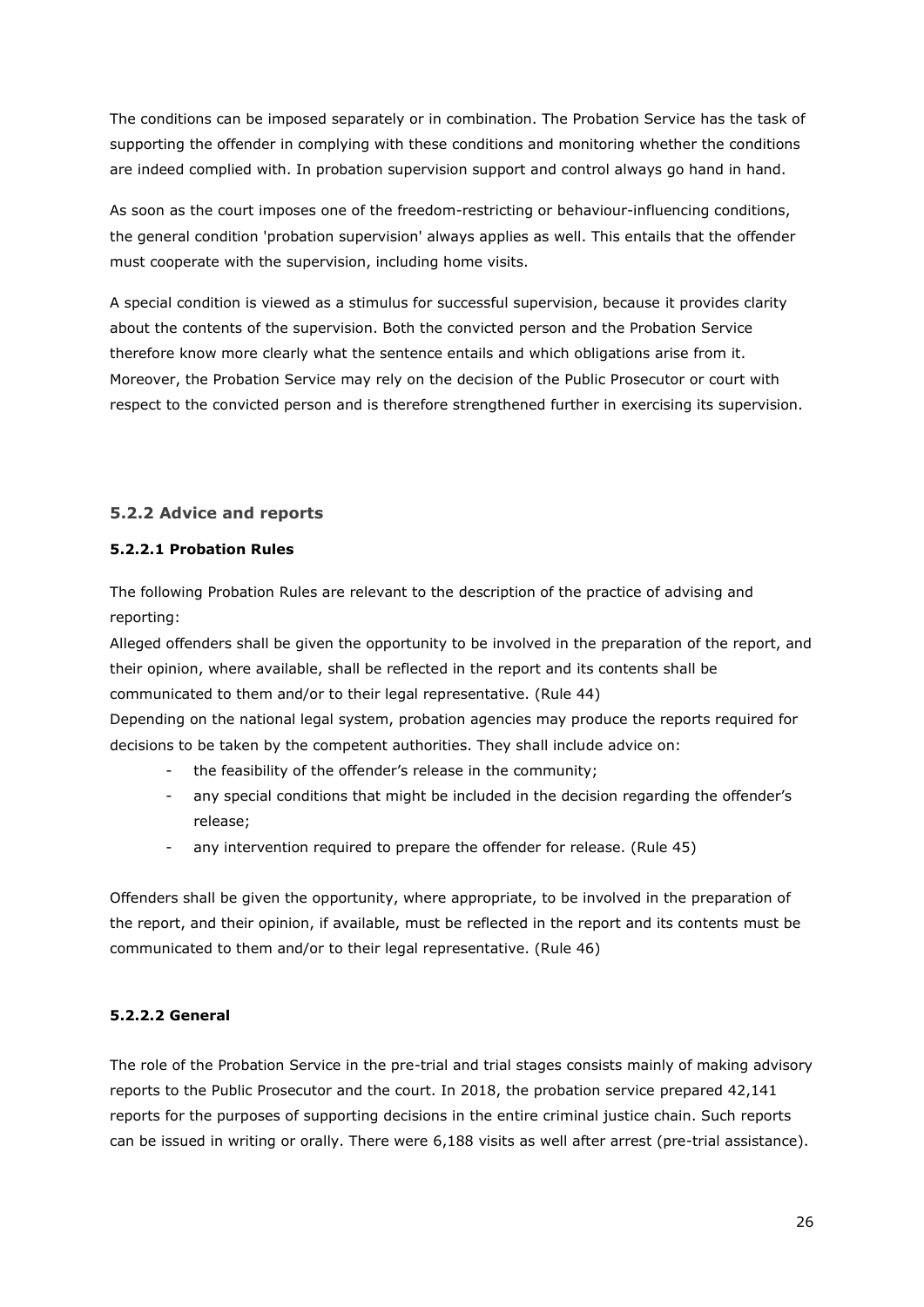| <b>Modality</b>                                                                   | Number of<br><b>Reports</b> |
|-----------------------------------------------------------------------------------|-----------------------------|
| Suspension of pre-trial detention (Examining Magistrate and Court in<br>Chambers) | 6,998 (17%)                 |
| Advice to the court                                                               | 22,607 (54%)                |
| Advice to the prison system                                                       | 3,433 (8%)                  |
| Conditional Release (VI)                                                          | 1,636 (4%)                  |
| Other <sup>20</sup>                                                               | 7,467 (18%)                 |
| <b>Total</b>                                                                      | 42,141                      |

Table 6: Number of times advice given in 2019 Source: Comprehensive Probation Information System (IRIS)

## **5.2.2.3 Main issues of Probation Service Advice**

In 20-25% of all criminal cases a probation advice is involved in the criminal proceedings. The function of probation advice is to contribute to a good substantive criminal decision; to allow the justice system to select the right measure for the right offender, ensuring efficient use of justice system resources.

In general, the probation recommendation revolves around three questions:

- *1.* Is there a risk of repetition of the delinquent behaviour, and if so, which interventions in the area of influencing behaviour and risk management can reduce this risk? The advice focusses on how the risks can be diminished and the process of desistance can be supported.
- *2.* What does this mean for the interpretation and enforceability of the pre-trial detention or sanction?
- *3.* Are there particular personal characteristics or circumstances that should be taken into consideration when the penalty is imposed, in the sense of enforceability or undesired effects?

Formulating a punishment requirement in relation to the offence committed is a task of the Public Prosecution Service. The Probation will formulate a recommendation:

- The Probation Service advises on the details of special conditions if the Probation Service recommends a conditional sanction on the basis of necessary interventions, or in case the judicial authority is considering a conditional sanction;
- If the Probation Service is to be responsible in the implementation stage for the implementation of a sanction, it advises on its practicability. This applies to community

 $20$  'Others' consists of specialised reports such as EM reports (3,012), ZSM advise (2,238) and TBS reports (404)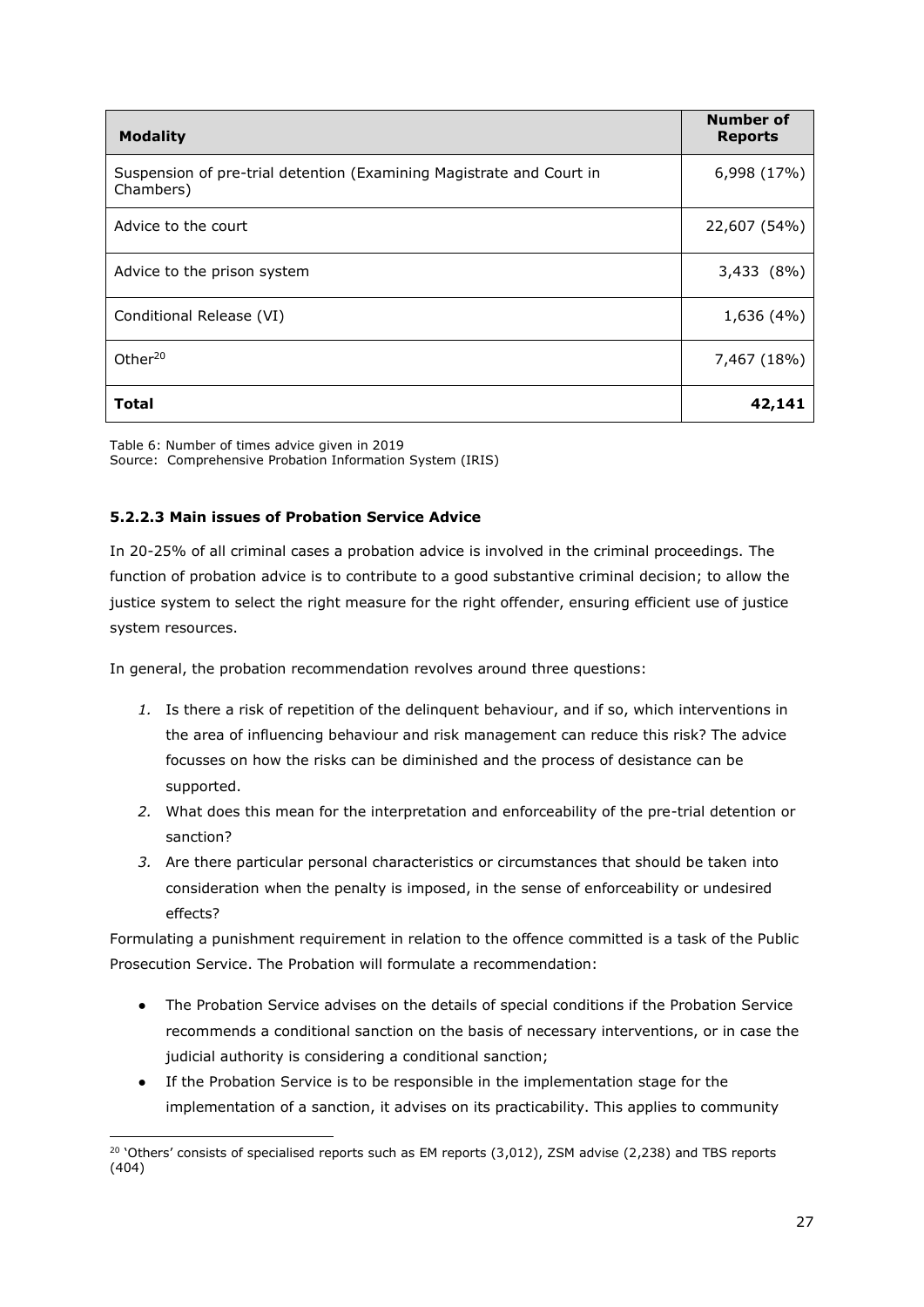service and the suspended prison sentence, and to the extramural enforcement of a prison sentence or measure (Penitentiary Programme, trial leave for persons under hospital orders and early release).

● And finally, the Probation Service weighs up the degree to which a sanction has possible negative consequences for an accused person/offender.

A probation report will be issued even if the offender does not reside in the Netherlands. The execution of a criminal decision can often be transferred to the 'home country' (see section 4.5.).

Probation report is also issued if the offender does not cooperate with this. This however is on condition that the Probation Service has sufficient relevant information on the offender to issue such report. Probation report can prevent impracticable supervision or impracticable community service from being imposed. Advice aimed at interventions to limit risks can be given as well. A diagnostic instrument can also be used without speaking to the offender.

In the investigation stage, the accused person/offender is an important source of information, both through answers to questions and through non-verbal behaviour. During the entire advisory stage, obtaining the cooperation of an offender is important for the recommendation, but also for the subsequent procedure. Representatives of the formal and informal network of the offender are also important sources of information. The offender's motivation is crucial in order for an intervention to succeed. A draft recommendation is discussed with the offender, if possible before it is delivered. Many recommendations are delivered in the stage during which a person is suspected of an offence. A considerable proportion (20 to 25%) of the accused persons deny having committed the offence. As long as the accused person has not been found guilty, the Probation Service assumes his/her innocence.

A single integrated risk assessment and advisory instrument is used: The RISC (*Ricidive Inschattings Schalen)*. This instrument helps the probation officer to make a structured analysis. The RISC also serves to integrate scientific knowledge into the analysis and to critically challenge the probation officer's professional judgement. Finally, the probation officer decides what will be the advice to the magistrate. From the RISC an advisory report is compiled that can be sent or printed immediately.

The RISC contains instruments enabling in-depth study which support the probation officer in making a risk analysis for specific target groups (see section 6.3.1). The probation service can also use in-depth studies provided by third parties to gain a better view of the problems. The Probation Service does not have in-house behavioural specialists like psychologists or psychiatrists, but can put in a request for third parties to do in-depth study on:

- personality,
- psychiatric problems,
- ‒ intelligence (IQ test),
- ‒ the influence of addiction on criminal behaviour.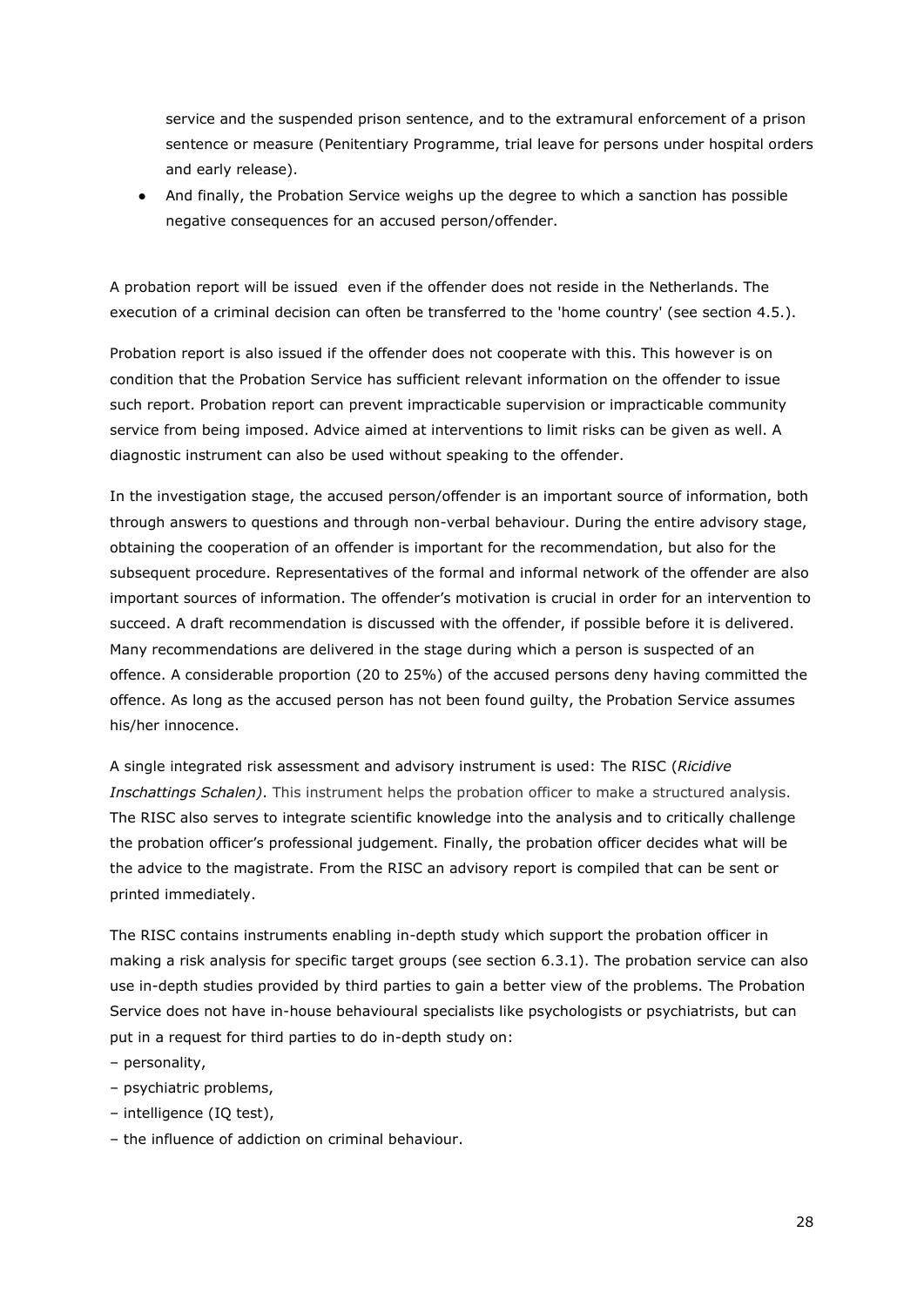This expert will provide the results to the probation officer who will include the results in the probation report. In 2019, 588 applications were made for in-depth diagnostics. A study also gives a view of possibilities for treatment.

The Central Government has adopted a reporting code for "Domestic violence and child abuse" which is laid down by law for organizations in education and healthcare and some organizations in the justice sector, such as the probation organizations. The reporting code includes an action plan, guiding professionals through all the steps in the process, from identifying the signs of violence or abuse to deciding whether to file a report. The steps make it clear to professionals what is expected of them when they identify signs of domestic violence or child abuse. The purpose of the code is to enable professional workers to recognize signs better and take action where necessary. Moreover, in each case for which the Probation Service is engaged, the Probation Service examines whether children are at risk.

## **5.2.2.4 Types of probation recommendation**

Depending on the stage of the criminal proceedings, the Probation Service can issue different types of report:

#### A. Probation recommendation in the pre-trial and trial stage:

1. Probation advice shortly after arrest and on being brought before the examining magistrate (Early Intervention)

The stage of arrest and detention in police custody is an important time for advice from the Probation Service. It offers the opportunity to intervene quickly in the group of accused persons with a high likelihood of recidivism and for whom interventions (training or treatment) and supervision can help to reduce that likelihood. Early intervention entails paying a visit to an offender who has been arrested/detained in custody at a police station or before a he/she is brought before the Examining Magistrate. The early intervention offers the possibility to make contact with an offender in the earliest possible stage and to give advice on suspension and whether a probation proposal is appropriate. Different advisory routes are conceivable:

o Advice to the Public Prosecution Service (OM) on further handling of the criminal case ASAP.

An arrest of a suspect in the 6-hour stage (the first 6 hours after arrest) can lead to a request by the OM to contact the offender (via video conference or face-toface). The OM then states what the area of investigation is. Such requests are responded to quickly because the OM needs the advice (oral or written) to be able to decide in a timely manner.

o Advice to the Examining Magistrate *(Rechter-Commissaris*) on possible conditions for suspension of pre-trial detention or contraindications for suspension. The Probation Service is informed of all detentions in police custody. Police custody can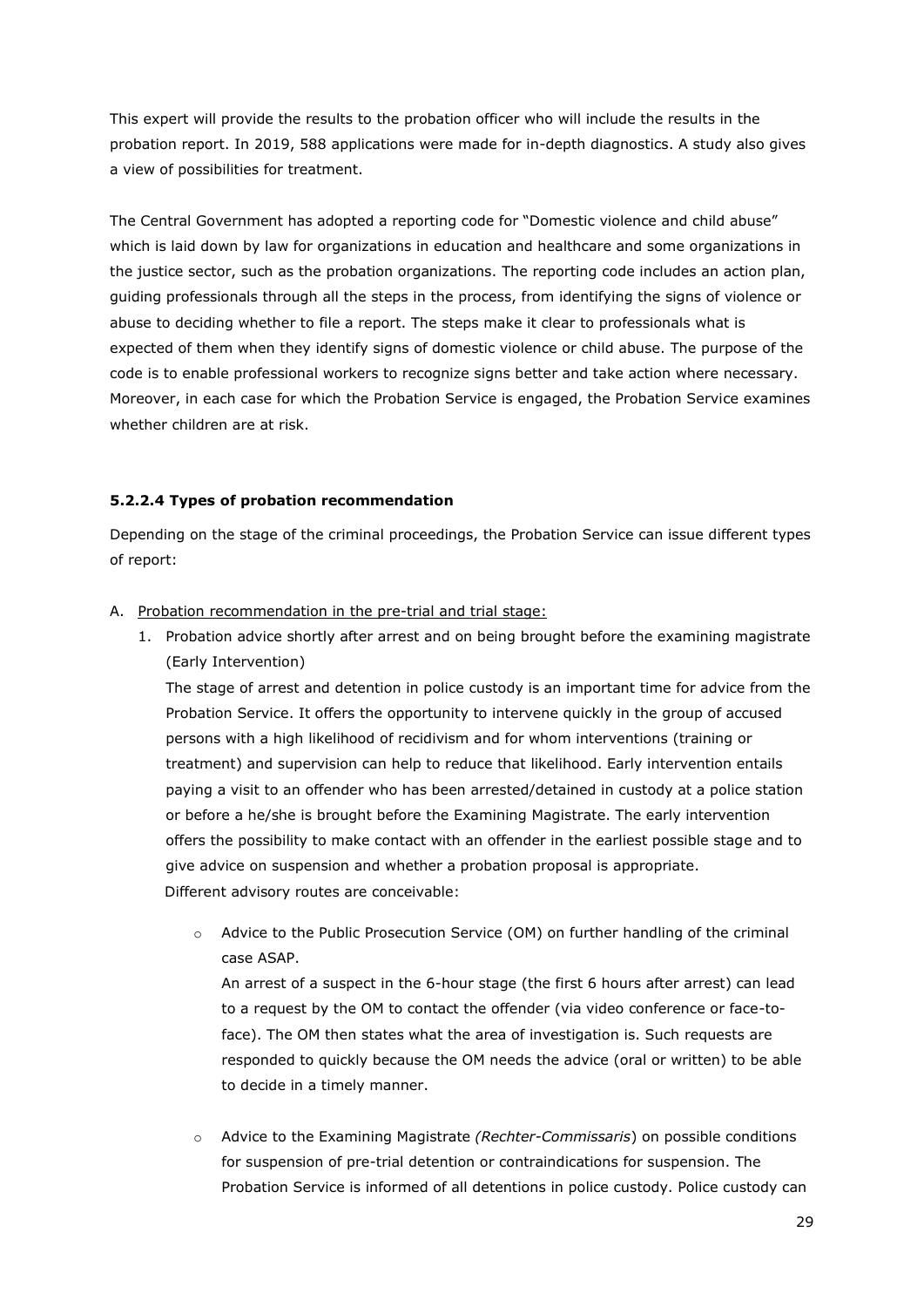last a maximum of 3 days and 15 hours. The Probation Service advises the Examining Magistrate on the special conditions under which suspension is possible. The Probation Service then examines which risks are involved in a possible release and what is necessary and possible in order to await the court hearing in freedom (for instance behavioural training, location ban or an ankle bracelet). In the case of suspension, the offender can be placed under supervision by the Probation Service until the court hearing. The Examining Magistrate decides on suspension.

2. Probation advice for the court and the Public Prosecutor on Sentencing/Disposal The Probation Service advises the Public Prosecutor and/or court on what is necessary and what possibilities there are to prevent recidivism. The offender may be in pre-trial detention. In that case a probation officer visits him in detention. In the event of an out-ofcourt settlement the Probation Service advises the Public Prosecutor. Regarding the possibilities of such a settlement (conditional dismissal, transaction or penalty order) see 5.2.2.1. If the Public Prosecutor brings the case before the court, the advice concerns the possible sentences or measures that the court can impose (suspended or non-suspended custodial sentence and the conditions to be imposed with them, community service and a conditional or unconditional hospital order). And, just as important is the advice about the possible interventions to limit risks.

Blankestijn (2013) notes that magistrates find the probation advice very useful to make further decisions (see also chapter 8). The pre-sentence reports have the status of an expert report. The probation officer is requested by the public prosecutor or judge to make a report. If necessary, he can be asked to clarify this report during the court proceeding. The report can never be used or classified as evidence.

#### B. Probation advice in the enforcement stage

In the context of the enforcement stage, the Probation Service gives advice in two different situations.

#### *1.* Probation advice in the prison

The Custodial Institutions Agency (*Dienst Justitiële Inrichtingen*, in short DJI) may ask the Probation Service to draw up an action plan. This plan deals with which steps the offender can take in prison towards a successful return to society. For example, undergoing a training course in the prison. The Probation Service also gives advice on whether the person concerned is eligible for a phased exit from prison (gradual expansion of leave possibilities and/or a Penitentiary Programme).

#### *2.* Probation advice in the event of conditional release

After serving two thirds of the sentence, an offender sentenced to a non-suspended prison sentence of more than a year can be eligible for conditional release. The Probation Service and the prison system issue advice to (a specialized national section of) the Public Prosecution Service (OM) on this conditional release. The Probation Service advises the OM as to whether and under what conditions (if any) the person concerned can be eligible for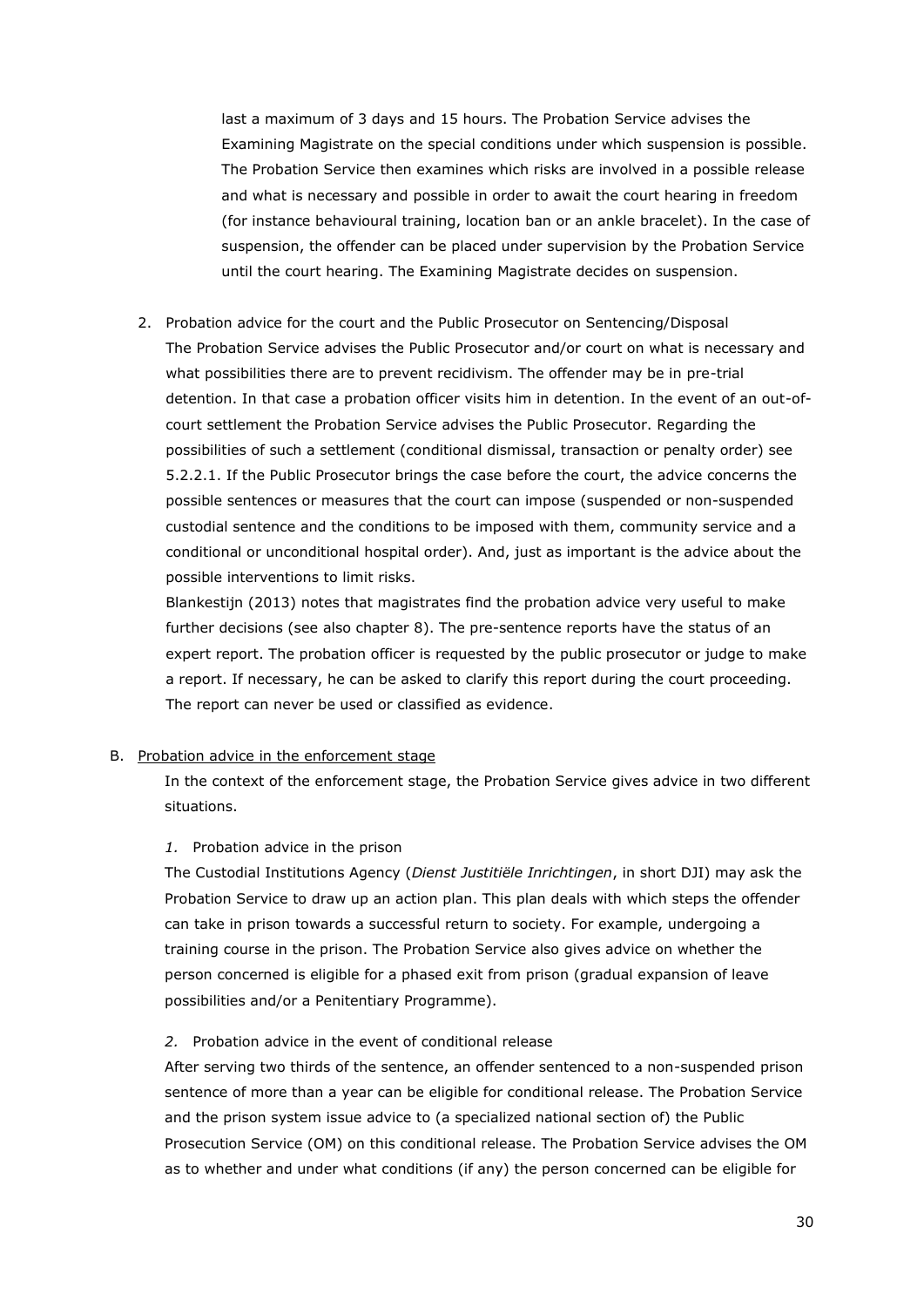conditional release.

Since 1 January 2018 the court has been able to extend the probationary period of conditional release. In that case as well, the Probation Service has an advisory role.

The OM can impose special conditions on conditional release, such as a location ban, training and/or treatment. The Probation Service monitors whether the person concerned adheres to the special conditions. If special conditions are breached, the remaining part of the prison sentence can still be executed. The court decides on postponement, not granting and (full or partial) revocation of conditional release.

#### **5.2.3 Supervision**

The following Probation Rules apply in this section:

Supervision shall not be seen as a purely controlling task, but also as a means of advising, assisting and motivating offenders. It shall be combined, where relevant, with other interventions which may be delivered by probation or other agencies, such as training, skills development, employment opportunities and treatment. (Rule 55)

Probation agencies shall work to ensure the active compliance of offenders with their supervision and with any conditions imposed. In gaining the offenders' co-operation, they shall not rely solely on the prospect of sanctions for non-compliance. (Rule 85)

Offenders shall be made fully aware of what is required of them, of the duties and responsibilities of probation staff and of the consequences of non-compliance. (Rule 86)

#### **5.2.3.1 Types of Supervision**

What is supervision understood to mean in this section? In the Netherlands the performance of community service is viewed as a different form of work from probation supervision in the context of a suspended penalty. In community service, first and foremost, the offender completes the unpaid community service work. The Probation Service enables him to do so and counsels him in doing so. This probation activity is dealt with in section 5.2.6. However, in supervision in the context of a suspended penalty or conditional release the influence on behaviour is first and foremost.

Probation supervision can be imposed in relation to different criminal modalities and distinguished according to stages of the criminal proceedings:

- A. Probation Supervision in the pre-trial and trial stage
- 1. Suspension of pre-trial detention

If the pre-trial detention of an accused is suspended, the Probation Service can supervise the conditions set. The pre-trial detention will not be lifted, but the offender will be released under conditions.

2. Conditional dismissal

Conditional dismissal is regulated in Section 167 subsection 2 of the Dutch Code of Criminal Procedure. If a case is conditionally dismissed, the offender is expected not to commit any criminal offences for a certain period and to comply with the conditions set. A general condition is that the accused may not commit any criminal offence again within the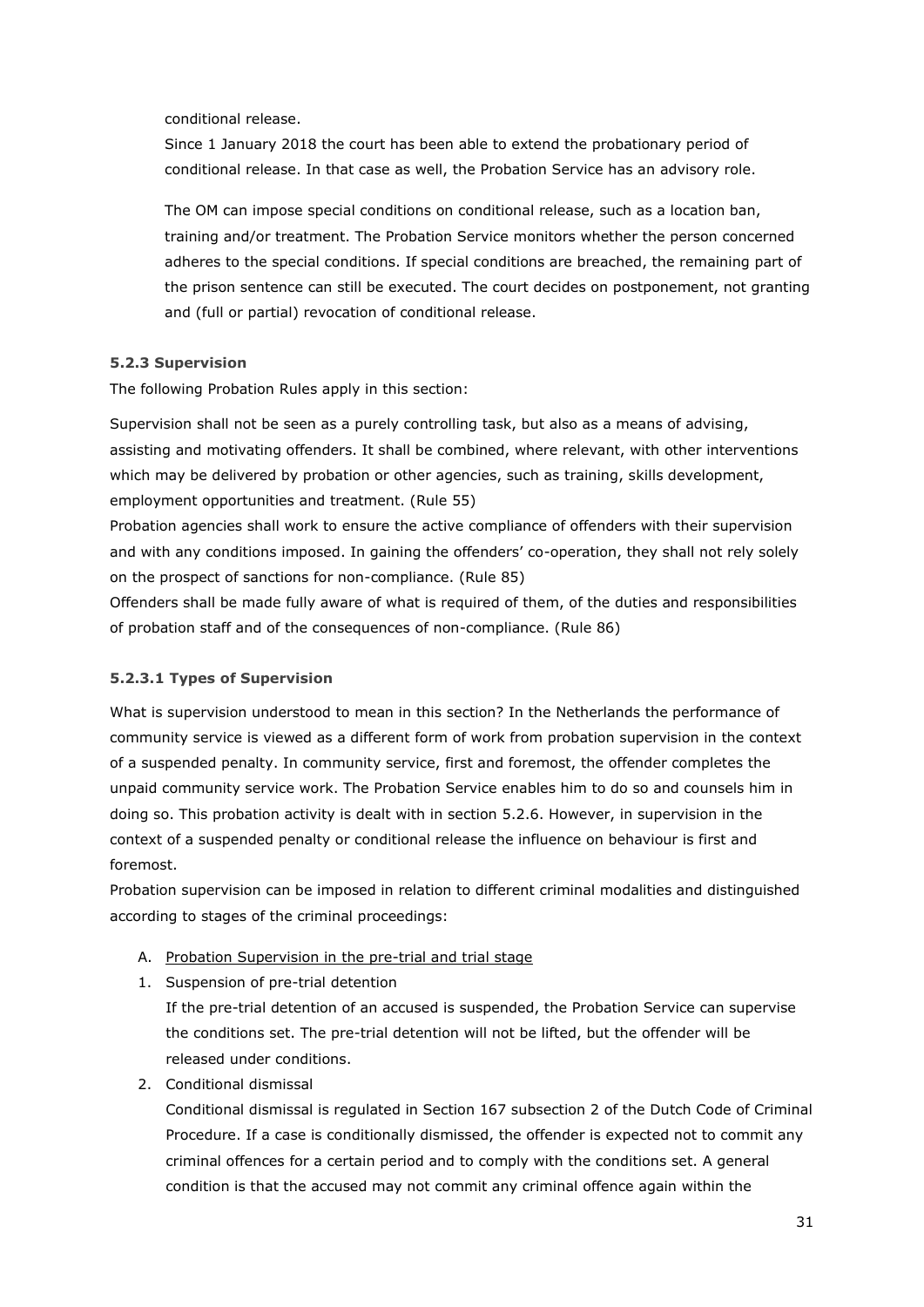probationary period. One or more special conditions may be imposed in addition which are supervised by the Probation Service.

- 3. Punishment order by the Public Prosecution Service *(OM*)
	- Since 1 February 2008 it has been possible for the OM to impose sentences itself, therefore without intervention by the court. This is called a punishment order ('*Strafbeschikking'*). The limit for settling a criminal offence by way of a punishment order is offences carrying a maximum sentence of six years. Five sentences can be imposed with an OM order (Section 257a subsection 2 of the Dutch Code of Criminal Procedure*):* The Probation Service is charged only with enforcement of the first - community service;
		- 1. community service up to 180 hours (60 hours for minors);
		- 2. removal from circulation;
		- 3. disqualification from driving for six months at most;
		- 4. fines;
		- 5. the obligation to pay a sum of money for the benefit of the victim.

The OM order may also contain other instructions relating to the accused's behaviour with which the accused must comply. The operational period is for a maximum of one year.. In that case the Probation Service may be charged with exercising supervision.

4. Transaction by the OM (transaction with conditions):

The transaction is regulated in Sections 74 to 74b inclusive of the Dutch Criminal Code. This is a kind of settlement or agreement between the Public Prosecutor and the accused. If the offender complies with the conditions set by the Public Prosecutor, there will be no prosecution. A transaction is possible for offences carrying a prison sentence of six years or less, and for minor offences. If the defendant does not accept the offer of a transaction, the Public Prosecutor can bring the case before the court. Appeal or objection is not possible. Section 74 subsection 2 of the Dutch Criminal Code prescribes the conditions that can be set in the context of a transaction. The most important of these for the Probation Service is community service for 120 hours at most. The Probation Service is commissioned to enable the performance of this community service.

#### B. Probation Supervision in the enforcement stage

Within the framework of the implementation stage there are various judicial modalities within which probation supervision can take place:

1. Suspended sentence

Supervision imposed by the court on the basis of a fully or partially suspended prison sentence occurs most frequently. The court judgment specifies how long supervision by the Probation Service will last and what the special conditions are. Probation as a sanction in its own right is technically not available in the Netherlands but is similar to the Dutch "Mandatory supervision by the Probation Service" as a condition attached to a sanction or measure imposed by the public prosecutor or the judge, such as suspended sentence and conditional release. Generally speaking, the court can sentence an offender to suspended imprisonment, which means that the enforcement of a sanction or measure (imprisonment, community service, fine, treatment order) will be suspended under certain conditions with which the sentenced person has to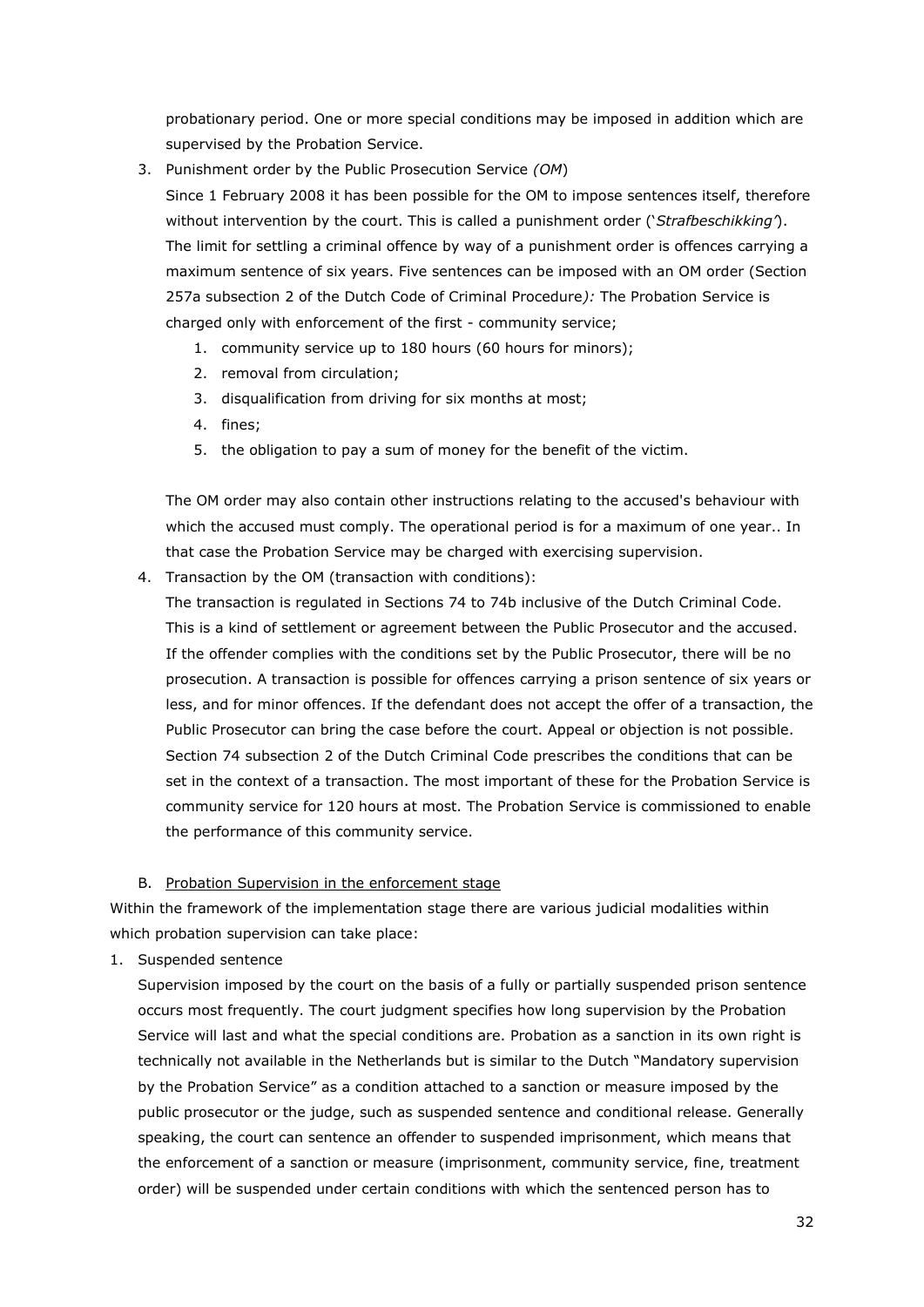comply. This suspended sentence can also be combined with a period of non-suspended imprisonment or other sanction or measure such as community service. To give an example: In a case where the suspended sentence is a prison sentence, the general condition is that the offender is liable to serve the imposed prison sentence if they are caught re-offending, in addition to any punishment which is imposed for the new offence. The general condition applies for a specific period of time, generally known as the probationary period. As part of the suspended sentence, there can be any number of additional special conditions, breach of which can lead to imprisonment for the relevant period of time.

- 2. Hospital order (*Terbeschikking Stelling (TBS))* and conditional hospital order TBS stands for 'placement at the discretion of the state'. It is an order that a court can impose (potentially in addition to a prison sentence) if an offender has a serious psychiatric disorder. The purpose of a hospital order is to protect society and treat the psychological disorder (De Keijser, 2011). Hospital orders have two variations: Hospital orders with compulsory treatment and conditional hospital orders. The court decides periodically on extension of the hospital order. In the event of a hospital order with compulsory treatment, the Probation Service gives advice on the contents of trial leave and during the trial leave the Probation Services monitors compliance with the conditions set and helps the offender to integrate back into society.
- 3. *Measure to placement in an Institution for Habitual Offenders (ISD maatregel)* This order provides the possibility to place active adult habitual offenders for a maximum period of two years in an institution for habitual offenders. It deals with high frequency offenders, who often have addiction or psychiatric problems. This sanction combines incapacitation and treatment using targeted interventions.

High frequency offenders are responsible for a substantial share of the overall crime. These crimes mostly pertain to theft, burglary, vandalism and public order crimes. The order is an alternative for repeated short prison sanctions. Compared to a normal prison sentence, the ISD measure offers more opportunities with which the frequent offender's behaviour can be changed, and to reduce recidivism, because the frequent offender can be held and treated for a maximum of two years. A study on the effectiveness of the ISD measure indicates that the measure is far more effective than a normal prison sentence (Tollenaar, 2014) . The judge can only impose the ISD if there is a recent probation recommendation on the necessity of the ISD. The ISD usually contains an out of prison stage. In this stage of the sanction, there is probation supervision.

4. Penitentiary Programme

At the end of a prison sentence prisoners are eligible for what is called a Penitentiary Programme. This programme is a form of imprisonment, aimed at a good return to society. In a Penitentiary Programme the prisoner spends the last part of his/her custodial sentence outside the prison, during which he/she is under supervision by the Probation Service. The Penitentiary Programme always starts with electronic tagging. At least 26 hours a week must be spent on daytime activities in order to participate in the Penitentiary Programme. Another condition is that the prisoner must have suitable housing.

5. Conditional release (*parole) (voorwaardelijke invrijheidstelling (v.i.))* It is possible for convicted persons sentenced to imprisonment for more than one year to be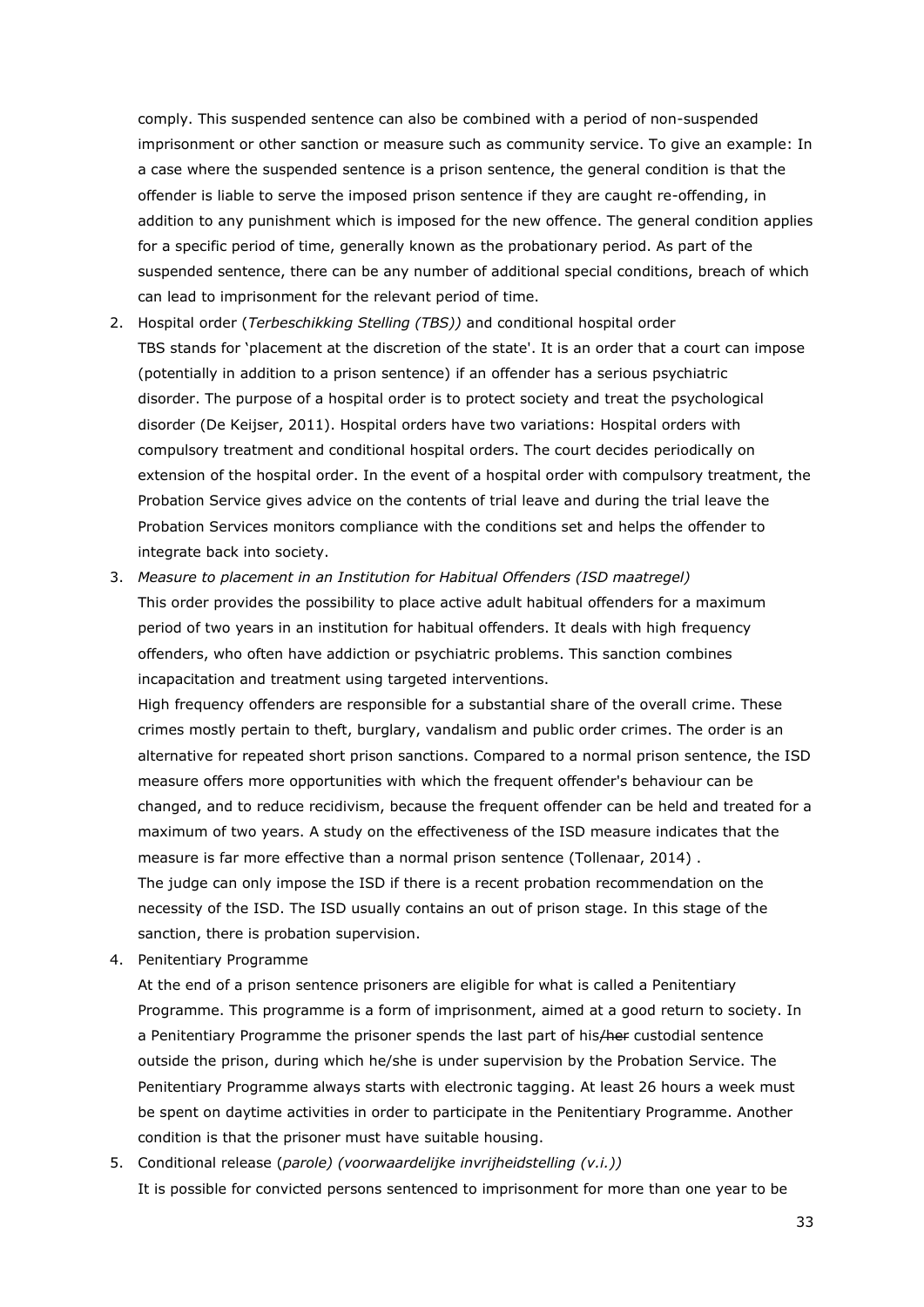released earlier under conditions after serving two thirds of the sentence. The Public Prosecutor sets the conditions. The Probation Service advises the justices authorities on conditional release and supervises the conditions.

| <b>Type of supervision</b>                                     | <b>Offenders</b> |
|----------------------------------------------------------------|------------------|
|                                                                | 2019             |
|                                                                |                  |
| Conditional dismissal and punishment order (public prosecutor) | 1,790            |
| Suspension of pre-trial detention                              | 6,662            |
| Suspended sentence                                             | 21,561           |
| Hospital Order (TBS)                                           | 1,044            |
| <b>ISD</b>                                                     | 714              |
| Penitentiary Programme                                         | 1,357            |
| Conditional release                                            | 1,803            |
| Other                                                          | 1,139            |
| <b>Total</b>                                                   | 36,070           |

Table 7: Total number of cases and types of supervision in 2019 Source: Comprehensive Probation Information System (IRIS)

In case of suspended sentences the imposed supervision period is usually two years and can never exceed the operational/probationary period stated in the sentence. The actual length of the supervision period is 22 months on average.

In the event of a suspended sentence, the Conditional Penalties Act (*Wet voorwaardelijke sancties, 2012)* makes the accompanying conditions and corresponding supervision by the Probation Service immediately enforceable. Immediately enforceable conditions apply immediately from the court judgment, even if the offender files an appeal against them.

Such immediate enforceability is at odds with the presumption of innocence; a suspect must be considered innocent until a court has finally and conclusively established otherwise. Consequently, immediate enforceability is only possible in cases where there is a high risk that the offender will commit a further serious, violent offence in the short term.

The law on Prolonged Supervision (*Wet Langdurig Toezicht, 2018)* creates the possibility of imposing longer supervision periods, even lifelong if necessary. Under this law offenders under hospital orders (*TBS),* sexual and serious violence offenders can be placed under supervision as long as is necessary. The background of this law is that much criminality is caused by offenders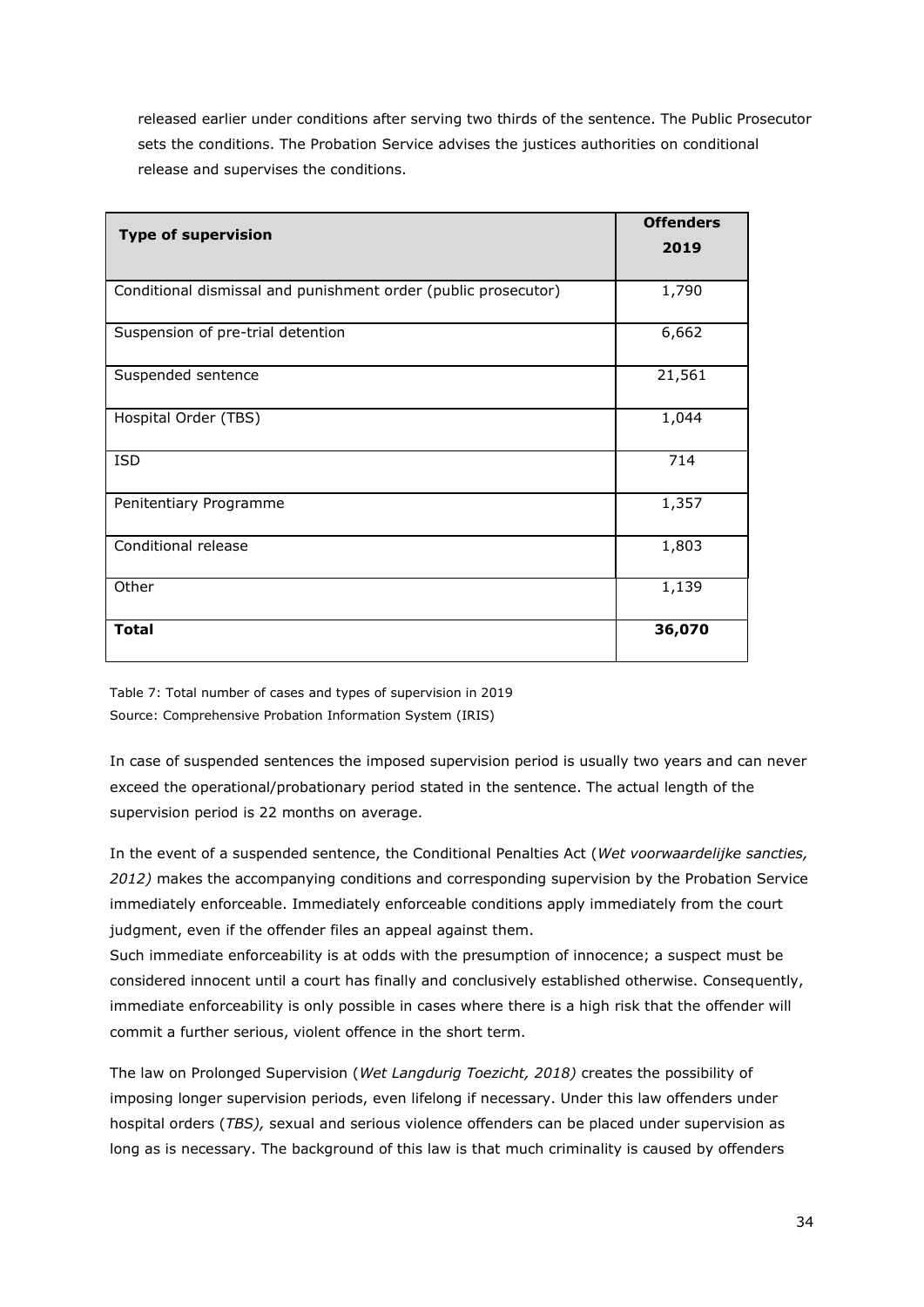who reoffend after their release. The return to society of TBS-patients and sexual and serious violent offenders leads regularly to unrest and feelings of a lack of safety within the community.

The Probation Service has had little experience with this new possibility. The numbers of cases in which this option is used is so far limited.

Of all offenders of the Probation Service on whom a community punishment order or supervision was imposed, the vast majority had committed an aggression-related offence against persons (32%) or a property offence (27%), followed by traffic offences (11%) and drug-related offences (7%).

| Aggression against persons      | 32%   |
|---------------------------------|-------|
| Property offences               | 27%   |
| Traffic offences                | 11%   |
| Other offences                  | 11%   |
| Drugs related offences          | 7%    |
| Economic offences               | 5%    |
| Sexual offences                 | 4%    |
| <b>Firearms offences</b>        | 2%    |
| Property offences with violence | $1\%$ |

Table 8: Nature of primary offences of which clients of the Probation Service were convicted in 2019 and for which they had probation supervision or a community punishment order imposed on them. Source: Comprehensive Probation Information System (IRIS)

#### **5.2.4 Electronic monitoring**

Rule 57 van de European Probation Rules should be mentioned here: When electronic monitoring is used as part of probation supervision, it shall be combined with interventions designed to bring about rehabilitation and to support desistance. (Rule 57)

Unlike in many other countries, electronic monitoring in the Netherlands does not exist as an independent sanction. Electronic monitoring can be used as a means of monitoring compliance with special conditions (location ban or location order). Different types of electronic monitoring can be used for this. The RFID ankle bracelet uses radio waves (radio frequency identification; RFID). This ankle bracelet identifies whether the offender is at the agreed place in time. This ankle bracelet is used in the case of a location order. The person must be at a certain location at a certain time. This is usually at home.

With the GPS ankle bracelet, the Probation Service monitors 24 hours a day where the offender is located. The GPS ankle bracelet is used mainly in case of a location ban. Positioning runs via satellites.

Except for leave from detention, in which cases the prison at which the offender is registered is responsible for monitoring, electronic monitoring is rarely a stand-alone provision. It almost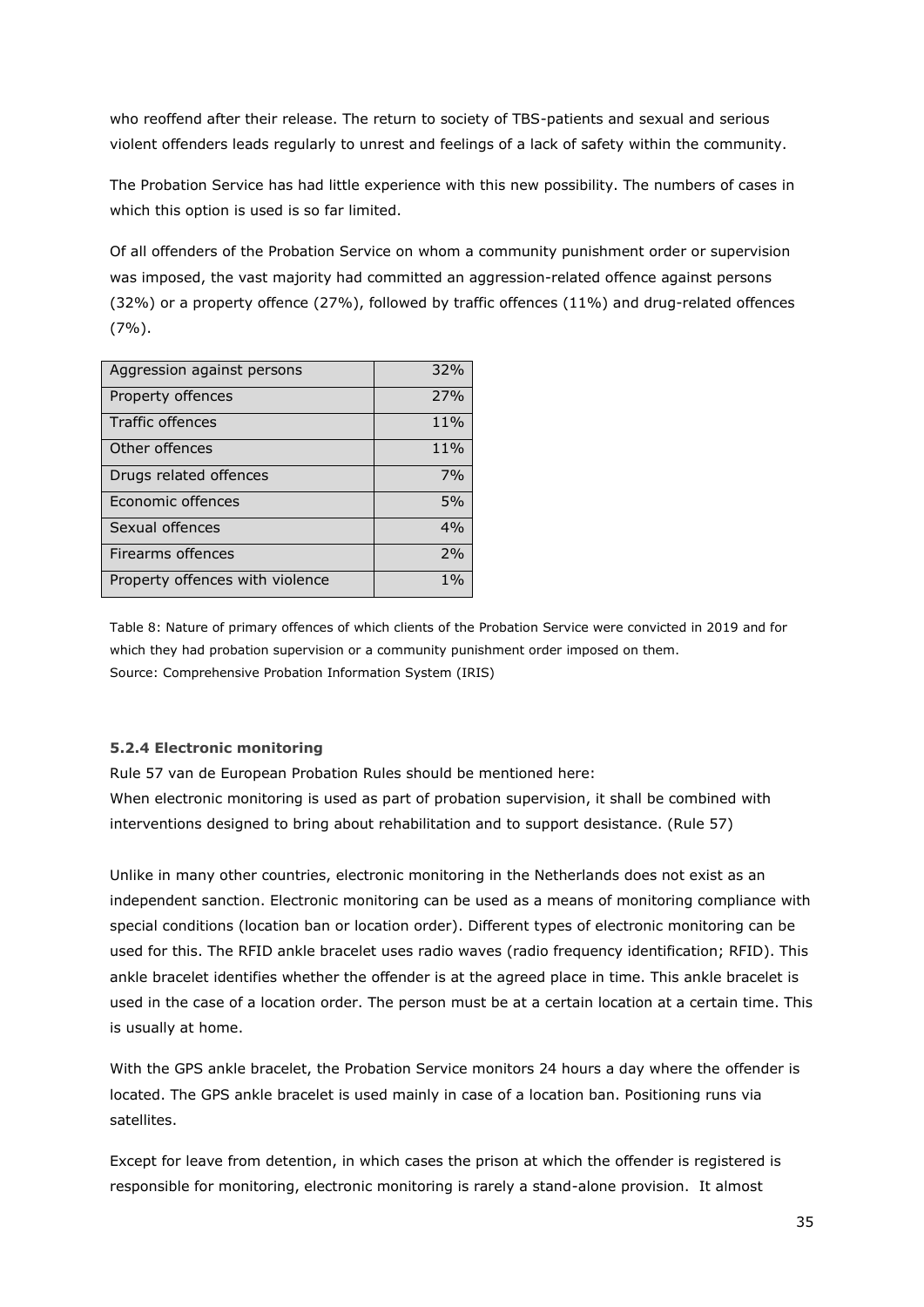always contributes to the monitoring component of a broader action plan, arrived at through a thorough assessment (RISC) which includes supervisory discussions.

Table 9 shows a breakdown on use of Electronic Monitoring by sentence modality. The table shows that most of the use of electronic monitoring arise from progressive stages of detention with several degrees of freedom (phased detention, leave and conditional release). Another striking aspect is the relatively high use in the context of suspension of pre-trial detention.

| Suspension of pre-trial detention             | 558 (16%)   |
|-----------------------------------------------|-------------|
| Suspended sentence                            | 116 (3%)    |
| Penitentiary program and leave from detention | 2,034 (60%) |
| Conditional release                           | 174 (5%)    |
| Other                                         | 492 (16%)   |
| <b>Total connections</b>                      | 3,374       |

Table 9: Electronic monitoring commissions in 2019 Source: Comprehensive Probation Information System (IRIS)

The Alcohol Meter is an innovative tool to monitor whether an offender has drunk any alcohol. It measures 24 hours a day by way of a perspirationmonitor whether the offender has drunk any alcohol. When the offender drinks alcohol, a central notification centre receives a notification and the offender is contacted immediately. The alcohol meter is not yet in use nation wide.

# **5.2.5 Behavioural training programmes**

A behavioural training programme can be imposed as a special condition with the judgement or the order. In case of a suspended sentence or conditional release, only the court or the Public Prosecutor can impose a behavioural intervention on someone.

Under a Probation Officer's general authority to give instructions he/she may instruct the offender to participate in a behavioural training course, even if the prosecutor or court has not specifically included such a condition in the sentence. If the sentence does not vest sufficient authority in the Probation Officer, such participation can only be on a voluntary basis.

The Probation Service itself provides the following in-house training programmes. These behavioural training programmes are scientifically based. An independent Accreditation Committee assesses and evaluates the methods used and results achieved.

| <b>Type</b>                            | <b>Total started</b> |
|----------------------------------------|----------------------|
| <b>BORG</b> - Partner violence         | 190                  |
| Alcohol and violence                   | 139                  |
| Lifestyle training (drugs and alcohol) | 609                  |
| Aggression training (ART Wiltshire-NL) | 91                   |
| Cognitive Skills                       | 599                  |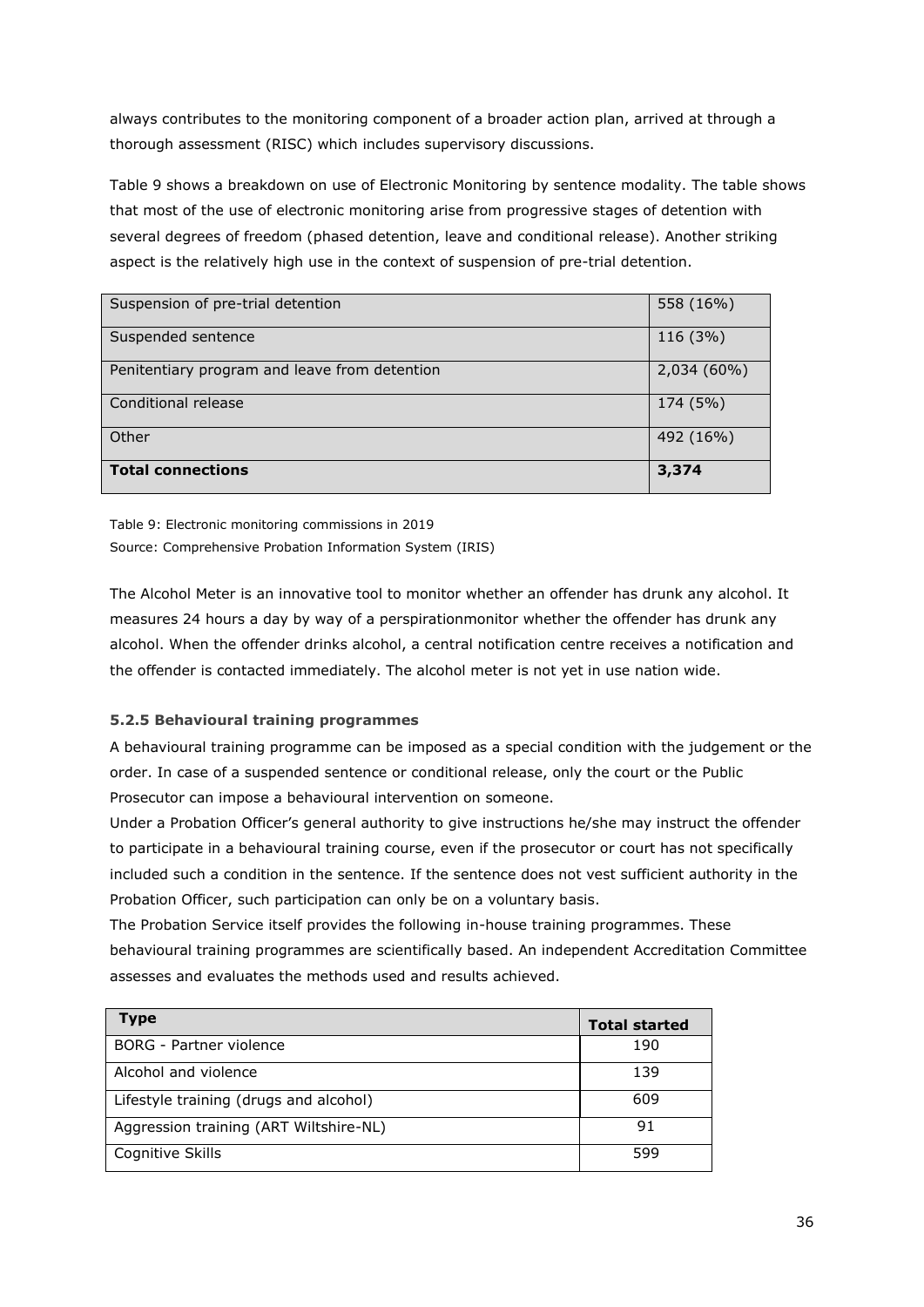| <b>Total</b>                                                      | 1,998 |
|-------------------------------------------------------------------|-------|
| Insight motivation                                                | 45    |
| Job Skills                                                        | 50    |
| Cognitive Skills plus (offenders with mild intellectual handicap) | 275   |

Table 10: Breakdown of Behavioural Programmes Deployed – 2019 Source: Comprehensive Probation Information System (IRIS)

In supervising sex offenders who are under supervision, the Probation Service can use CoSa (Circles of Support and Accountability) (see section 2.2). Specific approaches are in use inter alia for adolescents, domestic violence and terrorism.

## **5.2.6 Community service (***labour penalty) (werkstraf)*

The following Probation Rules apply to community service:

- Community service is a community sanction or measure which involves organising and supervising by the probation agencies of unpaid labour for the benefit of the community as real or symbolic reparation for the harm caused by an offender. Community service shall not be of a stigmatising nature and probation agencies shall seek to identify and use working tasks which support the development of skills and the social inclusion of offenders. (Rule 47) to Community Service
- Community service shall not be undertaken for the profit of probation agencies, their staff or for commercial profit. (Rule 48)
- Offenders shall be consulted about the type of work they could undertake (Rule 52) Probation agencies shall develop community service schemes that encompass a range of tasks suitable to the different skills and diverse needs of offenders. In particular, there must be appropriate work available for women offenders, offenders with disabilities, young adult offenders and elderly offenders. (Rule 51)

Community service is an independent sanction by which the court or the Public Prosecution Service *(OM)* requires someone to do a number of hours of meaningful and unpaid work that serves a public purpose. If community service is imposed by the OM as a punishment order the maximum number of hours is 180. The maximum is 240 hours if this punishment is imposed by the court. Community service offers the justice authorities an alternative to a higher fine as well as a short custodial sentence. Research has shown that offenders who undergo community service reoffend 47% less often than prisoners serving short sentences (Wermink, 2010).

Community Service cannot be imposed as the *only* sanction on persons convicted of serious sexual and violent offences and in the case of similar recidivism within five years. Community service can be imposed in combination with, for example, a non-suspended prison sentence not exceeding six months.

The Probation Service determines where and when the community service is performed. The probation officer monitors whether the person performing community service is keeping the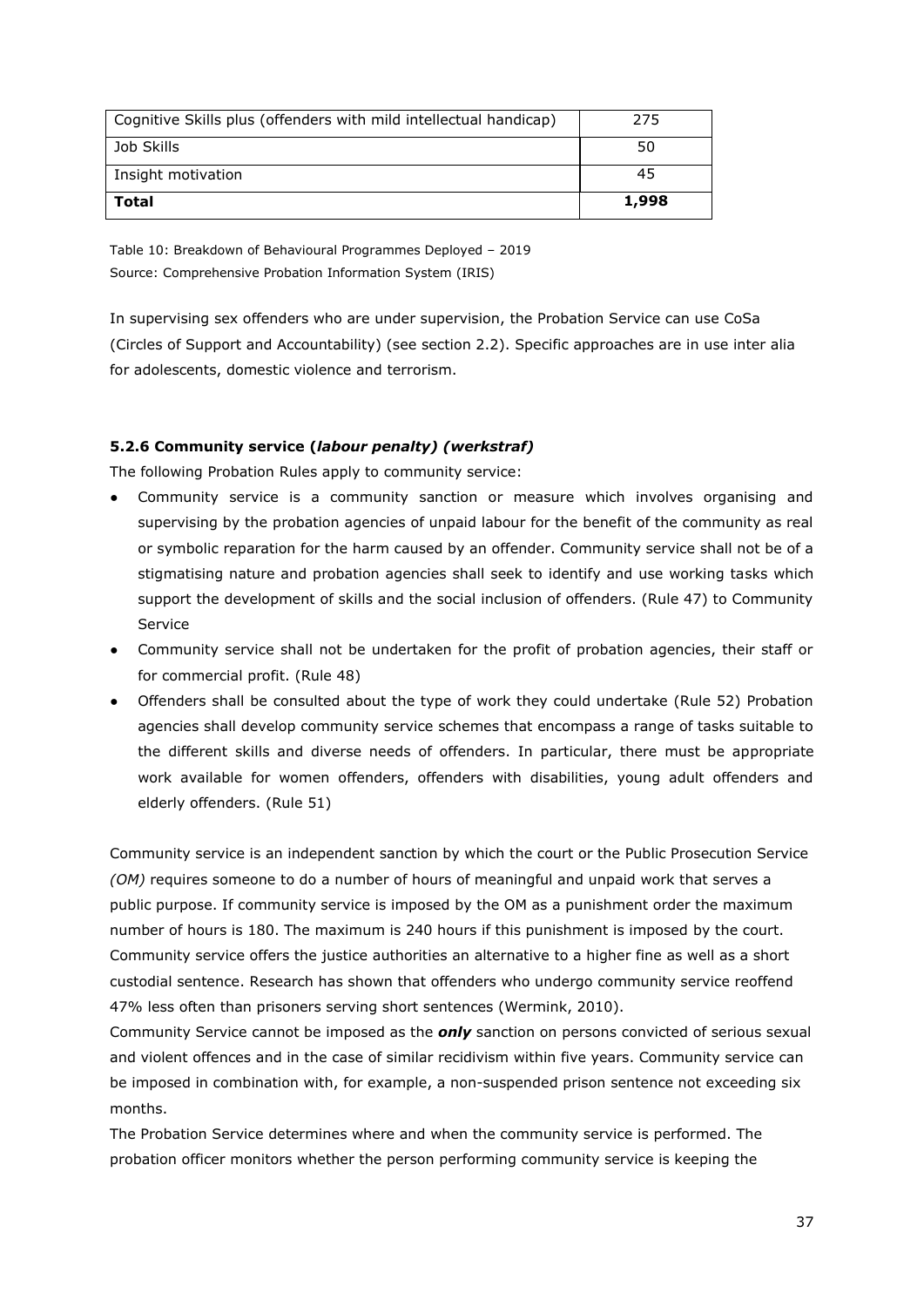agreements and will intervene if necessary. After completion of the community service, the Probation Service sends a notice to the OM.

The average duration of community service in 2019 was 65 hours. After the fine, community service is the most frequently applied principal sentence; in in 2019 29.642 people had community service imposed and 2,224,669 hours were involved $^{21}$ .

Of the persons sentenced to community service, 74% (27,034) completed their community service, 15% (5.593) persons sentenced to community service stopped early during performance of the community service and 11% (3,913) of the community service sentences could not be started. If community service is not started or completed, the person is sent back to the justice authorities.

There are external individual community service projects and internal group projects. In an internal group project, the offender performs his or her community service together with other offenders. This is done under supervision by a probation supervisor. It often concerns outdoor work on greenery or indoor work in a workplace. Some offenders are not suitable for individual projects. This depends on the capacities and characteristics of the offender (e.g. persons lacking structure in life, persons with a dirty or an unattended appearance, persons who tend to become aggressive when confronted with authority) and the crime committed (e.g. sex offenders are not placed in schools). But group projects are also used to manage a large influx of offenders at the same time. In an external project the offender performs his community service at a different organization, such as a hospital or thrift shop. A member of staff at the host organisation acts as the offender's supervisor for the duration of the work placement. To make a good match the Probation Service not only needs to know the offender, but also the community service projects.

| Status        | Number       |
|---------------|--------------|
| Completed     | 27,034 (74%) |
| Not completed | 9,506 (26%)  |

Table 11a: Number of community service sentences (Comprehensive Probation Information System (IRIS)

|   | Internal project | External project |
|---|------------------|------------------|
| % | 32,3             | 67.6             |

Table 11b: Percentage-wise distribution of the outflow of community service sentences in 2019 by project. Source: Comprehensive Probation Information System (IRIS)

#### **5.2.7 Probation Service in the prison**

To gain an idea of the involvement of the Probation Service in the enforcement of detention, it is informative to provide some facts first about the *characteristics of the detainees*:

1. On average, there are 10,887 prisoners (2018)

<sup>21</sup> Source: The Statistical Information and Policy Analysis Department (afdeling Statistische Informatievoorziening en BeleidsAnalyse) of the Probation Service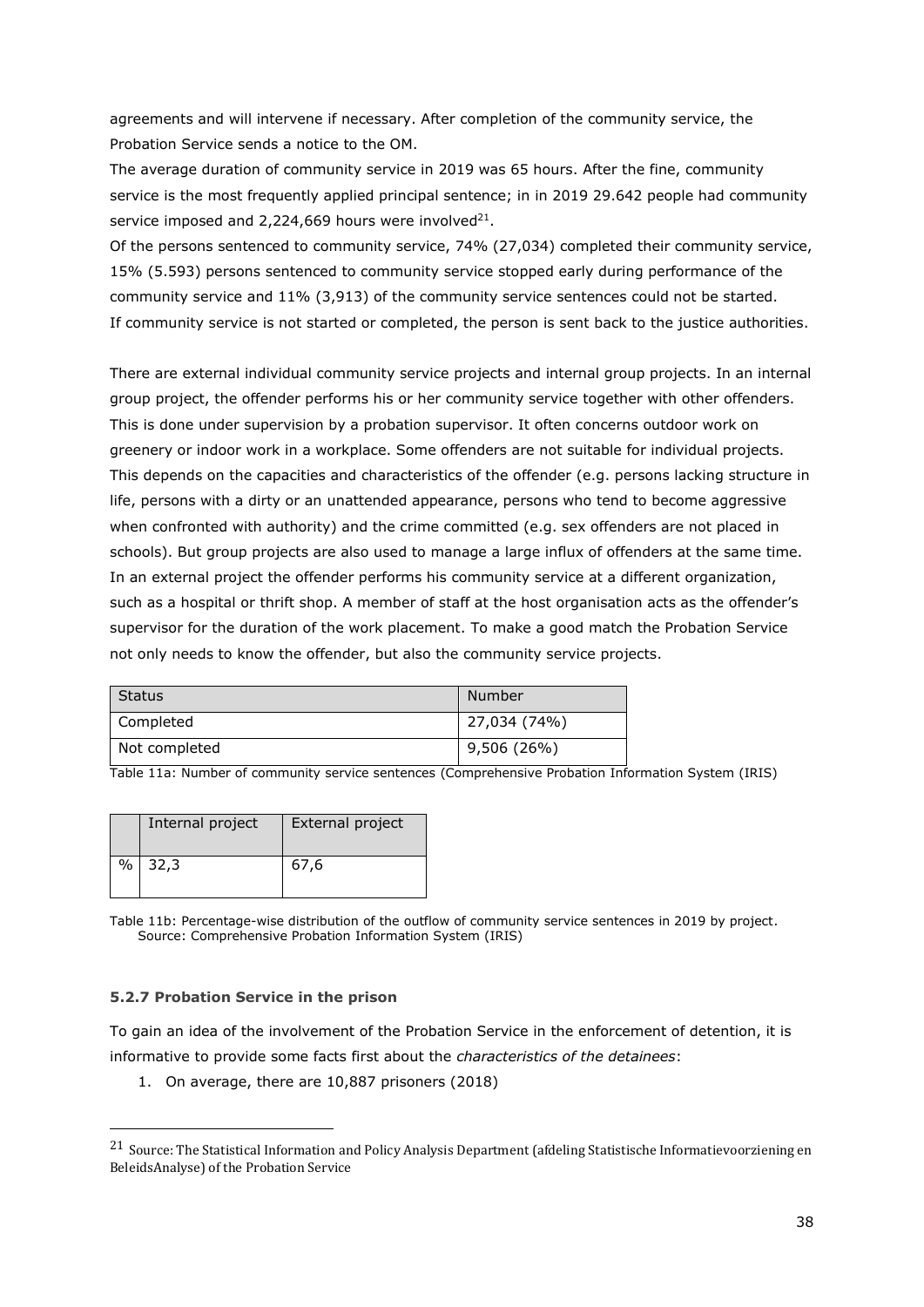- 2. Every year, 36.278 new detainees are admitted (including juvenile prisoners and illegal aliens).
- 3. The number of prisoners per 100,000 inhabitants is 63 (2018), one of the lowest in Europe. 22
- 4. Around 30% of the detainees are in pre-trial detention; this is fairly high, but partly explained by the high number of relatively short prison sentences.<sup>23</sup>
- 5. Adult inmates are detained for an average of 110 days. In 2017, 85% of the detainees had a sentence not exceeding six months (Ministry of Justice and Security, 2018).
- 6. According to a recent survey (WODC, 2018), the characteristics of the detainees are:
	- 75% display (serious) antisocial behaviour
	- 49% show a serious criminal career
	- 61% have problems facing housing and shelter at the end of the sentence
	- 75% have financial problems
	- 50% face problems using alcohol and drugs
	- 80% have social problems concerning relations and social network
	- $\bullet$  45% show indications of intellectual disabilities/learning difficulties<sup>24</sup>

Until about 2016, the *involvement of the Probation Service in penal institutions* was limited. In the cases in which, owing to the length of the sentence, "phased detention" would be possible (transfer to an institution or regime with more freedom, possibly with leave, a penitentiary programme and conditional release), the Probation Service was engaged to give advice on these modalities and, together with him or her, to prepare the detainee for these steps into society. At present however the Probation Service has been given a more significant role, based on the realization that a detention period should be viewed as an integral part of someone's 'journey' through the criminal justice process, rather than an experience which is separate from it. There is time before and time after detention and probation will in most cases be part of that. Also: for many detainees the period of detention is very short so they miss out on phased detention, but they can indeed experience serious problems. The Probation Service takes an increasingly critical view of the use of and need for (short) custodial sentences. "Can we not help some of the people who are now locked up better with a supervision order and/or other assistance? And do all people now under supervision need the compulsion and coercion of a criminal law framework?" (Poort & Bac, 2019).

In the Sentences and Protection Bill (*Wet Straffen en Beschermen,* to be adopted by parliament in *2021)* the Probation Service will be positioned more strongly in the enforcement of sentences and measures by use of the specific expertise of the Probation Service in the prison system. Since 2016 the Probation Service's cooperation with and presence in the Penitentiary Institutions *(PIs)* has

<sup>22</sup> See: World Prison Brief, https://www.prisonstudies.org/map/europe

<sup>23</sup> See: World Prison Brief, https://www.prisonstudies.org/map/europe

<sup>&</sup>lt;sup>24</sup> The findings were summarised in: https://www.cep-probation.org/wp-

content/uploads/2019/11/Netherlands.pdf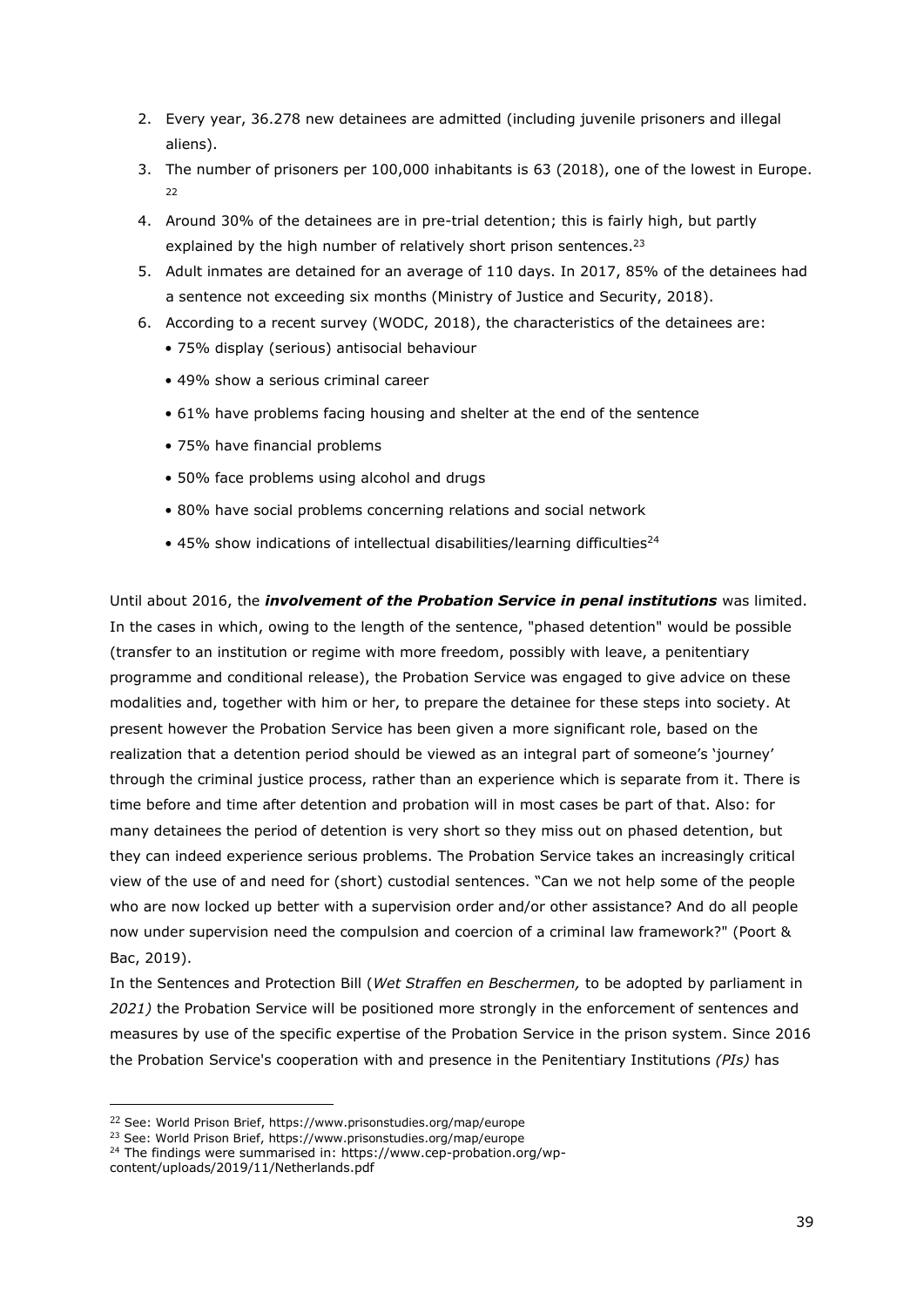intensified. From that year, workstations for the Probation Service have been organised in the PIs for the issue of regular probation recommendations. The Probation Service now issues probation advice from all 24 penal institutions to the Public Prosecution Service and the judiciary. This forms an important basis for closer cooperation. The next step is broader use of the expertise of the Probation Service in the detention process. The Probation Service has unique knowledge of and expertise in the building up and phasing out of criminal careers. This prevents detention from interrupting 'what works' and prolongs necessary care and counselling after detention. The Detention & Reintegration Plan is aimed at risk and protective factors and will be drawn up with the detainee and his or her environment. This enables the Probation Service to make a major contribution to a responsible return of offenders to society.

A new development is that on 1 July 2019 an *administrative agreement* was concluded between the Ministry of Justice & Security, the Custodial Institutions Agency (DJI), the probation organizations and the municipalities to jointly structure a more effective reintegration together with the detainees<sup>25</sup>. Active preparation for returning to society from day one and better information exchange are important aspects of the administrative agreement. The idea behind this is that if offenders have a number of basic conditions in order on returning to society, there will be less chance of reoffending. That is why work is already done during detention on shelter, work/income, healthcare, a valid proof of identity and getting a grip on debts. Building up or expanding a wellsupported social network again is an important condition to avoid repetition. To ensure that a detainee continues to make progress in these matters after detention as well, municipalities and the Probation Service are involved from the beginning of the detention.

The Probation Service and municipalities now work in prison to draw up a *personal reintegration plan* together with a case manager from the prison and the prisoner. In that way they have a better idea of the course of the prison sentence, and agreements can already be made from day one on the return to society.

#### **5.2.7.1 Penitentiary Programme**

At the end of a longer prison sentence (a sentence of more than six months with less than 12 months left to serve) prisoners become eligible for a *Penitentiary Programme*. The detainees then reside outside the prison. A Penitentiary Programme focuses on a successful return to society. During this programme, the offender can work, but also undergo training or treatment. The Probation Service gives advice on participation in the Penitentiary Programme, and the prison decides whether the offender is eligible for this. The conditions attached to the programme include that the offender must have daytime activities for at least 26 hours a week and must have suitable housing. The Probation Services supervises the offender during the Penitentiary Programme. During the first stage of the Penitentiary Programme, electronic monitory almost always takes place as well.

<sup>&</sup>lt;sup>25</sup> For the English version of the Agreement see https://www.dji.nl/justitiabelen/volwassenen-in-detentie/reintegratie/bestuurlijke-afspraken.aspx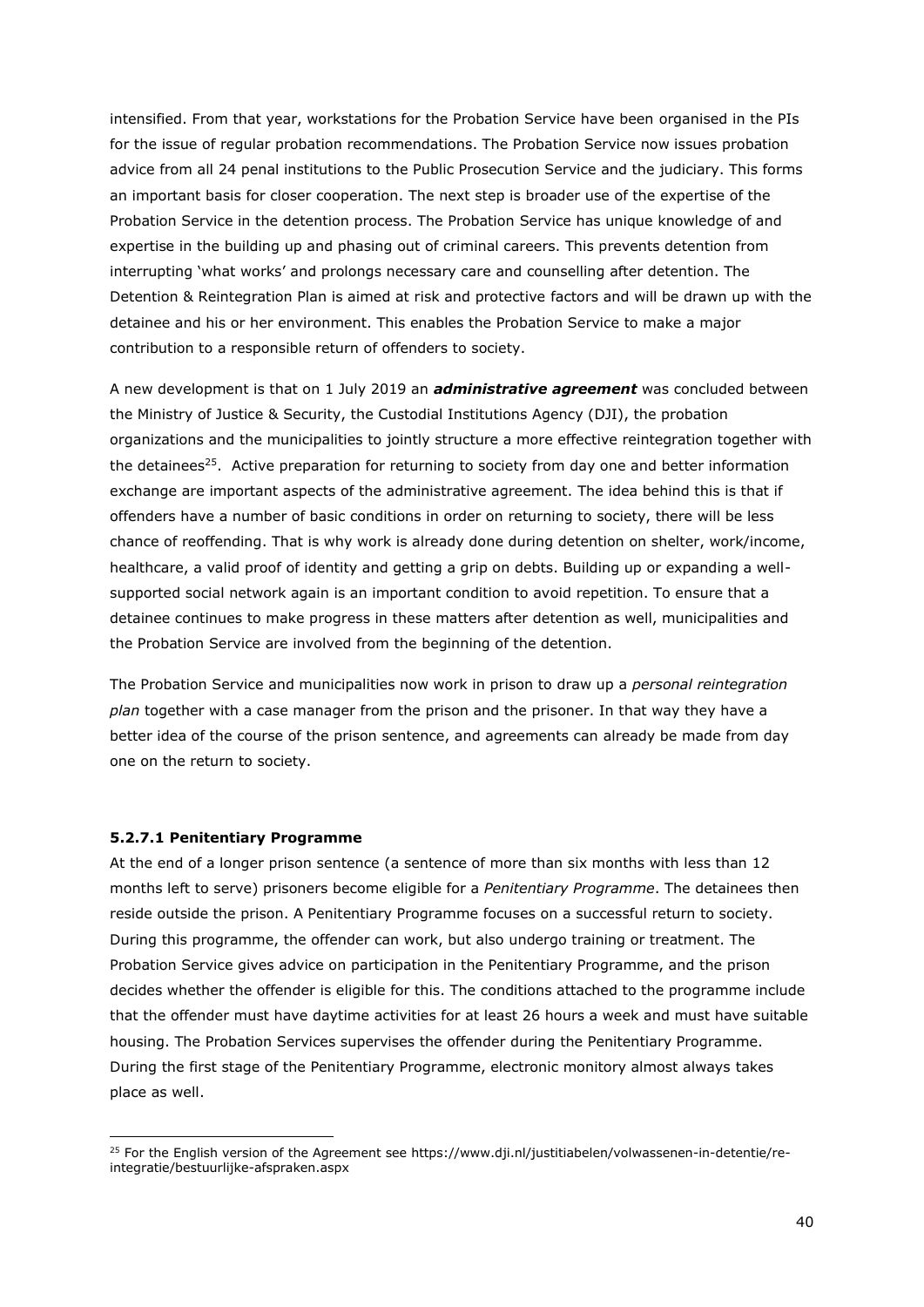The Sentences and Protection Bill, expected to be adopted in 2020, will cause the Penitentiary Programme to lapse. This will remove the overlap existing between the Penitentiary Programme and conditional release.

#### **5.2.7.2 Conditional release**

Toward the end of the prison sentence, detainees can be conditionally released. An offender will be eligible for conditional release after at least one year of detention. Broadly speaking, after two third of the prison sentence the offender can be conditionally released.

Conditions are attached to conditional release *(v.i.).* Those conditions can be geared to the circumstances of the convicted person and of the offence for which he was convicted. This makes it possible, for example, to set freedom-restricting conditions (such as a location ban and alcohol ban or an order to report) or behaviour-influencing conditions (such as undergoing a behavioural intervention or training). In addition, the general condition applies to each offender that he may not commit any criminal offence in the period of conditional release. In order to be conditionally released, the offender must state that he is willing to comply with the conditions. He cannot appeal against the setting of conditions. There is also an operational/probationary period. If detainees breach the conditions imposed, they could be placed back in the prison where they must then serve the rest of their sentence or part of it.

The Probation Service and the prison system advise the Central Authority for Conditional Release (CVvi) that takes the decision in principle on conditional release. <sup>26</sup> If special conditions are imposed, the Probation Service is charged with monitoring compliance with those conditions.

Only a small proportion of detainees ended the detention period with conditional release; in 2010 2.7% of all 'outflow' from detention, 1,096 of the 39,702 detainees. Only 7% of the 'outflow' were detainees with prison sentences of more than one year.

The Ministry of Justice had an evaluation made in 2011 of the Conditional Release Act (*Wet voorwaardelijke invrijheidstelling*). Approximately half of all persons released (53%) were subject only to the general condition that no criminal offence could be committed during the 'operational/probationary period'. The rest had one or more Special Conditions imposed. The most frequently imposed special condition is an order to report to the Probation Service: 46% of all conditionally released persons had this condition imposed. In the group that had one or more special conditions imposed, 98% also had an order to report to the Probation Service imposed. Considerably less often, a behavioural intervention, outpatient treatment or an alcohol or drugs ban was imposed as a special condition. Offenders who are more highly convicted are more likely to have special conditions imposed. Prisoners who are convicted for the first time had a special condition imposed in only 7% of the cases. By contrast, 61% of offenders who were convicted of ten or more previous criminal offences had one or more special conditions imposed. It was evident as well that sex offenders and perpetrators of property offences most often had special conditions

<sup>&</sup>lt;sup>26</sup> The Central Authority is based in the Public Prosecution Service. It decides about refraining from, suspending and revoking early release and about the special conditions to be combined with the conditional release. The courts decide about the appeal not to grant conditional release and about cases in which conditions were not fulfilled or infringed.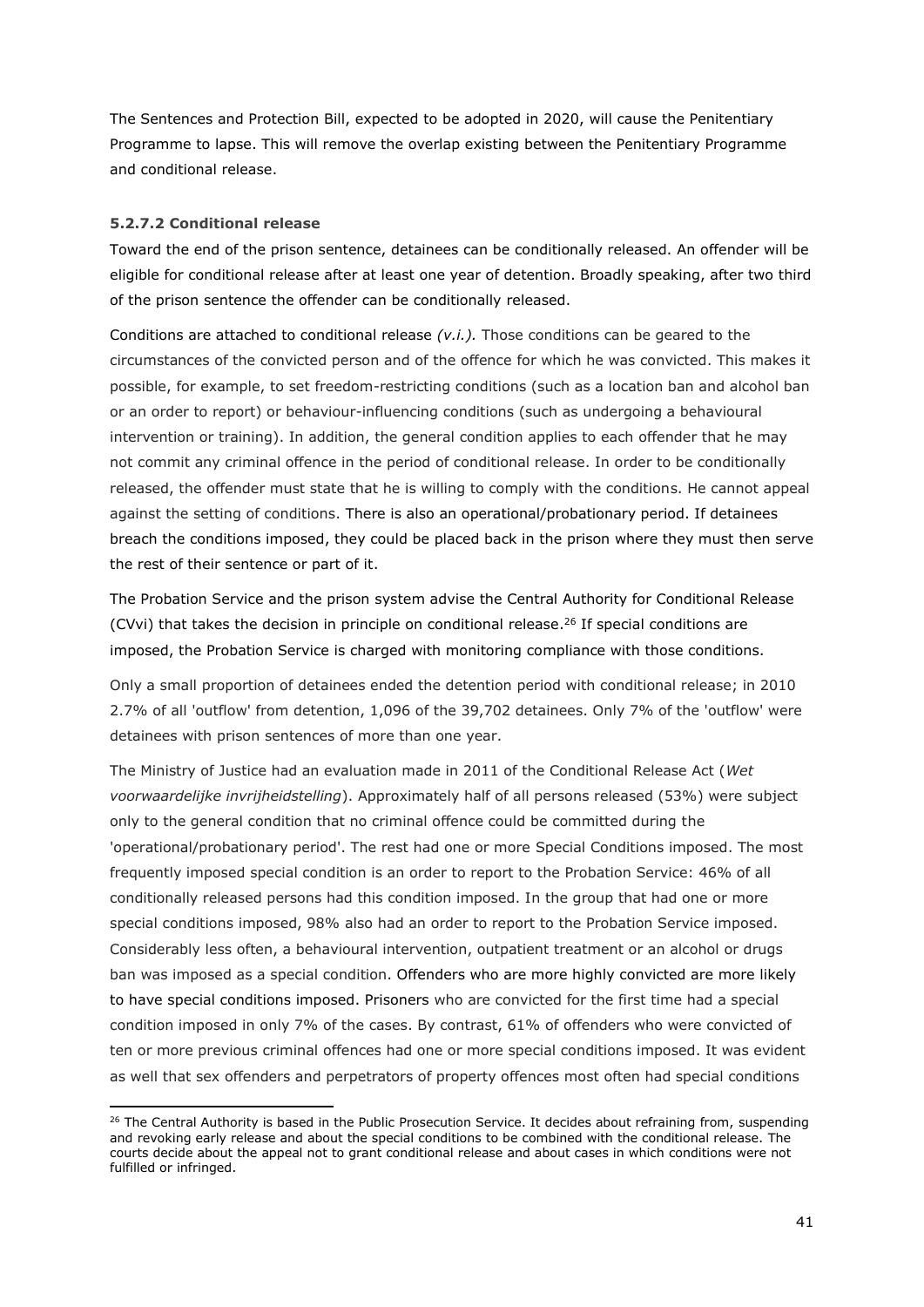imposed. Perpetrators of fraud, arson or drug offences had fewer special conditions imposed. The vast majority of people whose risk of recidivism was estimated as high by the Probation Service also had one or more special conditions imposed (Flight, Nauta, Terpstra, 2011). If the Sentences and Protection Bill is adopted, substantial changes will be made, also to probation practice. The maximum period of conditional release will be 2 years. For further information see section 10.

#### **5.2.8 Care and aftercare outside the criminal justice system**

In the European Probation Rules (2010), Aftercare is defined as the process of reintegrating an offender, on a voluntary basis and after final release from detention, back into the community in a constructive, planned and supervised manner.

Opinions about whether the probation agencies in the Netherlands have a responsibility for aftercare have changed over time. Before 2004 it was quite accepted that the probation agencies provided services to ex-offenders after the sentence had been served. In 2004 the Ministry decided no longer to subsidize after-care activities. Aftercare became the responsibility of the municipalities

In the past decade the insight grew that a closer cooperation between the prisons, the probation agencies and the municipalities needed to be realized (see the Administrative Agreement in 5.2.7.). Through closer cooperation between the prison, the municipalities and the probation agencies, there is an endeavor to solve the obstacles identified in the critical areas for aftercare. Together they decided to help all detainees on six critical areas: Income, housing, healthcare, debts, identity document (an ID is necessary when applying for welfare benefits or obtaining accommodation) and social network. Although each organization in the field has its own responsibility, it became accepted that a strict division is not effective, as the offenders regularly cross the line between being in and out of the justice system. That is why, nowadays, the Probation Agencies can provide care and aftercare before as well as after the judgment. Sometimes before the criminal decision is the right time to start a probation intervention. But also after the release from prison sometimes the probation service cannot wait till the case if referred to another agency. That is why the probation service is allowed to do whatever is necessary: unorthodox custom work, short, intensive case management and sometimes brief counselling processes. For example, additional contact can be maintained with the client in order to obtain regular care. This is possible because the financing is increasingly less output driven. By no longer being funded merely by the number of products delivered, the Probation Service is better able to do what is necessary to ensure that cases can be settled quickly and in a meaningful manner. Lump-sum financing already applies to the reporting task (pre-sentence reports and other reports). This is still being worked on for probation supervision.

In addition, the Probation Service also performs work in an administrative law context, on commission by municipalities. The temporary domestic exclusion order *(Tijdelijk Huisverbod)* is an administrative measure. In the case of domestic violence or a suspicion of domestic violence and/or child abuse, the mayor can order a custodial placement. Custodial placement is for 10 days and can be extended by 18 days at most. The intention is that everyone involved is offered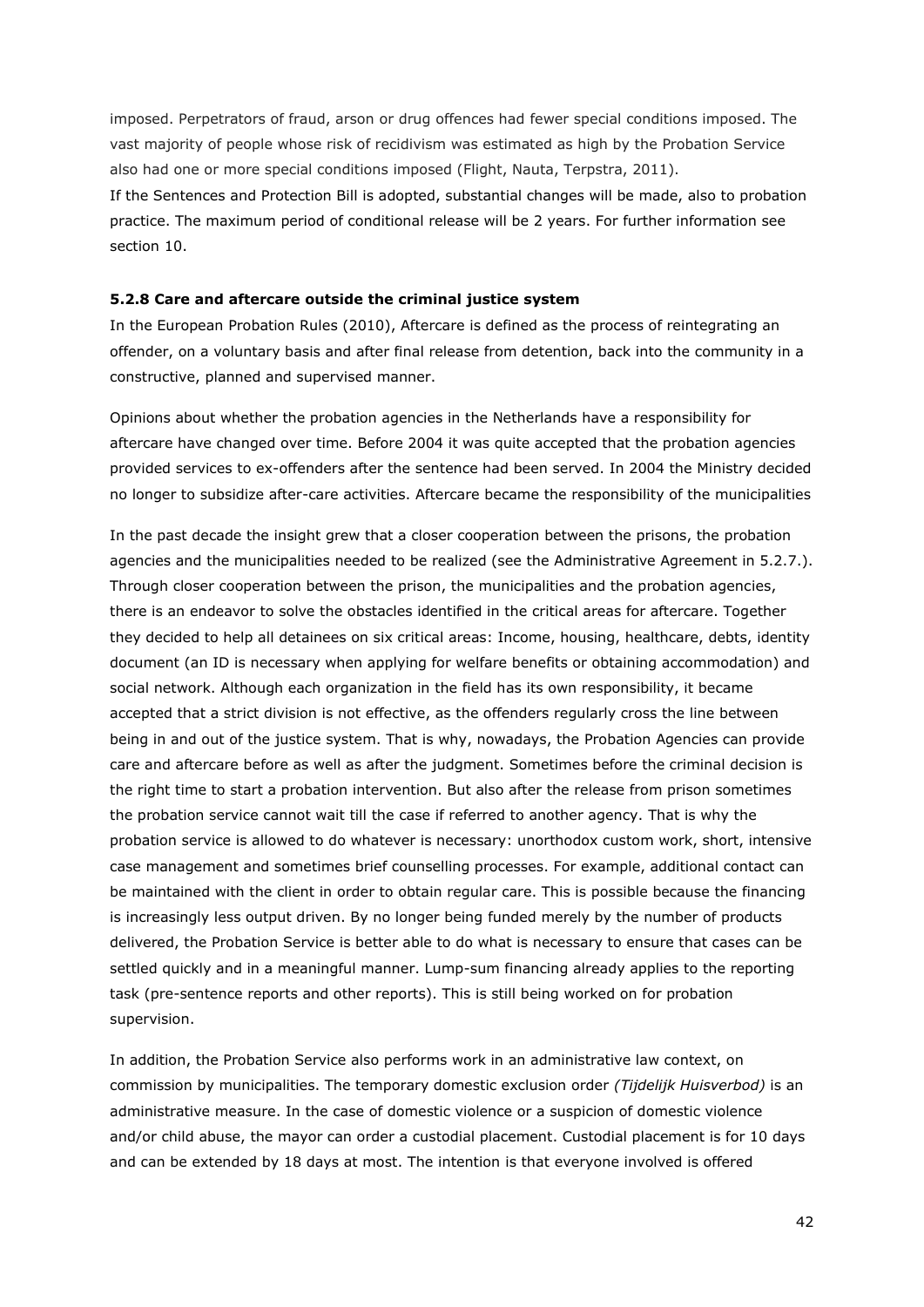assistance in those days. In many municipalities counselling of the offender is done by the Probation Service.

# **6. Probation methodology**

## **6.1 Relevant European Probation Rules**

As far as possible, the probation agencies shall seek the offenders' informed consent and cooperation regarding interventions that affect them. (Rule 6)

When required before and during supervision, an assessment of offenders shall be made involving a systematic and thorough consideration of the individual case, including risks, positive factors and needs, the interventions required to address these needs and the offenders' responsiveness to these interventions. (Rule 66)

The work plan shall be negotiated and, as far as possible, agreed with the offender. (Rule 73) Probation agencies should be able to use a variety of methods based on an interdisciplinary approach and sound knowledge derived from relevant research. (Rule 77) Probation agencies shall be accountable to the competent authorities and subject to regular government inspection and/or independent monitoring and shall co-operate fully with all such scrutiny. The findings of independent monitoring bodies shall be made public. (Rule 103) Probation policy and practice shall be as far as possible evidence based. The authorities shall provide the resources necessary for rigorous research and evaluation. (Rule 104) Revision of existing laws, policy and practice shall be based on sound scientific knowledge and research that meets internationally recognised standards. (Rule 105)

# **6.2 Mandatory Social Work**

The expertise of the Probation Service in understanding and working with criminal/delinquent behaviour and desistance is supported by a scientific approach. The probation organizations, together with some chain partners, fund the research group *'Werken in een gedwongen kader'*  (Mandatory Social Work) at Utrecht University of Applied Sciences and the research group *'Waarde van reclasseren*' (The Value of Probation) of Saxion University. The charity National Probation Action funds the Endowed Chair at the University of Amsterdam.

The studies by these scholars (and other national and international research) contribute to more knowledge of professional and effective probation work. Moreover, the professor of probation at Amsterdam University is often asked to explain the work of the Probation Service to the media.

Drawn from national and international research, the principles and leading theories of probation work are described in the influential book *Working with Mandated Clients* (Menger, Krechtig & Bosker, 2013). The book acts as a guide for the methods and actions of probation officers in The Netherlands. It describes the main theoretical models, the different operational movements in the development of modern probation work, and the basic principles of working with risk and problematic behaviour arising from each. It puts state-of-the-art knowledge in the hands of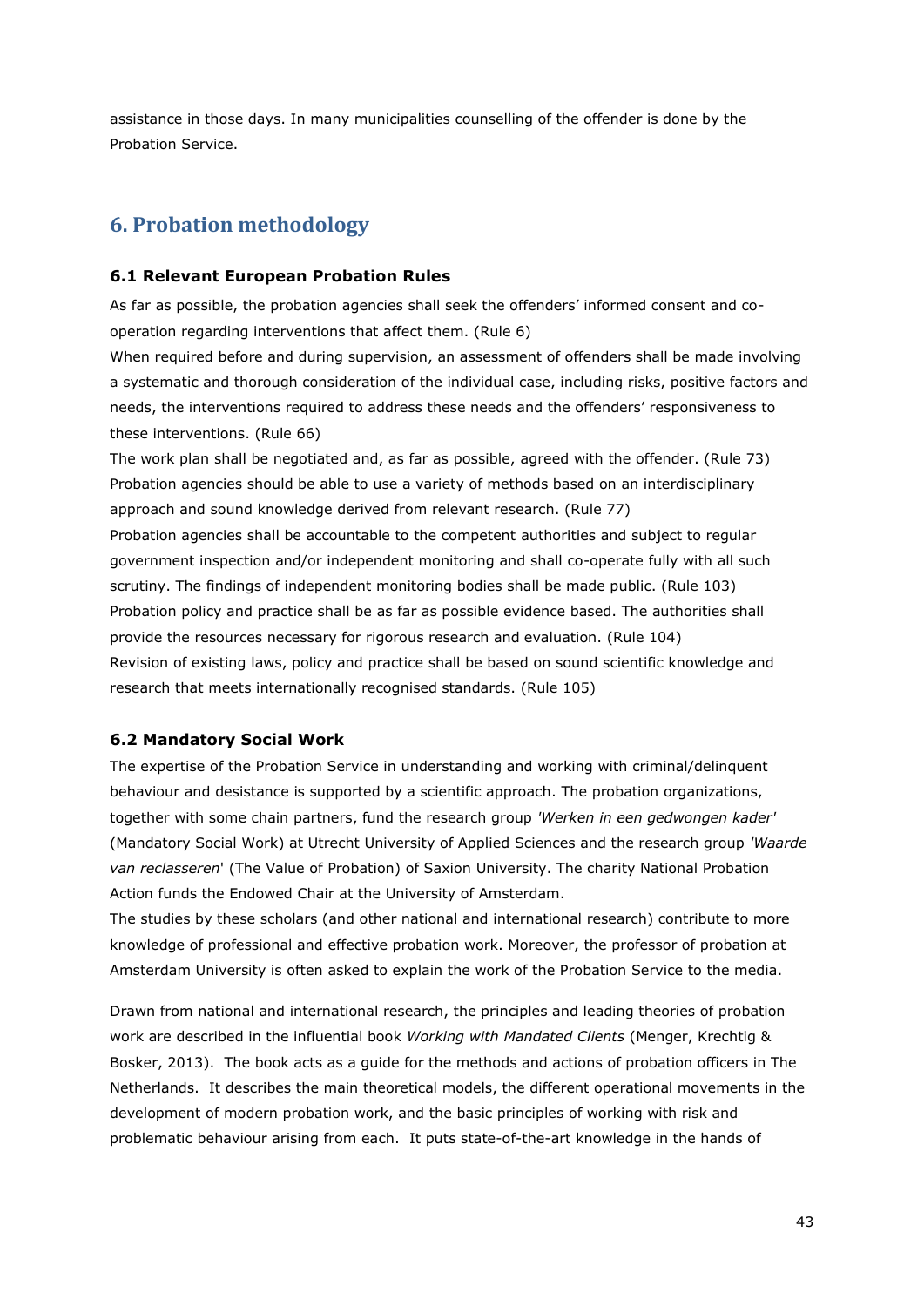probation officers and provides insight into how to apply it in a professional manner to bring about change in offenders.

Based upon the insights in the book, the Probation Service has adopted the following principles to underpin its work:

- 1. the offender is responsible for his/her own acts; he/she can change his/her behaviour, and he/she can decide to stop perpetrating offences. The Probation Service is oriented towards the future: together with the offender, the Probation Service looks for conditions for positive new behaviour of the offender. The past of the offender is important, but from the viewpoint of which risks are likely to be be present in the future;
- 2. the offender can and must be motivated to change his/her behaviour. The probation officer tries to tap into that motivation for behavioural change, and to support it;
- 3. the judicial deterrent is used methodologically as a motivating factor: it is made clear to the offender that non-cooperation with the Probation Service can have negative consequences for him/her. If the imposed obligation is not performed properly, the Probation Service will report to the Public Prosecutor, who can decide that the offender must serve the original sentence after all. If the special conditions of a suspended sentence or conditional release are not met, the judicial authorities can decide, on the basis of the recommendation from the Probation Service, to enforce the conditional part of the prison sentence for the offender after all.

The probation organizations work predominantly with offenders on the instructions of the justice authorities. The offender is therefore required under a court ruling to maintain contact with the Probation Service: the mandatory context. But prior to a ruling on any form of mandatory contact with the Probation Service, the offender must state to the deciding authority that he is willing to do so. This makes the offender formally co-responsible. The probation officer supports offenders in learning to assume such responsibility and being able to bear it. This is an important key in the probation methodology. The difference between formal co-responsibility and actual personal

involvement of the offender is a central theme in the probation methodology. The Probation Service therefore works in a triumvirate of safety, care and autonomy: an adequate distribution among these three values is always sought, with the ultimate aim of increasing the offender's independence as much as possible.



#### **6.3 Methodological probation models**

Two leading models for the Probation Service are the Risk-Need-Responsivity (RNR) model, also known as What Works (*Andrews & Bonta, 2010)* and Desistance Focused Practice Model (McNeill 2002)*.* The RNR-model consists of a number of principles that have been published mainly by Anglo-Saxon behavioural experts and criminologists and based on 'evidence-based practice'. In brief, these are the main four principles: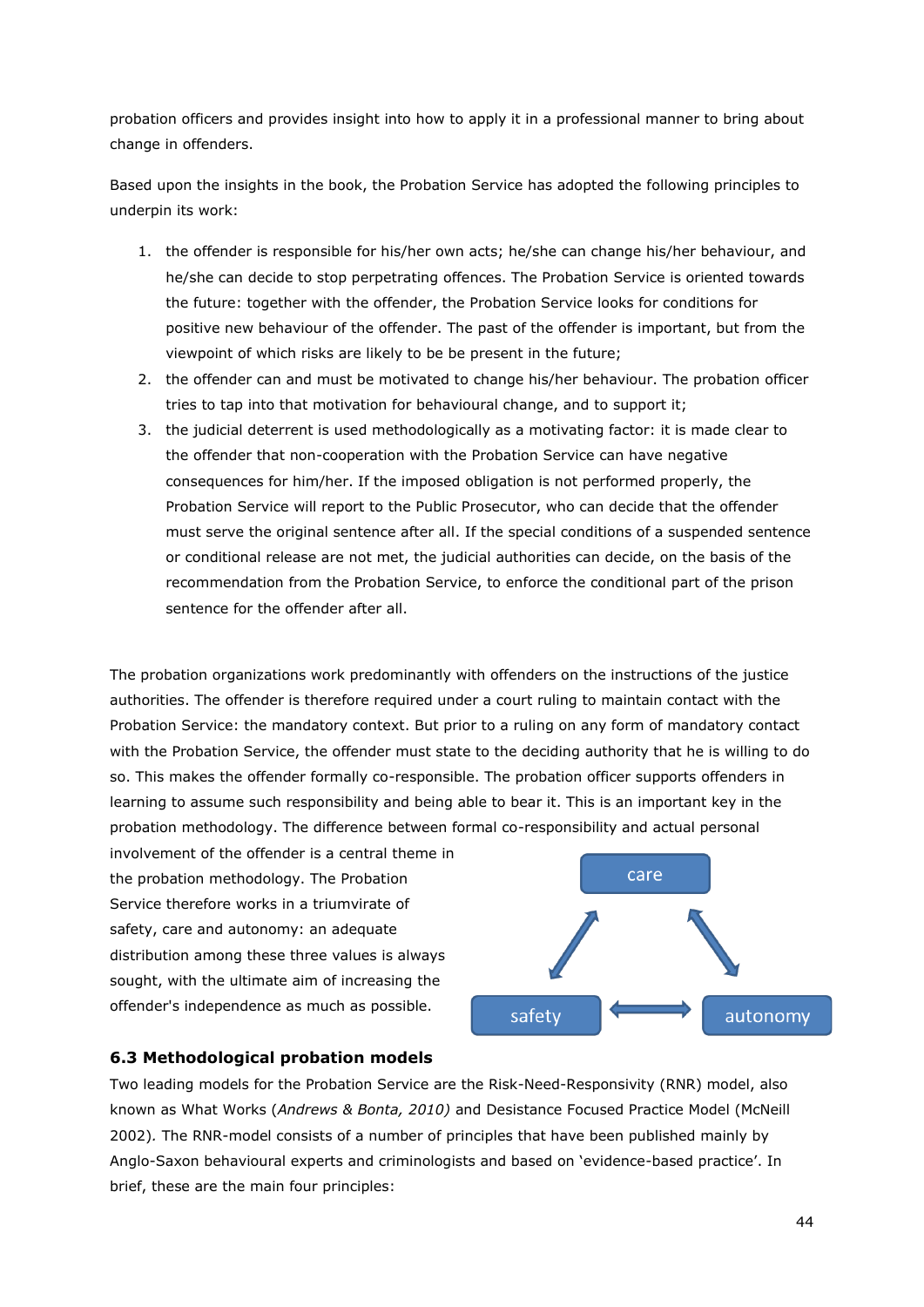- Risk principle: the greater the risk of recidivism, the more intensive should be the intervention;
- Needs principle: interventions should be based on the criminogenic deficiencies and needs of an offender;
- Responsivity principle: interventions must be based on a cognitive behavioural approach, and be in line with the learning style, possibilities and motivation of the offender;
- Programme Integrity principle: interventions should be evidence-based, carried out as originally planned, by trained staff who are adequately supported.

Research on the interaction of offenders with the social environment (including dealing with judicial professionals), and his/her social circumstances and opportunities are important themes in research on desistance. This research school and the 'What Works' research school were very important for the support of effective probation work in the Netherlands.

The Good Lives Model of Offender Rehabilitation is an addition to the RNR model. The Good Lives Model has been systematically developed by Tony Ward and colleagues and has been adopted by many different jurisdictions in western countries. This model is based on positive psychology and starts from the assumption that delinquents pursue certain necessities of life or goals.

The second school of research in criminology that has become influential for the work of the Probation Service is the descriptive research and practice-oriented advice based on the Desistance Focused Practice Model (McNeill, 2006). Desistance theories focus specifically on factors that help to foster the natural processes in offenders of stopping a criminal career. Development and life course are central themes in this paradigm.

In addition, there is increasingly more attention on *'Who Works' (Menger, 2018).* This means that the professional him/herself is an important part of the work. Menger investigated the relationship between professionals and offenders. She posed the question "which characteristics and which kind of behaviour contributes to the desired changes of offenders?". In this study the concept of 'working alliance' was used and not 'working relationship'. The last concept refers to the mutual feelings and attitude between offender and professional. The concept of working alliance draws attention to the quality of cooperation between offender and professional. According to Menger three characteristics emerge in the search towards a good working alliance:

- Goal and boundaries: the relationship is more effective if it is aimed at realising clearly spelled out goals. Professional and offender have mutual clarity about the judicial framework, and they agree on the obligations, goals and tasks that follow from the framework.
- Bond: this refers to the degree in which both offender and professional feel connected and bound to their common cause. The bond becomes stronger as both of them are working together on the jointly defined goals and when the offender feels respected, supported and valued by the professional, and experiences encouragement in succeeding the goals.
- Trust: Mutual confidence in each other's effort and intention. The offender feels free to express himself and the professional experiences openness on the part of the offender on what drives him.

A fourth characteristic has negative impact on the quality of the working alliance: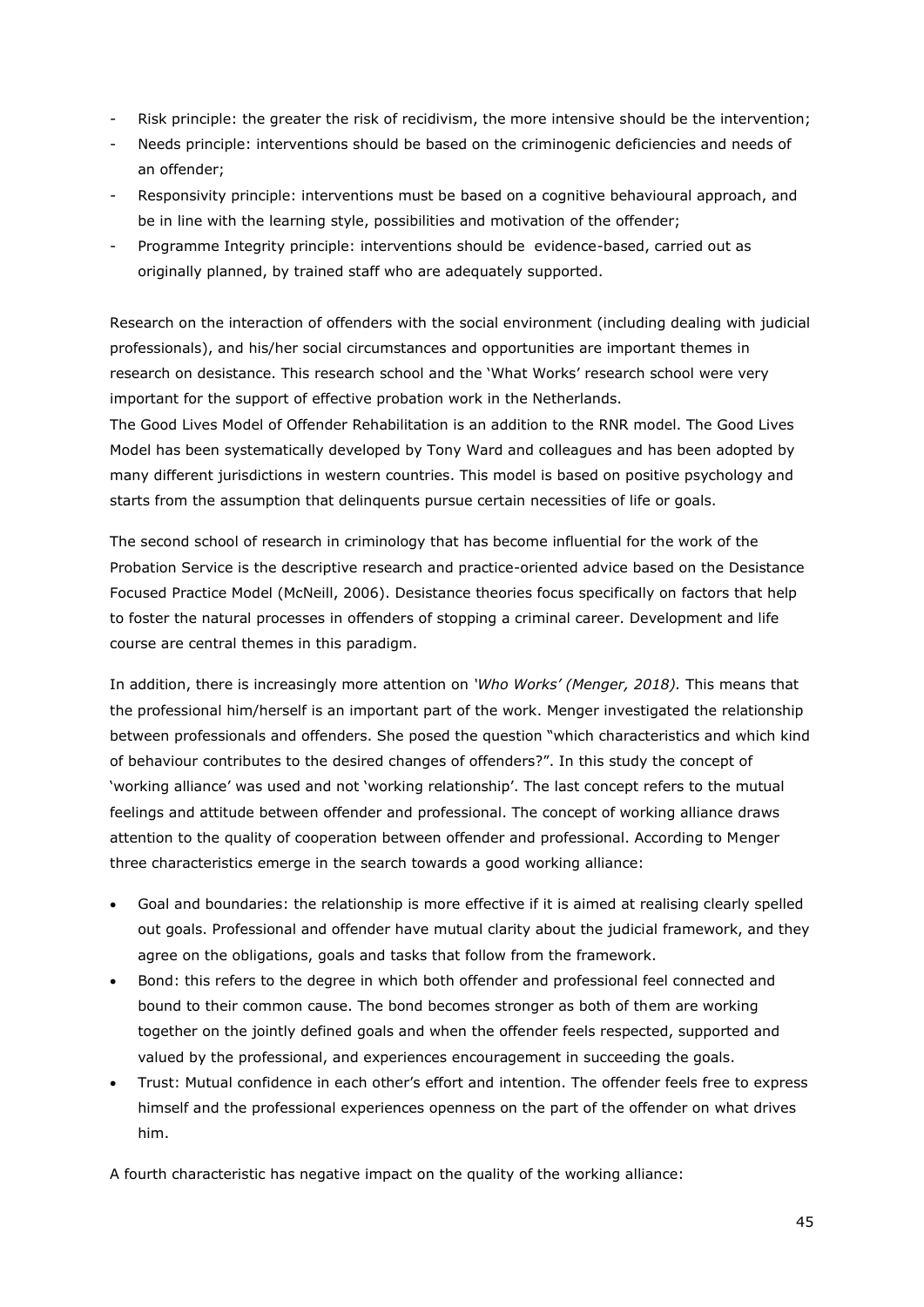• Stagnation/resistance: both the offender and the professional evaluate their cooperation as negative. On the part of the offender his feelings of resistance towards the contact are prominent and the professional perceives this as well, with regard to the relationship and to him/herself (counter-reactance). In the case of a high level of stagnation/resistance the chances of breaches and premature drop-out increase.

Finally, according to Menger, an important characteristic of effective professionals is conscious monitoring of the work alliance and his/her own behaviour. Those who carefully organise their own feedback are more effective than professionals who do not do so. This concerns both structured feedback (monitoring the alliance with offenders and recidivism of one's own offenders) and feedback from colleagues.

#### **6.3.1 Methodology and Advice**

In report writing, the Probation Service provides and assessment of the risk of recidivism, the risk of harm, what the criminogenic and protective factors are, and what the offender's level of motivation for behavioural change and responsiveness is. This forms the basis for the Probation Service to give a recommendation on whether further probation activities are necessary (behavioural interventions, guidance and supervision), and whether treatment is indicated. If further activities are recommended, which special conditions should be imposed on the offender? If a suspended sentence or conditional release is under consideration, the Probation Service also makes clear how the supervision will be arranged, what the contact frequency will be, and how monitoring be implemented (possibly with electronic equipment). If the Public Prosecutor or the judge is considering a community service order the Probation Service gives a recommendation about the possible contra-indications for the labour penalty (Is this offender expected to complete the penalty? Can a suitable workplace be found for him/her – given the structure of his/her personality and the possible risk to others?).

Each report by the Probation Service is based on a risk assessment using RISC. The RISC is a risk assessment and advisory instrument with which, in a structured manner, the probation officer identifies the risk and protective factors, estimates the risk of recidivism and formulates a recommendation on special conditions. The RISC forms the basis of the professional judgement of the probation worker and his/her recommendations in all stages of the criminal proceedings. Itan be applied when a person is brought before the examining magistrate, to a court hearing, penitentiary programme, hospital order or conditional release.

- depending on the gravity of the case and the stage of the criminal proceedings, the RISC can be filled in concisely or comprehensively.
- the RISC also contains a specific assessment framework in order, if applicable, to give good advice on whether juvenile or adult criminal law should be applied. To estimate the risk of future sexual and violent delinquent behaviour in sex offenders, the Static, Stable and Acute (SSA) tool has been integrated. The SSA is a combination of static and dynamic instruments and is the most frequently used instrument worldwide for estimating the risk of recidivism in sex offenders.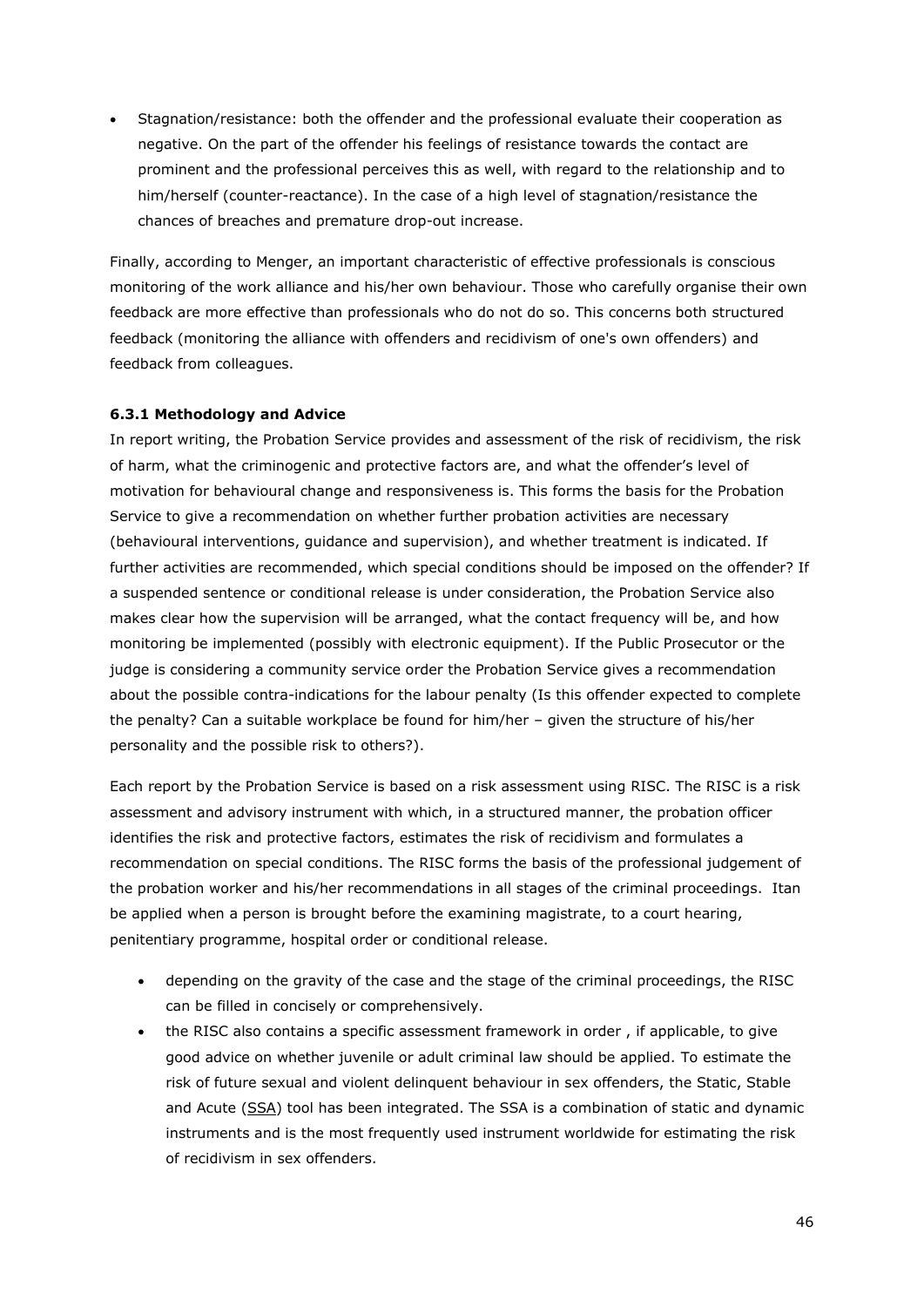- the RISC also includes B-SAFER, an instrument for assessment of the risk of domestic violence. In it the vulnerability characteristics of the victim and the risk of relational violence are analysed in a structured manner.
- if a mild cognitive impairment is suspected, the Probation Service can use the SCIL. The SCIL is a short screening list with which it can be determined quickly and simply whether there might be a mild cognitive impairment.
- to identify the risk of violent extremism, the VERA-2R *(Violent Extremism Risk Assessment, Revised)* has been integrated in the new RISC. The VERA-2R is now considered the leading risk analysis instrument for violent extremism.
- the OxRec is part of the RISC. It was developed by Oxford University and has been scientifically validated for Dutch data and is suitable for general recidivism and violent recidivism.

A fulltime probation officer (with no other tasks than making reports) is expected to make 10 reports a month.

## **6.3.2 Methodology and supervision**

During supervision the probation officer works on risk management, behavioural change and reintegration. It is important to do this together with the offender and his network. It is also important that the probation officer keeps the agreements that the Probation Service and the criminal justice chain have made. The methodology in supervision is called 'goal oriented supervision'. An action plan for supervision is drawn up as soon as possible. In this supervision plan the goals and the actions are determined together with the offender: Which goal must be reached and in what time limit?

In order to work according to plan, the probation officer uses the regulative cycle. This is a cyclical method of working that regulates the main stages and aspects of the process. The model is simple and contains the following stages: framing of the problem, diagnosis, making a plan, executing the plan and finally evaluating the plan. It is for the purpose of planning the process, maintaining an overview and adjusting it from the viewpoint of the probation officer.

For various target groups, such as adolescents, sex offenders and offenders of domestic violence, additional methodologies have been developed and implemented.

The probation officer monitors and provides guidance during the supervision. Interviews usually take place at the office of the Probation Service, but in the past few years the Probation Service has been outreaching more and more into the environment of the offender, like his family and friends and his neighbourhood. How often an interview takes place varies per case. This depends on the gravity of the offences, the risks to society and possible victims and the targets set in the action plan. On the basis of his professional judgement the probation officer determines how often an interview takes place.

A fulltime probation officer (with no other tasks than supervision) has 15-20 offenders in caseload.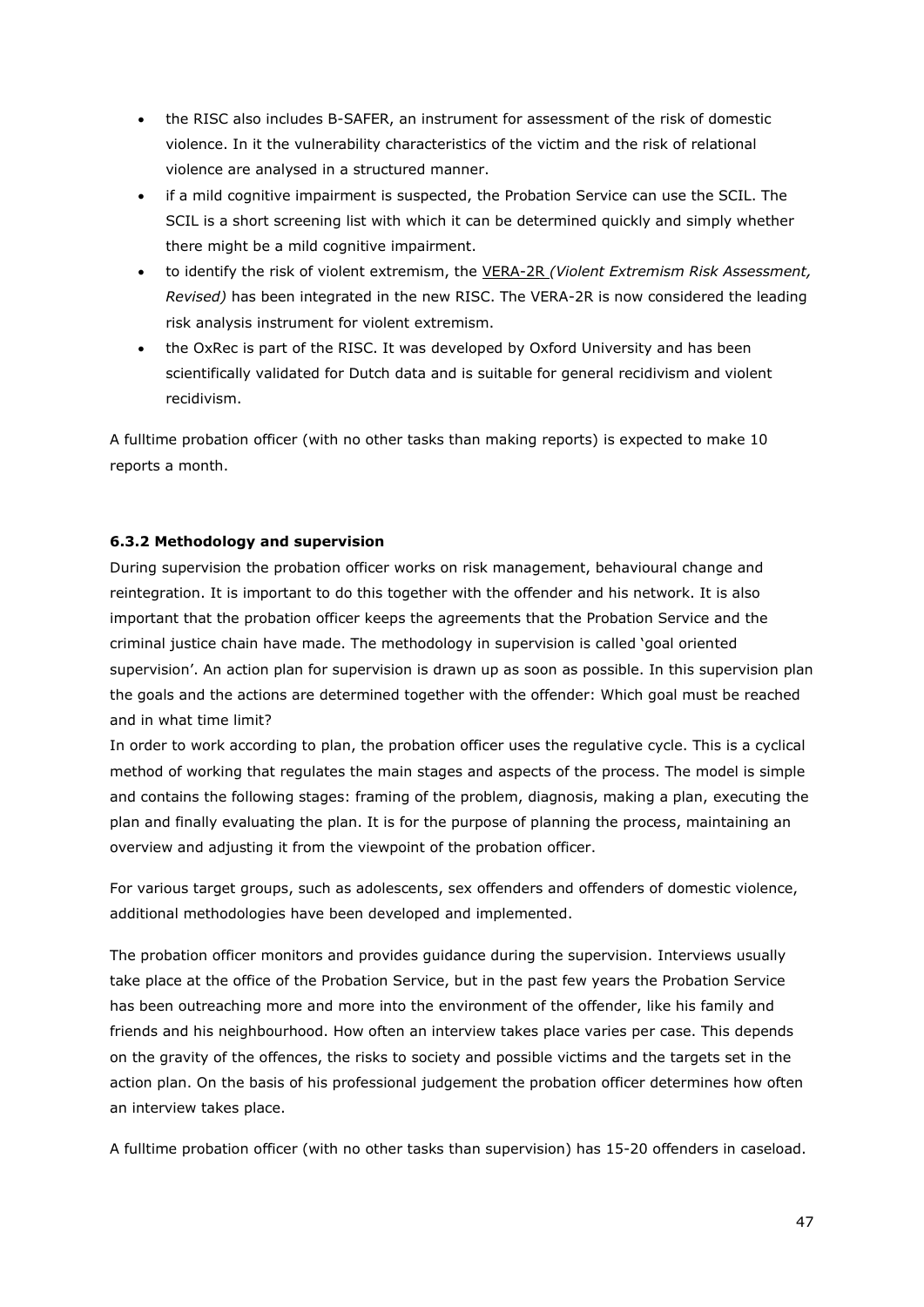#### **6.3.3 Methodology and community service**

The Probation Service has been implementing labour penalties since the early 1980's. Labour penalties were initially considered to be a good way to get offenders back to work. This rehabilitative element has progressively diminished. Currently, only so-called "bare" labour penalties are implemented; that is, it is a stand-alone provision; it is not made in combination with other sentences and measures. In the opinion of the Ministry of Justice, the labour penalty must be regarded as a real punishment, as an alternative to the prison sentence.

Insofar as the Probation Service offers guidance, it is aimed exclusively at stimulating, motivating and steering the offender such that he completes the labour penalty and subsequently does not have to undergo his prison sentence after all. Discussion is being raised again – and in a wider circle – about whether the labour penalty, alongside the element of punishment, should also be made use of for tackling problems that a convicted person has caused. Insofar as necessary, it should also be possible to offer supervision and guidance, and possibly behavioural interventions. Research has proven that labour penalties of offenders with a high risk of recidivism (as a consequence of problems in criminogenic areas) quite often are not successfully completed, and conversely, it is particularly labour penalties of offenders with no problems that are completed successfully *(Lünneman, Beijers and Wentink, 2005).* 

The labour penalty can be performed "externally" as an individual placement, and "internally" as a group placement with the Probation Service. The individual placements are handled by organisations other than the Probation Service, for example in hospitals and care homes where the offender works in the kitchen or does jobs in the garden. Daily management is the responsibility of the staff of those organizations. The Probation Service has resorted increasingly to creating and managing workshops itself where offenders can be placed who would not be able to work for individual work providers. It has emerged that the persons subject to a labour penalty have an increasingly serious profile: more serious offences, greater problems, mental and physical deficiencies.

A fulltime probation officer (with no other tasks than community service) has 100-110 offenders in caseload.

# **7. Finances, Accounting, Registration Systems and Evaluation Procedures**

#### **7.1 The relevant Probation Rules**

The structure, status and resources of probation agencies shall correspond to the volume of the tasks and responsibilities they are entrusted with and shall reflect the importance of the public service they implement. (Rule 18)

Probation agencies shall act in a manner that earns the respect of other justice agencies and of civil society for the status and work of probation staff. The competent authorities shall endeavour to facilitate the achievement of this aim by providing appropriate resources, focused selection and recruitment, adequate remuneration of staff and good management. (Rule 21)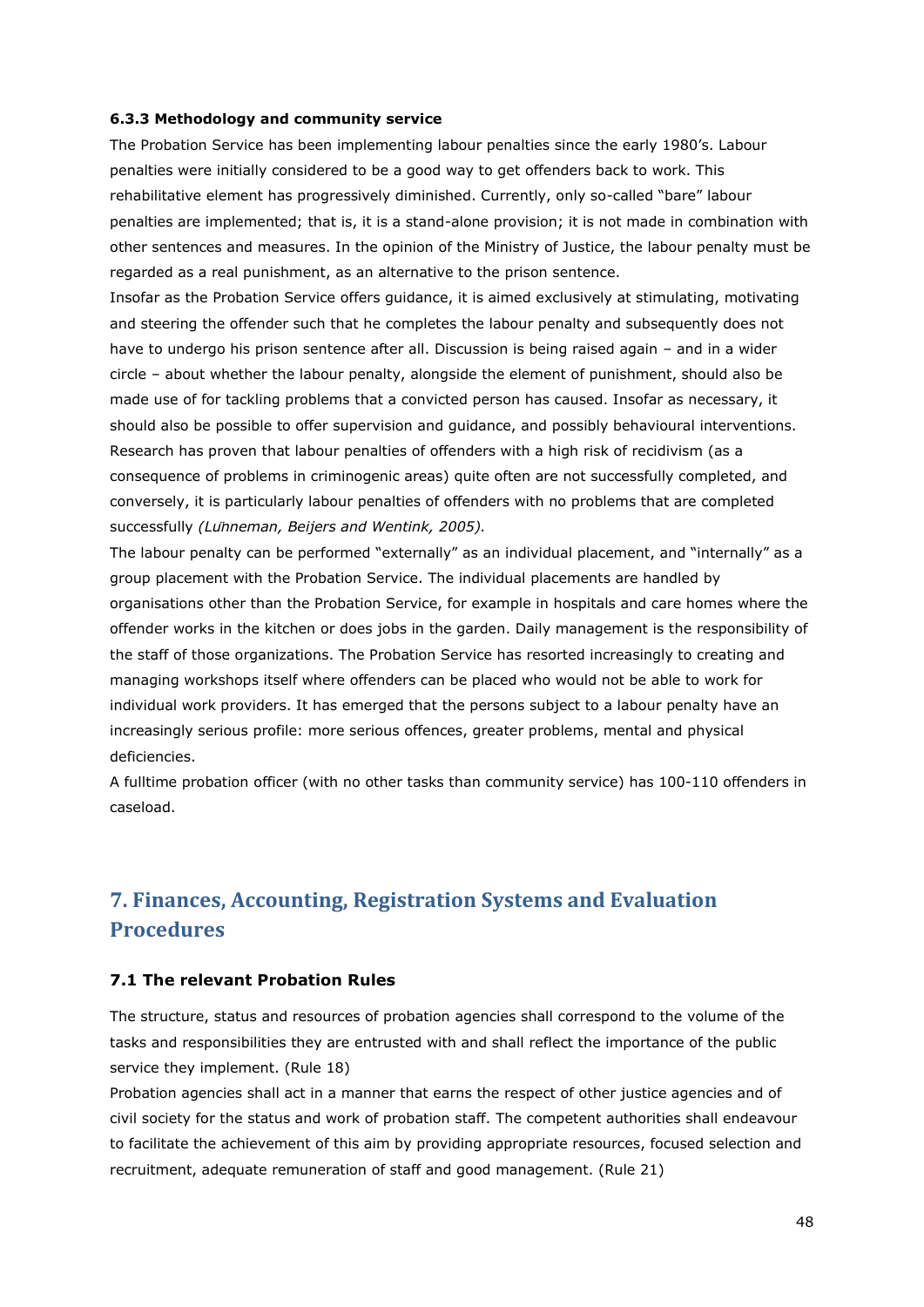### **7.2 Planning & control cycle**

The funding of probation and the salaries of probation officers is generally viewed as adequate. The three probation organizations have traditionally been overseen by the Ministry of Justice and Security on the basis of a subsidy relationship. Section 48e of the Judicial Subsidies Act *(Wjs),* Chapter 4 of the Probation and After-Care Order 1995 and Chapter 3 of the Probation Implementing Regulations 2005 apply to the subsidy application. On the basis of this legal framework, the Minister of Justice grants an annual subsidy. In 2019 this was €238,000,000.

The fiscal year runs from January to December. The funding cycle starts with the issue of a 'framework letter' in the middle of the year. In this letter, the Minister invites the Probation Service to draw up an annual plan and budget. In this framework letter, the Minister explains which policy developments and spearheads he/she considers relevant for the next year and which contributions to this are requested from the Probation Service. This results in a subsidy application that has to be submitted in the autumn. This application is based on the contents of the framework letter and puts the Probation Service's own priorities and projects on the agenda. The award of subsidy follows hereupon at the end of the year. During the subsidy year, account is rendered in three quarterly reports of the progress of the target agreements. The Probation Service must submit the application for the final calculation of the grant amount before 1 June, annual report and audit certificate (regulated in the Probation and After-Care Order 1995).

The funding of supervision and community service is based on a production budget. This means that a production framework is used per probation task (e.g. report, supervision, community service). The budget available within this framework is calculated by multiplying the number of products to be delivered by an hourly standard and an hourly rate. In the product funding system, the tendency was primarily to think about numbers of reports, numbers of supervision orders and so forth. The Probation Service is making the transition to a more nuanced accountability, which is more clearly aimed at the outcomes of probation work. With this funding method the Probation Service will have to account more on the basis of quality than purely on the basis of quantity. The Probation Service and the Ministry are working together towards a new manner of accounting for all tasks of the Probation Service.

| <b>Detention Cost per day</b>         | <b>Probation Cost per day</b>        |
|---------------------------------------|--------------------------------------|
| (Pre-trial) Detention €245            | Supervision $1y \text{ } \in 11-46$  |
| Forensic Psychiatric Care €566        | Electronic Monitoring surplus 1y €10 |
| Medium psych Care in prison €484      | Community service €3.5               |
| Ditto in psychiatric institution €318 | <b>Varies per activity</b>           |

*Table showing probation unit funding compared to costs of residential intervention:*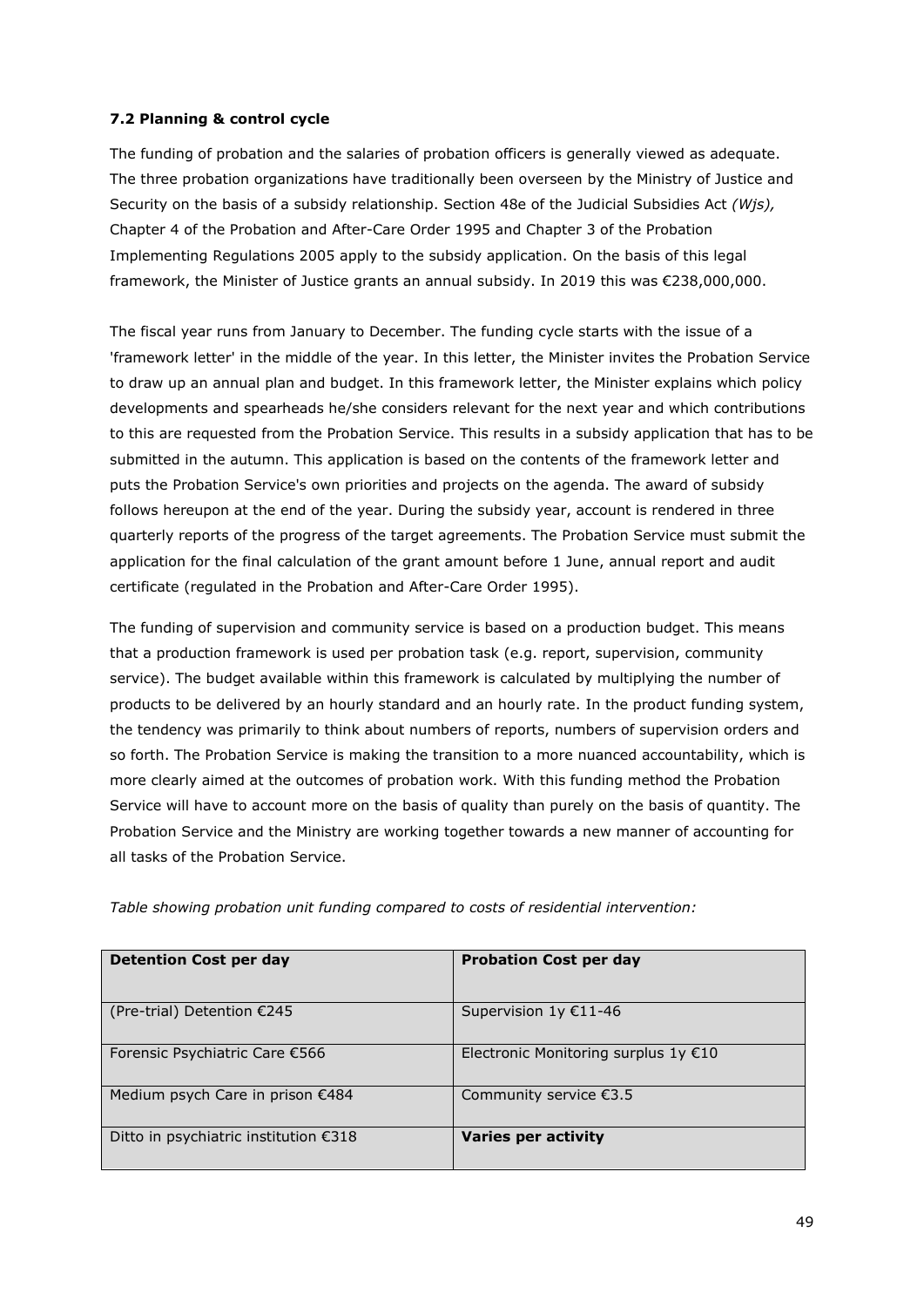| Detention of illegal aliens €257   | Advisory report (pre-trial/ detention) €1379 |
|------------------------------------|----------------------------------------------|
| Youth prisons $\epsilon$ 622       | Behavioural training €167                    |
| Total budget: $\epsilon$ 2 billion | Total budget €236 million                    |

Table 12: Detention and probation costs in the Netherlands Source: SPACE I + II survey in Europe (Council of Europe)

# **7.3 Quality system**

In 2016 the Probation Foundation (RN) was certified under the quality management system HKZ-r. This stands for Harmonization of Quality Assessment in the Care Sector (*Harmonisatie Kwaliteitsbeoordeling in de Zorgsector*), a sector-specific standard; the 'r' refers to probation (*reclassering*). This means that the services of the Probation Foundation are assessed by an independent party and meet the quality standards.

# **7.4 Primary process systems**

The Probation Service uses the following **systems**:

- ROBIN, Reclasserings Organisaties Business Intelligence (Probation Organizations Business Intelligence), is the application for management and accountability information from 3RO level to probation officer level.
- IRIS, Integraal Reclassering Informatiesysteem (Comprehensive Probation Information System), is the central application that supports the registration of all offender data of the 3 probation agencies.
- IFZO, Informatievoorziening Forensische Zorg (Information System Forensic Care), an application that supports needs assessment, matching & placement in forensic care.
- The IRIS app and Community Service app to gain access to part of IRIS with a mobile device (smartphone and iPad/tablet).
- Portals have been used since 2019 for digital communication with the Probation Service from external target groups. The volunteers of the International Office were the first and they work via BEP (*Buitenland Extern Portaal)*. The offenders also have access now to information relevant to them from their IRIS file via the Client portal. Besides that, there is the COSA portal and the Community Service Projects portal.
- The Knowledge Base is the place where a probation officer can find all the information (s)he needs to implement the primary processes. This contains need-to-know information on the implementation of reports, supervision and community service, but also information on specific target groups such as domestic violence or addiction.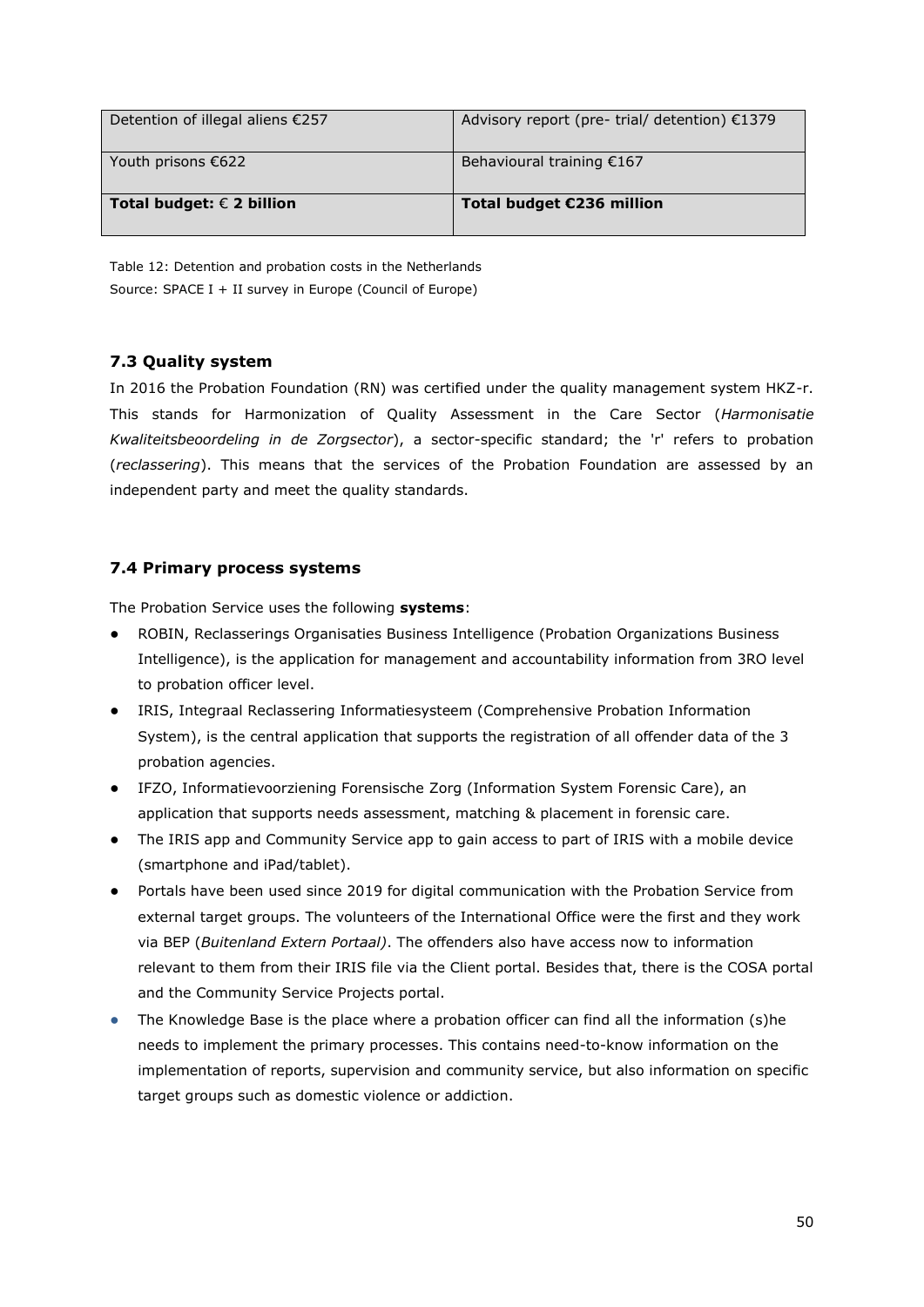# **8. Societal Support and Clients' Views**

## **8.1 Relevant Probation Rules**

The competent authorities and the probation agencies shall inform the media and the general public about the work of probation agencies in order to encourage a better understanding of their role and value in society. (Rule 17)

The media and the public shall be provided regularly with factual information about the work carried out by probation agencies. They shall be informed about the purposes and results of the work in order to encourage a better understanding of their role and value in society. (Rule 106)

#### **8.2 Societal support**

Societal support for the work of the Probation Service is very important. The Probation Service is in the centre of society and is not always supported by the political climate. That is why the Probation Service invests a lot in ties with other agencies, science and politics. The Managing Director of the Probation Foundation regularly places news items in national media to draw attention to his views on the work of the Probation Service.

A website exists with news and information about the work of probation. People can ask the Probation Service questions via the website. Relevant developments and activities are publicized via social media like LinkedIn and YouTube. An annual social report is drafted and published.

Since 2015 the Probation Foundation has carried out a customer satisfaction survey: how do chain partners (public prosecutors, judges, prisons) value the work? There is a general customer satisfaction survey in which questions are asked of as many chain partners as possible. In addition, by way of in-depth telephone interviews, feedback on the quality of the three main products (Reports, Supervision and Community Service) is gathered and examined. The results were presented in an internal report. Main points were:

- The respondents were satisfied with the probation reports (score 7.0); these reports contributed to the respondents' decision making (score 7.8)
- The probation service is in general perceived as flexible and customer oriented. In some cases, the probation service might more clearly and faster communicate to the customer when the report could not be delivered in the required time frame
- Although the reports were in general seen as clear, wishes were expressed of paying more attention to the implications of an advice (for instance, if the offender might benefit from a placement in a treatment institution, in which one are now vacant places?) and, in some instances, to the legal relevance of recommendations

In every district the results are being discussed with the customers, including how identified improvement items could be realised.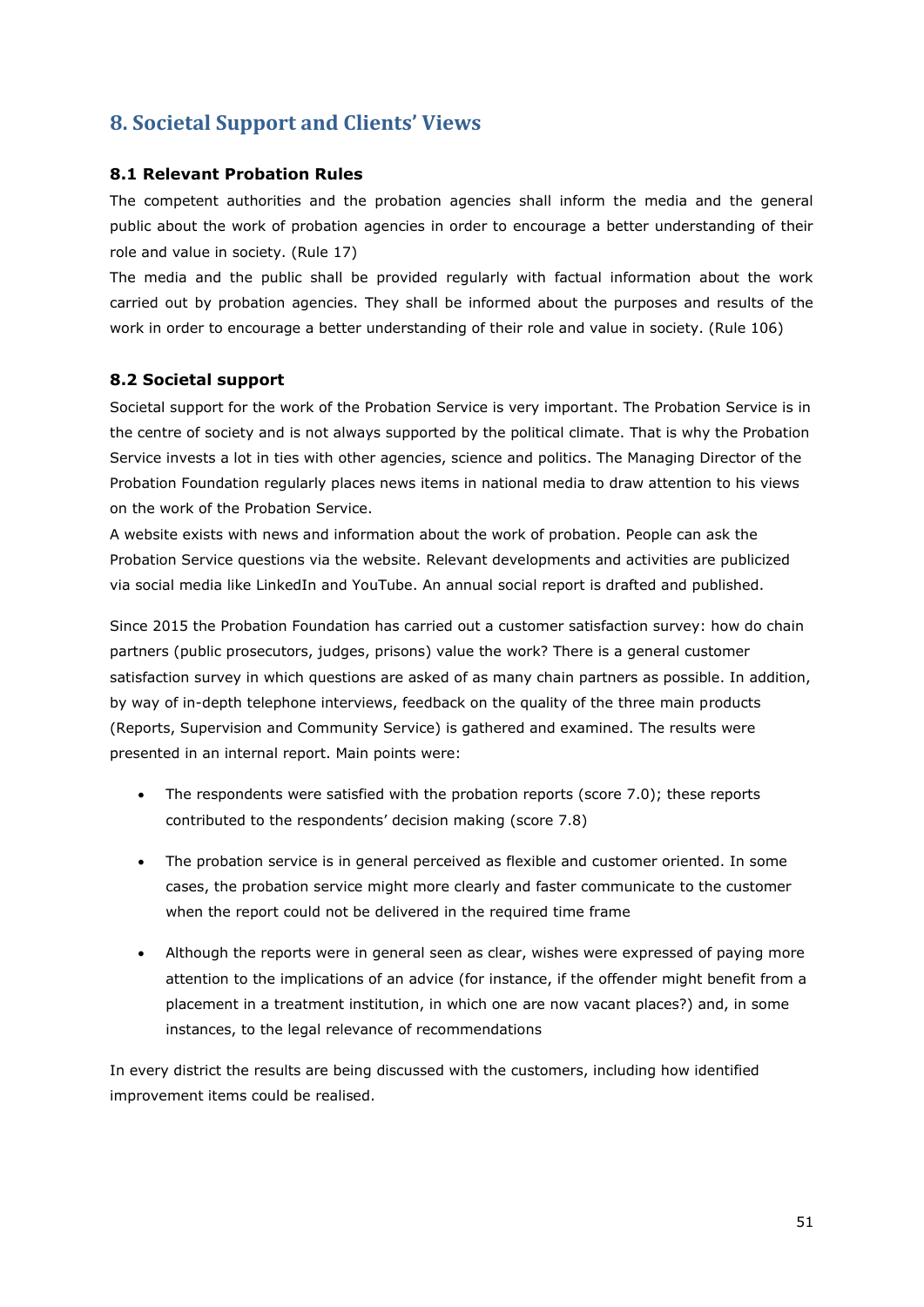The research group "Value of Probation (*Lectoraat Waarde van Reclasseren*)" at Saxion University of Applied Sciences conducts research on the social benefits resulting from the work of the Dutch Probation Service<sup>27</sup>. They use the framework of a social cost-benefit analysis (see figure below) for their analysis. The annual costs of crime in the Netherlands amount to about 13 billion euros. The costs of the work of the Probation Service constituted less than 2% per year of these annual safety assurance costs. The research group examines which social benefits society gains from these costs. Examples of these benefits are the added value of work by offenders guided by the Probation Service towards employment, or how the Probation Service contributes to the trust of society in the criminal justice chain, and the added value of work during community service. The first results indicate that the social benefits directly related to crime reduction (such as prevented police, legal and private security costs) are likely to be larger than the sum of the costs of the three probation organisations in the Netherlands. On top of these benefits, benefits such as the added value of employment, the reduction in health care costs and the reduction in debt costs related to offenders, (prevented) victim(s) and their immediate surroundings are expected. This indicates a positive cost-benefit ratio for the work of the Probation Service.



Figure 3: The framework of a social cost-benefit analysis projected on the work of the Probation Service (Saxion, 2020)

<sup>27</sup> <https://www.saxion.nl/onderzoek/areas-and-living/waarde-van-reclasseren>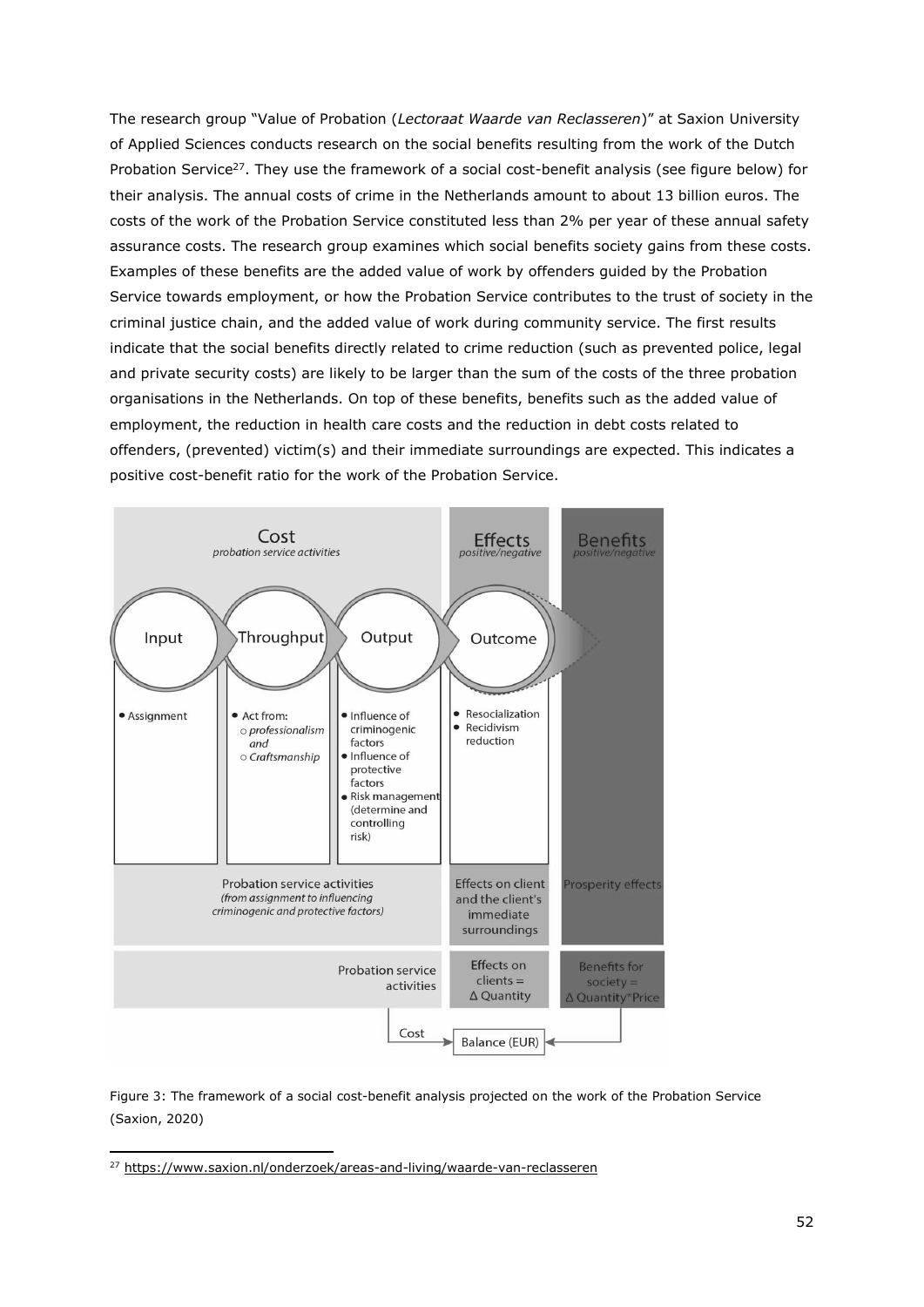## **8.3 Clients' Views**

Assessing the opinion among offenders of the services of the Probation Service supports the organisation in the professionalization of probation work. The organisations wish to know what offenders think of the services they provide. It ultimately helps to increase the offenders' commitment to the probation process. Recommendations by offenders can result in adjustments to processes and implementation.

The offender consultation instrument (*Cliëntraadpleging*) measures the opinions of offenders of the services of the Probation Service. It was built in the period from September 2014 to July 2016 by offenders, probation officers, community service officers of the 3RO, researchers of Avans University of Applied Sciences and research coordinators of the 3RO. The instrument comprises 13 statements subdivided into three clusters: reliability, treatment and safety.

Offender consultation comprises two sections: a questionnaire and an interview. The regions are asked to collect at least 100 correctly filled in questionnaires and at least 30 detailed offender interviews.

The findings indicate a great general satisfaction among offenders. They are most positive about the reliability of the Probation Service, closely followed by treatment and lastly safety.

Offenders seem to base their opinions on the services of the Probation Service largely on their contact with their individual probation officer. Offenders are more critical about the way in which they are treated at community service locations. Feelings of lack of safety seem to occur most frequently among this group.

# **9. Probation Clients' rights**

#### **9.1 Relevant Probation Rules**

National law shall provide for clear, accessible and effective procedures to investigate and respond to complaints regarding probation practice. (Rule 99)

#### **9.2 Probation clients' rights**

Offenders can present a complaint about a probation organization to the independent Probation Complaints Committee. Under Section 30 of the Probation Order 1995 offenders of the Dutch Probation Organisations can submit a complaint to the Probation Complaints Committee about the performance of or failure to perform probation work. The Complaints Committee is composed of members appointed by the Minister of Justice and Security.

Prior to each initial contact with the Probation Service, the probation officer is required to draw the offender's attention to the Complaints Procedure and the possible steps to be taken. If an offender is dissatisfied with his treatment by the Probation Service, a discussion will first be held with his own contact person and the latter's supervisor. Such a discussion usually solves the problem immediately. But if this is not the case, the offender or accused can submit a complaint by writing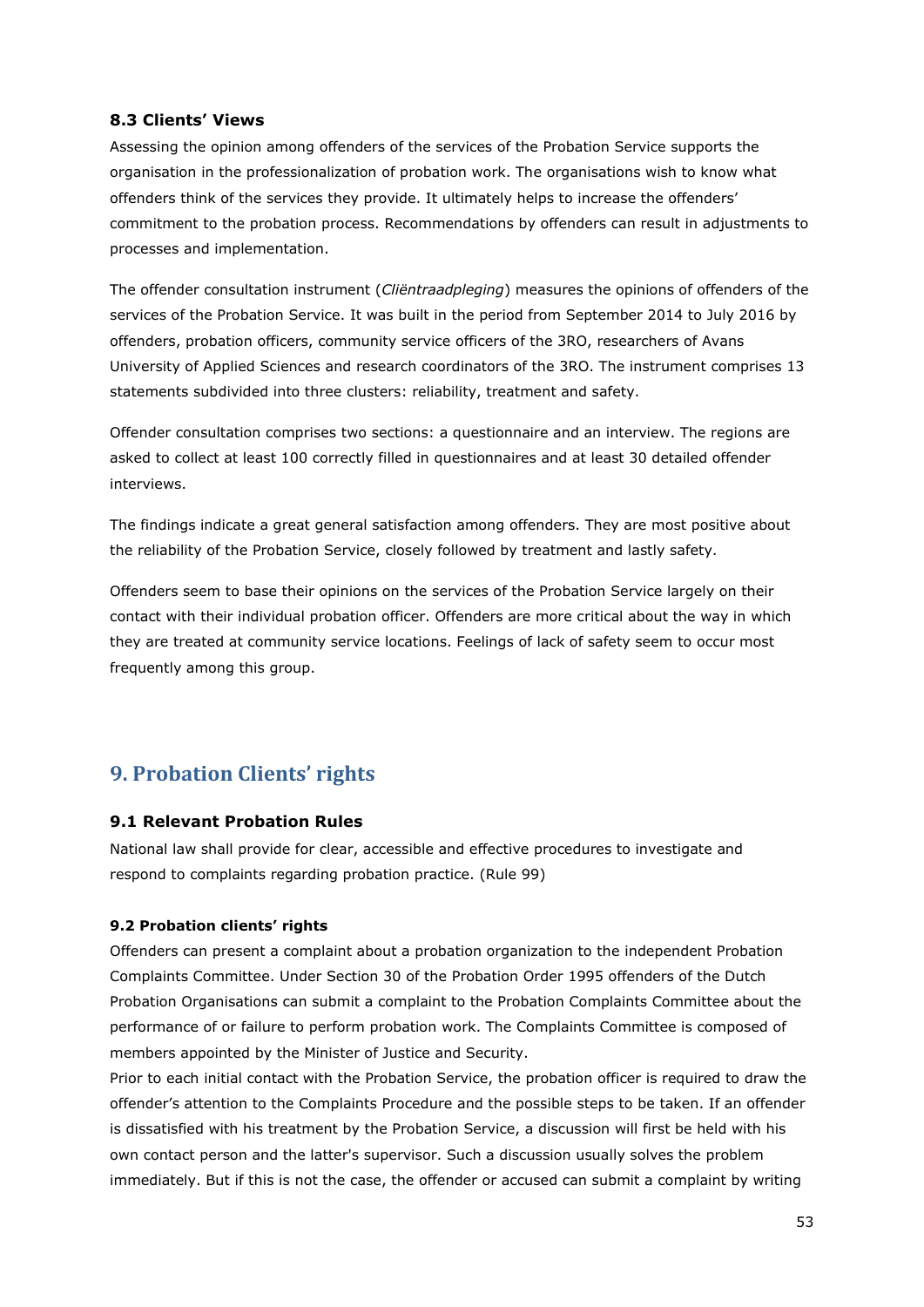a letter to the Complaints Committee. After this, the Complaints Committee may hold a hearing in which the parties can explain their viewpoints orally. The Complaints Committee then gives a written decision that is sent to both parties. The Complaints Committee can consider a complaint well-founded or unfounded. The Complaints Committee can also make a recommendation further to a complaint.

On average 69 complaints were received annually in the past five years by the Complaints Committee. Most complaints were resolved in a mediation meeting between the complainant, the probation officer concerned and the latter's supervisor. In 14 of them the Complaints Committee had to give a decision.

# **10. Future developments**

#### **Bridging the gap between the Justice System, Forensic Care and municipal institutions**

Under the direction of the Ministry of Justice and Security, the future of crime and prevention has been analysed. In this project three lines of change have been formulated for the implementation of sanctions: **Safety Nearby** (organise the enforcement of the sanction in the surroundings of the offender), **Focus on Life Course** (sanction in line with the stage of the delinquent's life and consider past and future of the offenders life) and **Professional Competence** (professionals should have the chance on the basis of their expertise to bring the different perspectives of society, the offender and the victim together and work on individual solutions in order to ensure the safe enforcement of the sanction and a safe society).

The developments in the Probation Service are consistent with these lines of change. The playing field is becoming wider than the judicial domain alone, and the social domain is also coming more and more into the picture. Modern application of sanctions is more varied than before. In addition to criminal law, also administrative law/ civil law and noncustodial arrangements are emerging. It is becoming increasingly clear that the decentralization of money, tasks, responsibilities and powers in relation to care and safety from central government to the municipalities also affects the Probation Service. It gives municipalities more possibilities to take charge and to intervene decisively, such as, for example, by imposing location bans. Better cooperation with municipalities, local mental health institutions and for instance schools will enable more coherence and coordination of probation interventions. What such cooperation will look like will be sought out and tested in the next few years.

The Probation Service aims to bring about thinking and working in continuous, integrated and lasting trajectories (offender takes a central place, focus on course of life) and less in the separate tasks of report writing, supervision and community service. From the time an offender enters the picture, the complete trajectory that is necessary to limit recidivism and foster resocialisation is considered. The Probation Service presents itself as an expert in risk management, thinking in terms of safety, behavioural change and dealing with difficult target groups, with attention for the offender's own responsibility.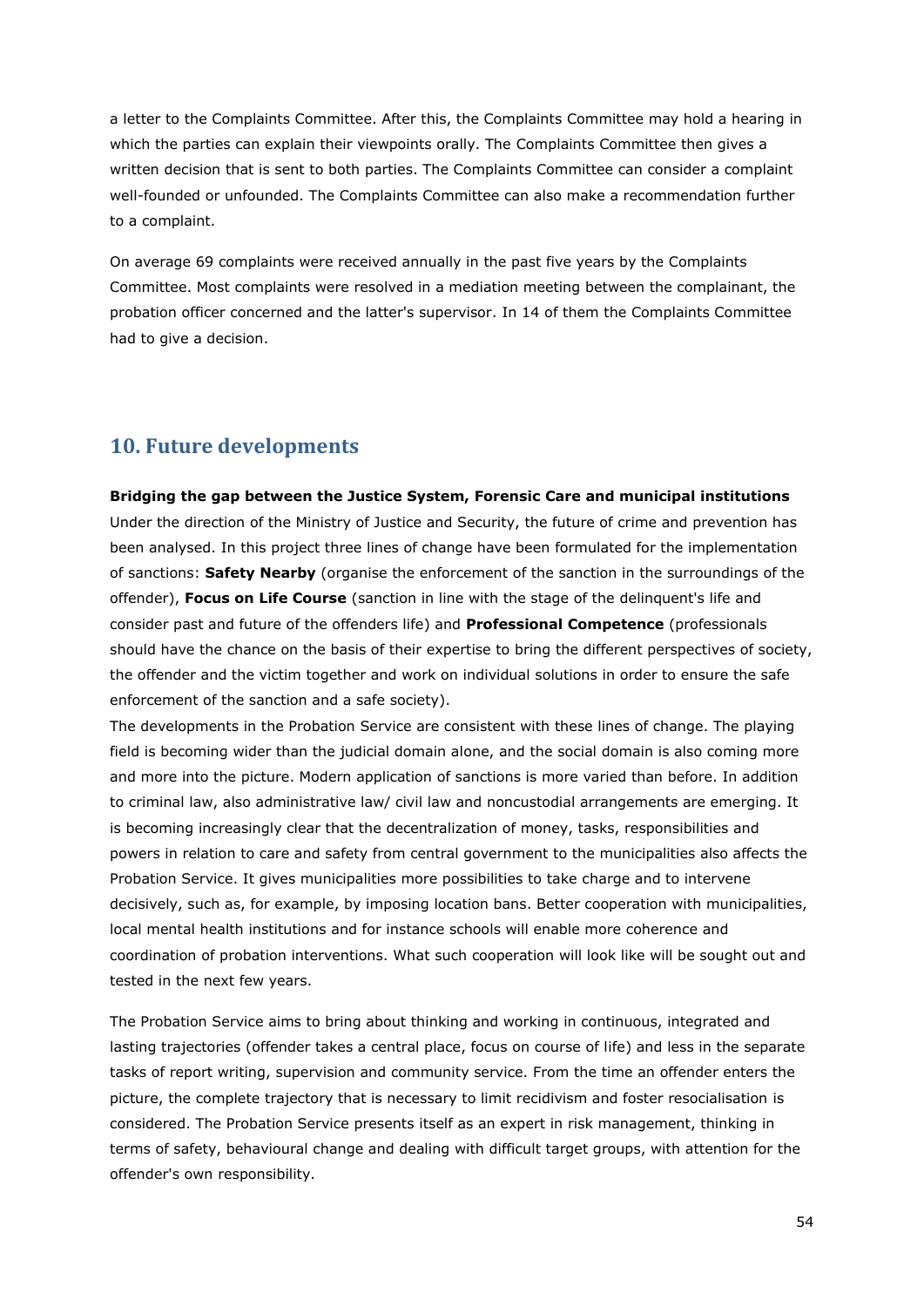In the prisons, just as in the community, the Probation Service sees possibilities to focus more on the offender's course of life. Continuity and connection are then the key words. In the next few years, how cooperation with the prisons in the Netherlands can be organised effectively and efficiently so that optimum use can be made of the strengths of all parties surrounding a detainee will be examined.

#### **Conditional release**

It was set out in section 5.2.4 that the government has submitted a legislative proposal that sets restrictions on the application of conditional release. If enacted, this will eliminate a detainee's statutory right to conditional release after having served two-thirds of the sentence. Under the new proposal, after a personal assessment, conditional release will be granted for a period of 2 years at most. In addition, the personal approach during detention will be provided with a legal basis. Experience has been gained with the personal approach for a considerable time. In it there is more emphasis on the detainee's own responsibility and his or her behaviour. The existing overlap will also be removed between the penitentiary programme and conditional release*.*

The Probation Service sees a risk in allowing the penitentiary programme to lapse for those detainees who are eligible for conditional release. For long-term prisoners and perpetrators of High Impact Crimes<sup>28</sup>, the nature of the problems and the gravity of the crimes, these groups often need a longer period of supervision than the proposed 2 years. The risk is that a detainee will return to society not (fully) prepared. If conditional released is maximized at 2 years, the Probation Service fears as well that the group of 'refusers' will increase. This means that because of their refusal to cooperate, these prisoners will no longer be eligible for conditional release and will not be prepared in any way whatsoever for return, which increases the risk of recidivism.

#### **Technological innovation**

In the next few years, the Probation Service aims to organise its work even more smartly by better digital facilitation of staff, fewer rules and less recording, which will leave more time for face-toface probation work. But smarter probation is also in line with the offenders' needs: the ability to consult information (such as hours of community service and advisory reports) quickly and easily, and the ability to use apps to identify risk or networks.

A lot of attention will be paid to technological innovation. Four probation apps have already been developed for the offenders: *Mijn Leven, Mijn Risico's, Mijn Contacten en Stap voor Stap* (My Life, My Risks, My Contacts and Step by Step)<sup>29</sup>. There is also a client portal by which each offender has

 $^{28}$  High Impact Crime is a collective name for crimes such as home burglary, robberies, mugging and violent crimes. These crimes have many similarities with respect to nature, groups of perpetrators and approach. These crimes have a major impact on the victim, the immediate surroundings and on the feeling of safety in society.

 $^{29}$  Step by Step is a short intervention to increase insight into substance use and criminal behaviour in order to motivate the client to change his or her behaviour.

The app My Contacts maps out the offender's network. The offender fills in a simple questionnaire and is guided within the App to fill in the desired information. It can ultimately be seen on one screen what the offender's social network looks like. This App shows which changes the offender would be able to/have to make in order to obtain more support or to get into trouble less often. So attention is not only paid to risks and negative influences, but also at least to supportive factors.

The app My Risks is a combination of the methodology of the crime scenario and the crime prevention plan. The offender uses the app to make his/her own plan not to come in contact again with the police and justice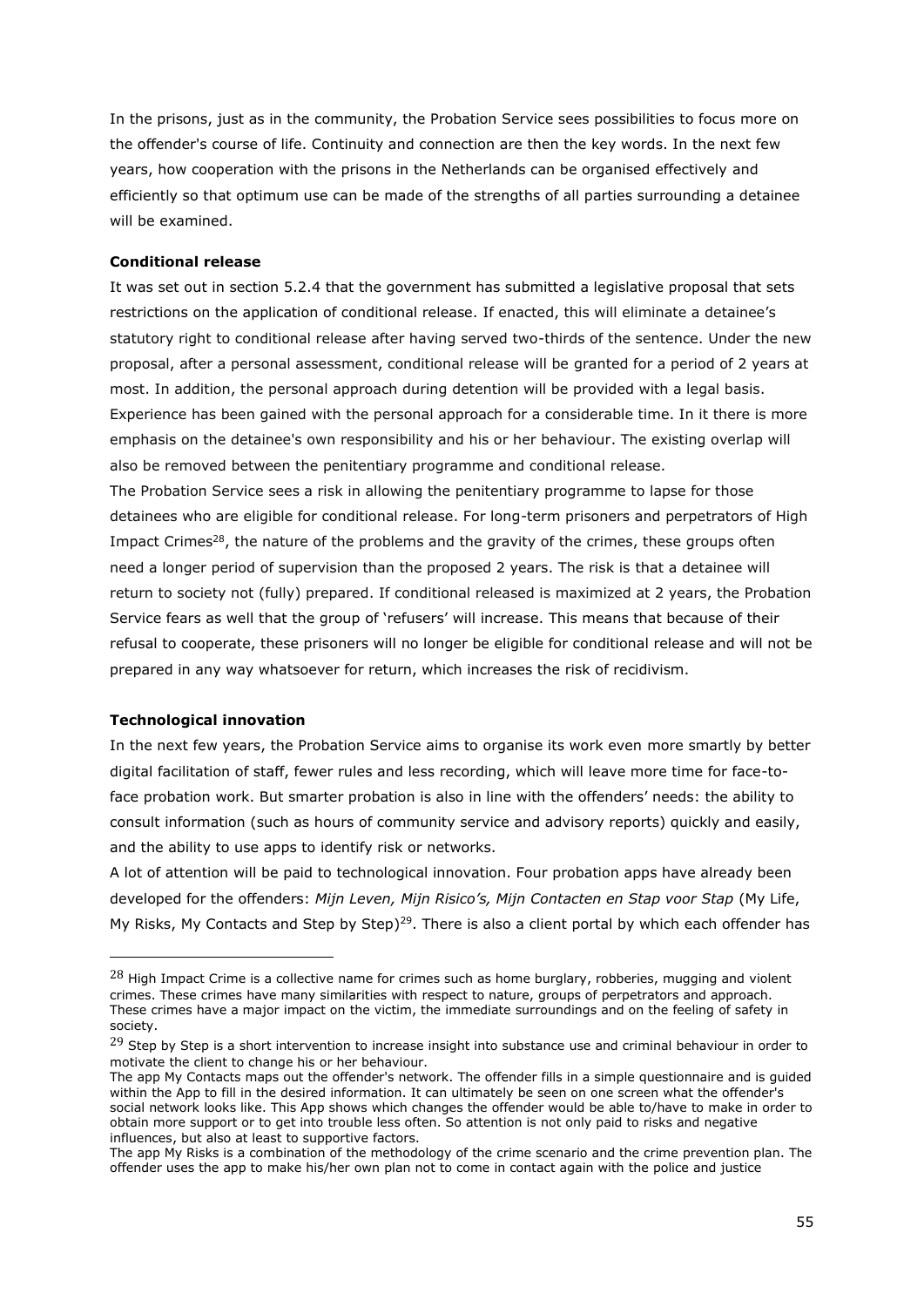access to his/her own file and can make his/her own agreements with its probation officer. Future developments are aimed at virtual reality and artificial intelligence. At present virtual reality applications are developed for use in cases of mental impairment and domestic violence and for cognitive skills. There is a current project to use Artificial Intelligence for probation recommendations.

#### **Volunteers**

The ambition of the Probation Service is that in 2023 each probation region will have a network of volunteers at its disposal who can be deployed to guide and support offenders. The volunteers will be brought in for tasks and activities that are supplementary to the regular probation work.

#### **Hardened offenders**

The Probation Service is dealing with increasingly more hardened offenders. They do not tend to change their behaviour, often display open or passive resistance to the special conditions imposed and pose unacceptable safety risks to staff and organisation. Moreover, these cases require the staff to invest a disproportionate amount of effort. It is considered disproportionate, because it concerns offenders on which much attention, energy and time are spent, but upon whom the Probation Service has but limited influence. The Probation Foundation has developed a model by which threat levels are linked to safety regulations and methodical instructions. Safety of the staff and efficient deployment of resources take a central place in this context. Experts have been assigned in each region (on community service, advice and supervision). These experts act as 'sparring partners' or consultants for other colleagues and take on the most difficult cases themselves. They get together in a national expert group, charged with the accumulation of expertise and continued development of the methodology. In addition, the Probation Service works on chain cooperation at national and regional level. It is very important for chain partners that have information on risks and threats to share this with the Probation Service as soon as possible.

# **Closing remark**

*If the reader has any remark of question, please send them to [ProbationinEurope@reclassering.nl](mailto:ProbationinEurope@reclassering.nl) When updating this chapter in the future, those remarks and question will be taken into account.*

authorities.

The app My Life is used to map out important events in the offender's life in chronological order. The events filled in are automatically placed on a timeline, so that it will become clear which ups and downs there were in the offender's life. It is visible on the timeline whether there is a connection between the delinquent behaviour and the events in the offender's life. Wishes and goals for the future can also be placed on the timeline.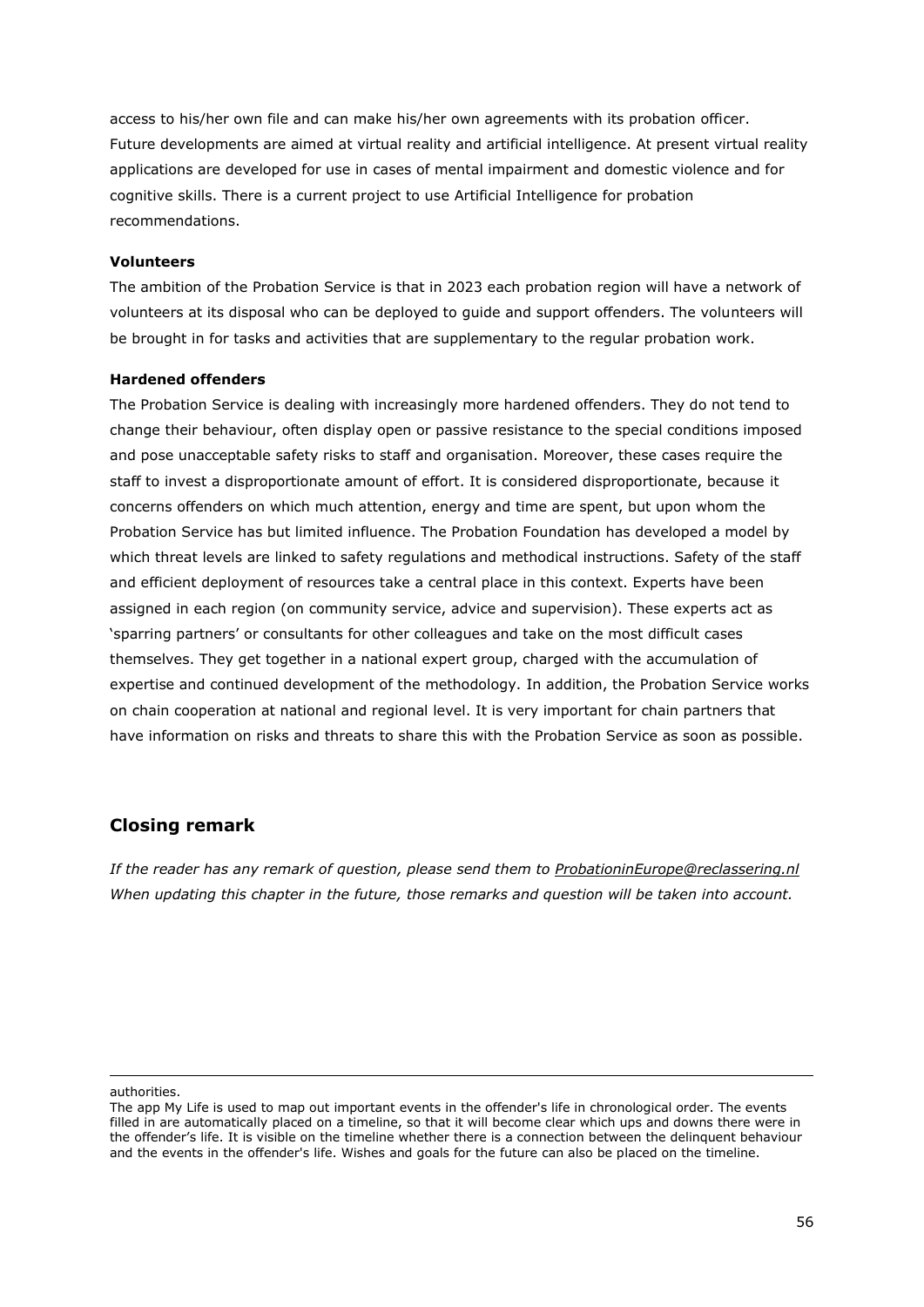# **11. Important publications**

Aebi, M., Hashimoto, Y. & Tiago, M. (2019). Probation and Prisons in Europe, 2018: Key Findings of the SPACE reports. May 2019; Available at: https://www.researchgate.net/publication/339457268

Andrews, D., & Bonta, J. (2010). The Psychology of Criminal Conduct. New York, USA: Routledge.

Barendregt, C.S., Beerthuizen M.G.C.J., van der Laan A.M. (2018). *De toepassing van het jeugdstrafrecht bij jongvolwassenen in de praktijk; Een procesevaluatie van het adolescentenstrafrecht*. With a summary in English

Blankestijn, S.,2013. Adviezen van reclasseringsmedewerkers aan rechters over de op te leggen strafsoort: opvolgen of terzijde schuiven?. *Erasmus Universiteit Rotterdam*.

Boone, M. (2016). Community punishment in the Netherlands. A history of crises and incidents. In G. Robinson & F. McNeill (Eds.), Community punishment, European perspectives (pp. 95–113). London: Routledge.

Boone, M., & Beckmann, M. (2017). Revocation and recall in the Netherlands. In M. Boone & N. Maguire (Eds.), The enforcement of offender supervision in Europe (pp. 222–235). London: Routledge.

Boone, M. M., & Maguire, N. (Eds.). (2017). The enforcement of offender supervision in Europe: understanding breach processes. London: Routledge.

Bosker, J. M. H., Linking Theory and Practice in Probation: Structured Decision Support for Case Management Plans, Alphen, 2015, ISBN 978-90-9029171-0

Bosma, A.Q., *Targeting recidivism: an evaluation study into the functioning and effectiveness of a prison-based treatment program,* Leiden 2017 (in English)

De Jong, Het mysterie van de verdwenen criminaliteit (2018), The Hague, CBS | Statistische trends

De Keijser, J.W., 2011. Never Mind the Pain, It's a Measure! Justifying Measures as Part of the Dutch Bifurcated System of Sanctions. *Retributivism has a Past: Has it a future?.* Oxford University Press.

Doekhie, J., van Ginneken, E., Dirkzwager, A. et al. Managing Risk or Supporting Desistance? A Longitudinal Study on the Nature and Perceptions of Parole Supervision in the Netherlands December 2018, Volume 4, [Issue](https://link.springer.com/journal/40865/4/4/page/1) 4, pp 491-515| J Dev Life Course Criminology (2018) 4: 491. <https://doi.org/10.1007/s40865-018-0097-6>

Dijk, J. Van, and De Waard, J. (2008), Forty years of crime prevention in the Dutch polder. In: https://www.researchgate.net/publication/241856726

Flight, S., Nauta, O., Terpstra, J. (2011) Voorwaardelijk Vrij: Evaluatie van de Wet voorwaardelijke Invrijheidstelling; DSP-groep

Van der Heide, L., & Schuurman, B. (2018). Re-Integratie van Gedetineerde Extremisten: Evaluatie van de Werkzaamheden van Reclassering Nederland, 2015-2017. Leiden: Universiteit Leiden.

Heinrich, J-P. (1995). *Particuliere reclassering en overheid in Nederland sinds 1823*. s.n. (With a summary in English)

Höing, M., Bogaerts, S. & Vogelvang, B. (2013). Circles of support and accountability: How and why they work for sex offenders. Journal of Forensic Psychology Practice, 13(4)267-295.

Krechtig, L., Vliet, J. van & Menger, A. (2014). *Slachtofferbewust werken. Deel II: Een methodische handreiking voor reclasseringswerkers*. Utrecht: Hogeschool Utrecht.

Laan van der, A.M., Beerthuizen, M. (2017). *Monitor Jeugdcriminaliteit*. Centraal Bureau voor Statistiek.